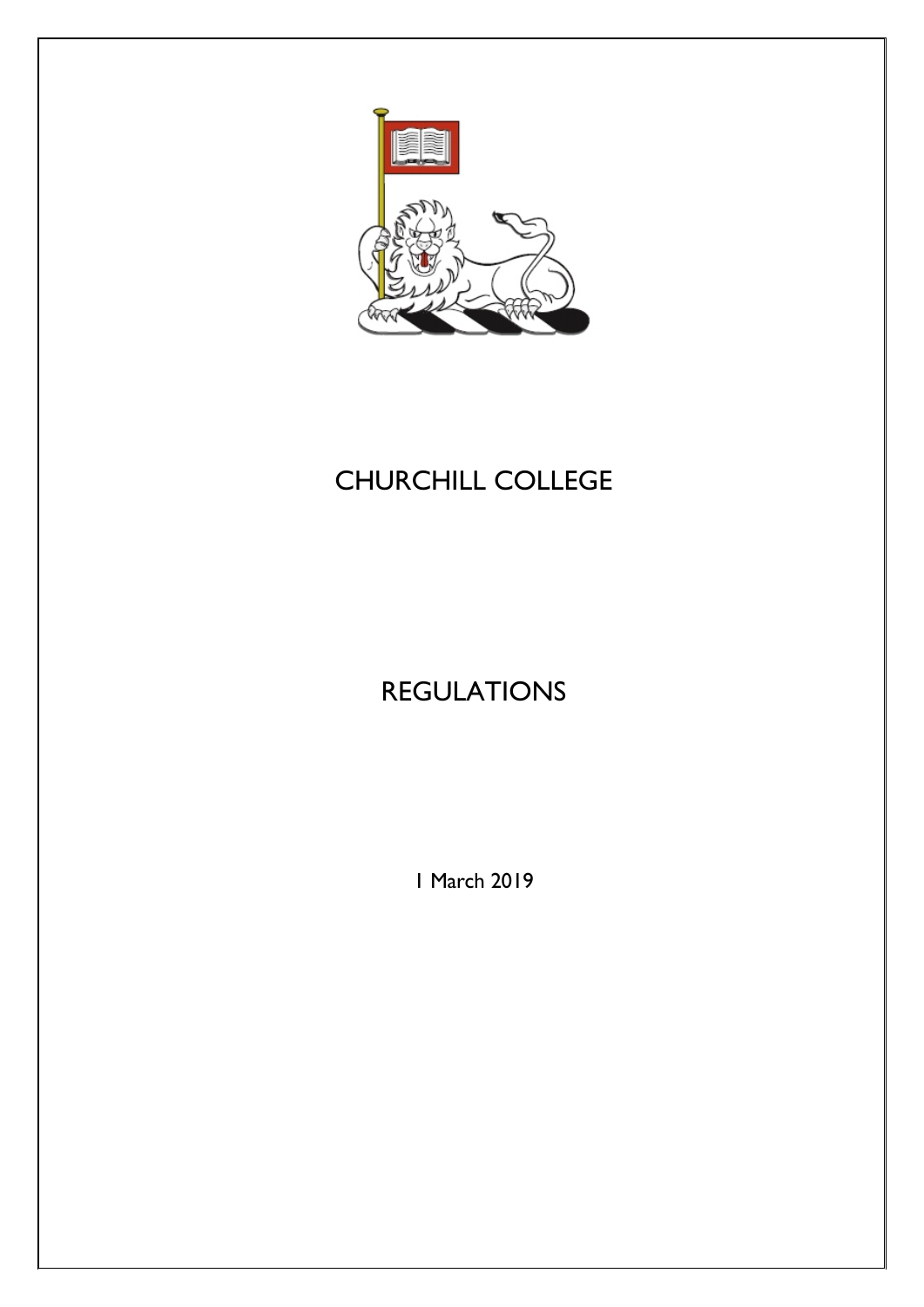**INDEX**

**Page No.**

|             |                  |                                        | Conege Onicers and Florders or Conege and SCR Fosts                 |                                                                                                                     |                               |                                     |                      |                      |                 |
|-------------|------------------|----------------------------------------|---------------------------------------------------------------------|---------------------------------------------------------------------------------------------------------------------|-------------------------------|-------------------------------------|----------------------|----------------------|-----------------|
|             | $\mathsf{L}$     |                                        | Introduction                                                        |                                                                                                                     |                               |                                     |                      |                      | 05              |
|             | 1.2              |                                        | The Master<br>$\ddotsc$                                             | $\ddotsc$                                                                                                           | $\ddotsc$                     | $\ldots$                            |                      | $\ddot{\phantom{0}}$ | 05              |
|             | 1.3              |                                        | The Vice-Master                                                     | $\ddotsc$                                                                                                           | $\ddotsc$                     |                                     |                      |                      | 05              |
|             | $\mathsf{I}$ .4  |                                        | The Bursar                                                          | $\ddotsc$                                                                                                           | $\sim 100$ km s $^{-1}$       | $\ddotsc$                           |                      |                      | 05              |
|             | 1.5              |                                        | The Tutors                                                          | $\mathbf{u} = \mathbf{u}$                                                                                           | $\cdots$                      | $\ddotsc$                           |                      |                      | 05              |
|             | 1.6              |                                        | The Dean<br>$\ddotsc$                                               | $\cdot$                                                                                                             | $\sim$ $\sim$                 | $\ddots$                            |                      |                      | 06              |
|             | 1.7              |                                        | The Teaching Staff                                                  | $\ddot{\phantom{0}}$                                                                                                |                               |                                     |                      |                      | 06              |
|             |                  | 1.7.1                                  | <b>Direction of Studies</b>                                         | $\cdot$                                                                                                             | $\sim$ $\sim$ $\sim$          | $\ddots$                            |                      |                      | 06              |
|             |                  | 1.7.2                                  |                                                                     | Non-stipendiary College Lecturers                                                                                   | $\ddotsc$                     | $\ddots$                            |                      |                      | 07              |
|             |                  |                                        | Teaching Duties                                                     |                                                                                                                     |                               |                                     |                      |                      | 07              |
|             |                  |                                        | Leave of Absence                                                    |                                                                                                                     |                               | and the contract of the contract of | $\ddotsc$            |                      | 08              |
|             |                  |                                        |                                                                     |                                                                                                                     |                               | $\ldots$ $\ldots$                   | $\ddotsc$            |                      | 08              |
|             |                  |                                        |                                                                     | Payment for Teaching and other Duties                                                                               |                               |                                     |                      |                      | 09              |
|             |                  | 1.7.3                                  |                                                                     | Appointment and re-appointment                                                                                      |                               |                                     | $\ddotsc$            |                      |                 |
|             |                  |                                        | Stipendiary College Senior Lecturers, College Senior                |                                                                                                                     |                               |                                     |                      |                      | 09              |
|             |                  |                                        | Lecturers, and College Assistant Lecturers                          |                                                                                                                     |                               |                                     |                      | $\ddot{\phantom{0}}$ |                 |
|             |                  |                                        |                                                                     | Principal duties and payment                                                                                        |                               |                                     | $\ddotsc$            | $\ddot{\phantom{a}}$ | 09              |
|             |                  |                                        |                                                                     | Possible upgrading and joint appointment                                                                            |                               |                                     |                      |                      | 0               |
|             |                  | 1.74                                   | Teaching By-Fellows                                                 | $\mathbf{a}$ and $\mathbf{a}$                                                                                       | $\mathbf{a}$ and $\mathbf{a}$ | $\ddot{\phantom{a}}$                |                      |                      | $\overline{10}$ |
|             |                  |                                        | Lectors                                                             | and the contract of the contract of the contract of the contract of the contract of the contract of the contract of |                               |                                     |                      |                      | $\overline{10}$ |
|             | 1.8              |                                        | The Praelector                                                      |                                                                                                                     |                               |                                     | $\cdots$             |                      | 0               |
|             | $\overline{1.9}$ |                                        | Wine Steward                                                        | $\ddotsc$                                                                                                           | $\ddot{\phantom{0}}$          | $\ddotsc$                           | $\ddotsc$            |                      | $\overline{10}$ |
|             | 1.10             |                                        | President of the Senior Combination Room                            |                                                                                                                     |                               |                                     |                      |                      | $\mathbf{I}$    |
|             | 1.11             |                                        | Fellows' Steward                                                    |                                                                                                                     | $\ddotsc$                     |                                     |                      |                      | $\mathbf{I}$    |
|             | 1.12             |                                        | <b>Other Posts</b>                                                  | $\ddot{\phantom{a}}$                                                                                                | $\ddotsc$                     | $\ddot{\phantom{a}}$                |                      |                      | $\mathbf{I}$    |
| $\mathbf 2$ |                  |                                        | Junior Research Fellows under Title B                               |                                                                                                                     |                               |                                     |                      |                      |                 |
|             | 2.1              |                                        | Annual Election and Stipends                                        |                                                                                                                     |                               |                                     |                      |                      | $\mathsf{I}$    |
|             | 2.2              |                                        | Conditions of Tenure                                                |                                                                                                                     | $\ddot{\phantom{a}}$          |                                     |                      |                      | 2               |
|             |                  |                                        |                                                                     |                                                                                                                     |                               |                                     |                      |                      |                 |
| 3           |                  | <b>Overseas Fellows and By-Fellows</b> |                                                                     |                                                                                                                     |                               |                                     |                      |                      |                 |
|             | 3.1              |                                        | Fellowships under Title F (Overseas Fellows)                        |                                                                                                                     |                               |                                     |                      |                      | 2               |
|             | 3.2              |                                        | <b>By-Fellows</b>                                                   |                                                                                                                     |                               |                                     |                      |                      | 3               |
|             |                  |                                        |                                                                     | Research By-Fellows                                                                                                 |                               |                                     |                      |                      | $\overline{1}$  |
|             |                  |                                        |                                                                     | <b>Teaching By-Fellows</b>                                                                                          |                               | $\ddot{\phantom{a}}$                |                      |                      | 3               |
|             |                  |                                        |                                                                     | Schoolteacher By-Fellows                                                                                            |                               | $\ddot{\phantom{a}}$                | $\ddot{\phantom{a}}$ |                      | 3               |
|             |                  |                                        |                                                                     | Archives By-Fellows                                                                                                 | $\ddot{\phantom{a}}$          |                                     |                      |                      | 3               |
|             |                  |                                        | <b>Artist By-Fellows</b>                                            |                                                                                                                     | $\ddot{\phantom{a}}$          | $\ddot{\phantom{a}}$                |                      |                      | $\overline{1}$  |
|             |                  |                                        |                                                                     | Professional By-Fellows                                                                                             |                               |                                     |                      |                      | 4               |
|             |                  |                                        |                                                                     | Local Professional By-Fellows                                                                                       |                               | $\ddot{\phantom{a}}$                |                      |                      | 4               |
|             |                  |                                        | Møller By-Fellows                                                   |                                                                                                                     | $\ddot{\phantom{a}}$          | $\ddotsc$                           | $\ddot{\phantom{0}}$ |                      | 4               |
|             |                  |                                        | Staff By-Fellows                                                    |                                                                                                                     | $\ddot{\phantom{a}}$          | $\ddot{\phantom{a}}$                |                      |                      | 4               |
|             |                  |                                        |                                                                     | Postdoctoral By-Fellows                                                                                             |                               |                                     |                      |                      | 4               |
| 4           |                  |                                        | Membership of the College and Dining and Social Entitlements        |                                                                                                                     |                               |                                     |                      |                      |                 |
|             |                  |                                        |                                                                     |                                                                                                                     |                               |                                     |                      |                      |                 |
|             | 4.1              |                                        | Membership of the College                                           |                                                                                                                     |                               |                                     |                      |                      | 4               |
|             | 4.2              |                                        | The Senior Combination Room Committee and Special<br><b>Members</b> |                                                                                                                     |                               |                                     |                      |                      | 15              |
|             |                  |                                        |                                                                     |                                                                                                                     |                               |                                     |                      |                      |                 |
|             |                  |                                        |                                                                     |                                                                                                                     |                               |                                     |                      |                      |                 |

# **1 College Officers and Holders of College and SCR Posts**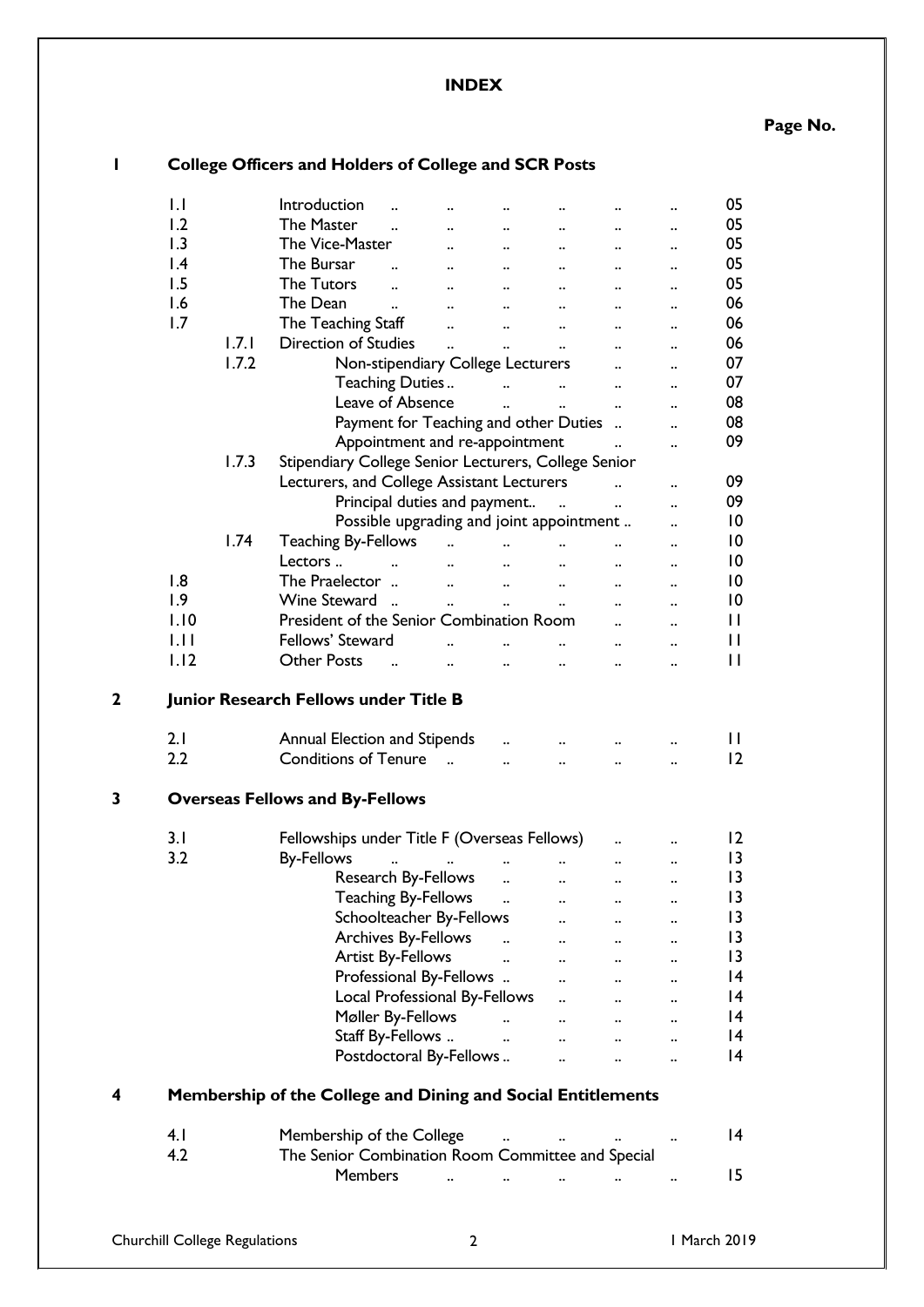|                 | 4.3                                           | Dining and Social Entitlements<br>Table of Dining and Social Entitlements<br>Reciprocal Arrangements with other Institutions<br><b>Special Occasions</b>                                                                                                                                                                                                                                                                                                                                                                                                                                                    | $\ddotsc$                                                                                                                                          |                                                                                                                                                       | $\dddot{\phantom{0}}$                                                                                                                                                                | 15<br>16<br>17<br>18                                           |
|-----------------|-----------------------------------------------|-------------------------------------------------------------------------------------------------------------------------------------------------------------------------------------------------------------------------------------------------------------------------------------------------------------------------------------------------------------------------------------------------------------------------------------------------------------------------------------------------------------------------------------------------------------------------------------------------------------|----------------------------------------------------------------------------------------------------------------------------------------------------|-------------------------------------------------------------------------------------------------------------------------------------------------------|--------------------------------------------------------------------------------------------------------------------------------------------------------------------------------------|----------------------------------------------------------------|
| 5               |                                               | <b>The Admission of Student Members</b>                                                                                                                                                                                                                                                                                                                                                                                                                                                                                                                                                                     |                                                                                                                                                    |                                                                                                                                                       |                                                                                                                                                                                      |                                                                |
|                 | 5.1<br>5.2<br>5.3                             | Undergraduate Admissions<br>$\mathbf{u}$ and $\mathbf{u}$<br>Admissions in certain special cases<br>The Consideration of Admissions Policy                                                                                                                                                                                                                                                                                                                                                                                                                                                                  | $\mathbf{a}$ and $\mathbf{a}$<br>$\ddot{\phantom{0}}$                                                                                              | $\cdot$ .<br>$\ddotsc$                                                                                                                                | $\ddot{\phantom{a}}$<br>$\dddot{\phantom{0}}$                                                                                                                                        | 18<br>18<br>18                                                 |
| 6               |                                               | The Accommodation of Student Members                                                                                                                                                                                                                                                                                                                                                                                                                                                                                                                                                                        |                                                                                                                                                    |                                                                                                                                                       |                                                                                                                                                                                      |                                                                |
| 7               | 6.1<br>6.2<br>6.3<br>6.4<br>6.5               | The Provision and Allocation of Accommodation<br>Terms and Conditions for Renting of College Accom.<br>Setting of Rents for College Rooms<br>Private Accommodation<br>$\mathbf{r}$ and $\mathbf{r}$ and $\mathbf{r}$<br>College Period of Residence and Quiet Period<br>The Accommodation and Residence of Senior Members                                                                                                                                                                                                                                                                                   | $\ddot{\phantom{a}}$                                                                                                                               | $\mathbf{a}$<br>$\ddotsc$<br>$\ddot{\phantom{a}}$                                                                                                     | $\ddot{\phantom{a}}$<br>$\ddot{\phantom{a}}$<br>$\ddot{\phantom{a}}$<br>$\ddot{\phantom{a}}$<br>$\ddotsc$                                                                            | 9<br> 9<br>21<br>21<br>21                                      |
|                 | 7.1<br>7.2<br>7.3<br>7.4<br>7.5<br>7.6        | <b>Residence of Senior Members</b><br>$\dddot{\phantom{0}}$<br>Allocation of College Rooms<br>Entitlement to use of Rooms in College<br>Entitlement to Residential Accommodation in College<br>Guest Accommodation<br>Shared Equity Scheme<br>$\ddot{\phantom{a}}$                                                                                                                                                                                                                                                                                                                                          | $\mathbf{u}^{\mathrm{max}}$ and $\mathbf{u}^{\mathrm{max}}$<br>$\mathbf{a}$<br>$\ddot{\phantom{a}}$<br>$\mathbf{a}$ and $\mathbf{b}$               | $\ddot{\phantom{a}}$<br>$\ddot{\phantom{a}}$<br>$\ddot{\phantom{a}}$                                                                                  | $\ddot{\phantom{a}}$<br>$\ddot{\phantom{a}}$<br>$\ddot{\phantom{a}}$<br>$\ddot{\phantom{a}}$<br>$\ddot{\phantom{a}}$                                                                 | 22<br>22<br>23<br>22<br>23<br>23                               |
| 8               |                                               | Scholarships, Prizes, Sizarships, Bursaries and Studentships                                                                                                                                                                                                                                                                                                                                                                                                                                                                                                                                                |                                                                                                                                                    |                                                                                                                                                       |                                                                                                                                                                                      |                                                                |
|                 | 8.1<br>8.2<br>8.3<br>8.4<br>8.5<br>8.6<br>8.7 | <b>General Regulations concerning Emoluments</b><br>Scholarships<br>$\mathcal{L}^{\mathcal{A}}(\mathbf{a},\mathbf{b})$ and $\mathcal{L}^{\mathcal{A}}(\mathbf{a},\mathbf{b})$ . In the contract of<br>Entitlement to Rooms<br>$\cdots$<br>College Prizes<br>$\sim$ $\sim$<br>Endowed Prizes<br>$\sim 10^{11}$ km s $^{-1}$<br>Sizarships and Instrumental Bursaries<br>Music Sizarships<br>$\ddot{\phantom{a}}$<br>Theatre Sizarships<br>Visual Arts Sizarships<br><b>Instrumental/Choral Bursaries</b><br>$\ddot{\phantom{a}}$<br>Studentships<br>$\mathbf{r}$ . The contract of $\mathbf{r}$<br>$\ddotsc$ | $\cdots$<br>$\ddotsc$<br>$\ddotsc$<br>$\ddotsc$<br>$\cdots$<br>$\ddotsc$<br>$\cdot$ .<br>$\ddotsc$<br>$\ddot{\phantom{a}}$<br>$\ddot{\phantom{a}}$ | $\cdots$<br>$\ddotsc$<br>$\ddotsc$<br>$\ddotsc$<br><br>$\ddotsc$<br>$\ddot{\phantom{0}}$<br>$\ddotsc$<br>$\ddot{\phantom{a}}$<br>$\ddot{\phantom{a}}$ | $\ddot{\phantom{a}}$<br>$\ddot{\phantom{a}}$<br>$\ddot{\phantom{a}}$<br><br>$\ldots$<br>$\ddot{\phantom{a}}$<br>$\ddot{\phantom{a}}$<br>$\ddot{\phantom{a}}$<br>$\ddot{\phantom{a}}$ | 23<br>24<br>24<br>25<br>25<br>25<br>25<br>26<br>26<br>27<br>27 |
| 9               |                                               | Fees, Dues and Charges and the College Accounts of Student Members                                                                                                                                                                                                                                                                                                                                                                                                                                                                                                                                          |                                                                                                                                                    |                                                                                                                                                       |                                                                                                                                                                                      |                                                                |
|                 | 9,1<br>9.2<br>9.3<br>9.4<br>9.5<br>9.6<br>9.7 | Fees<br>$\ddotsc$<br>$\cdot$<br><b>University Composition Fee</b><br>College Fee<br>$\mathbf{r}$ . The state $\mathbf{r}$<br>$\mathbf{a}$ and $\mathbf{a}$ and $\mathbf{a}$<br>Advance Deposit<br>$\ddot{\phantom{a}}$<br>$\sim$ $\sim$<br><b>College Accounts</b><br>$\cdot$ .<br>$\ddotsc$<br><b>Catering Charges</b><br>$\cdot$<br>$\ddotsc$<br><b>Audit Requirements</b><br>$\ddot{\phantom{a}}$<br>$\ddot{\phantom{a}}$                                                                                                                                                                                | $\cdots$<br>$\ddot{\phantom{a}}$<br>$\cdots$<br>$\ddotsc$<br>$\ddotsc$<br>$\ddot{\phantom{a}}$<br>$\ddot{\phantom{a}}$                             | $\ddot{\phantom{a}}$<br>$\ddotsc$<br>$\ddotsc$<br>$\ddotsc$<br>$\ddot{\phantom{a}}$                                                                   | $\ddot{\phantom{a}}$<br>$\ddot{\phantom{a}}$<br>$\ddot{\phantom{a}}$<br>$\ddot{\phantom{a}}$<br>$\ddot{\phantom{a}}$                                                                 | 28<br>28<br>29<br>29<br>30<br>31<br>31                         |
| $\overline{10}$ | <b>Financial Regulations</b><br>10.1          | College Funds<br><b>College Restricted Funds</b>                                                                                                                                                                                                                                                                                                                                                                                                                                                                                                                                                            | $\sim$ $\sim$<br>$\ddotsc$                                                                                                                         | $\ddot{\phantom{a}}$                                                                                                                                  |                                                                                                                                                                                      | 31<br>31                                                       |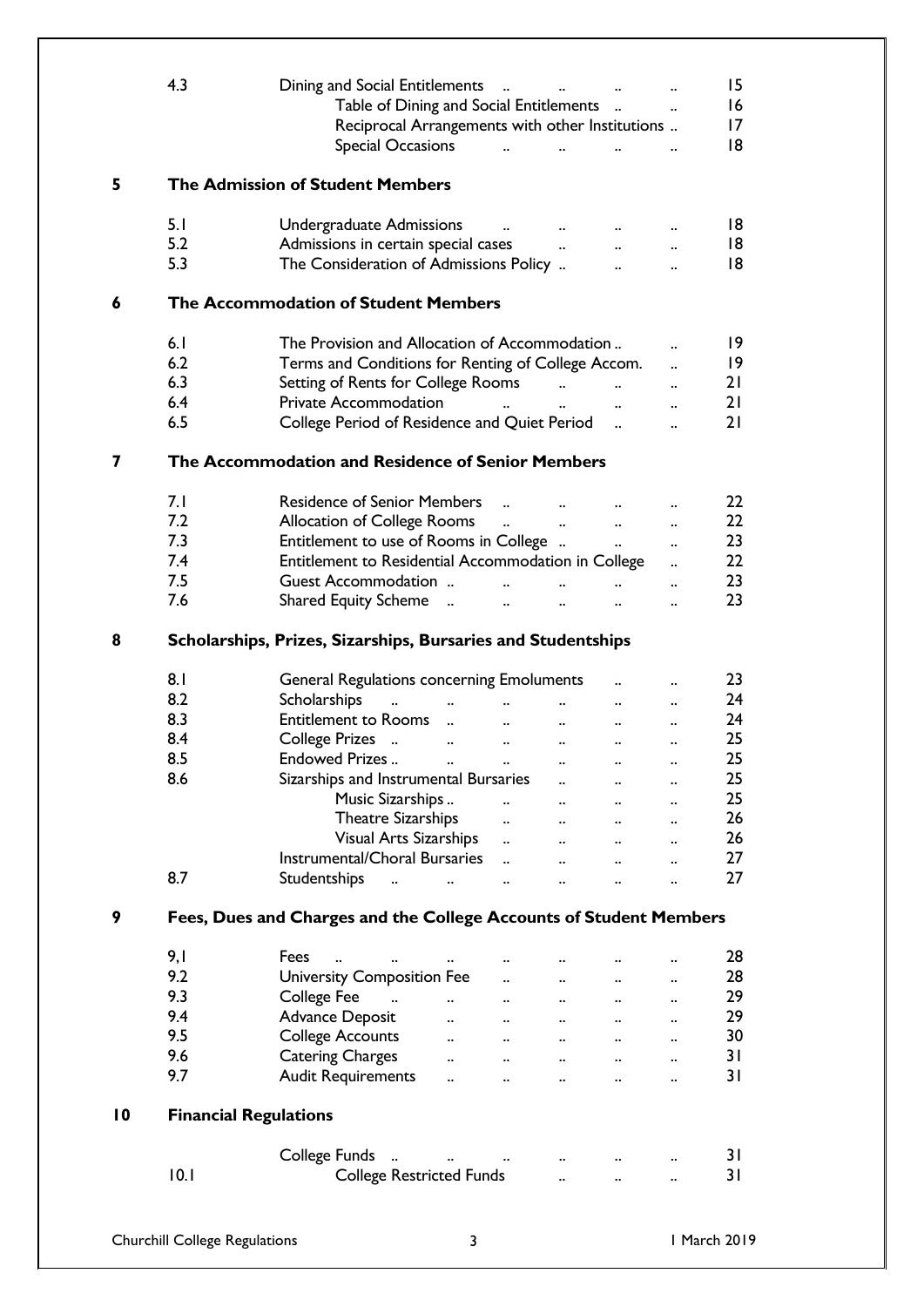|                 |                           | College Reserve (Designated) Funds                                                                                           |                                   | $\ddot{\phantom{0}}$                         | 32             |
|-----------------|---------------------------|------------------------------------------------------------------------------------------------------------------------------|-----------------------------------|----------------------------------------------|----------------|
|                 |                           | <b>College Designated Funds</b>                                                                                              | $\mathbf{a}$<br>$\ddots$          | $\ddot{\phantom{a}}$                         | 32             |
|                 | 10.2                      | <b>Trust Funds</b><br>المستحدث المستحدث المستحدث المستحدث                                                                    |                                   | $\ddot{\phantom{a}}$                         | 33             |
|                 | 10.3                      | Reporting and Recording of Donations                                                                                         | $\ddotsc$                         |                                              | 33             |
|                 | 10.4                      | Authorisation of Expenditure                                                                                                 | $\ddotsc$                         | $\ddot{\phantom{a}}$                         | 33             |
|                 | 10.5                      | Bank Accounts  and<br>$\cdot$<br>$\ddot{\phantom{0}}$                                                                        | $\ddotsc$                         | $\ddot{\phantom{a}}$                         | 34             |
|                 | 10.6                      | Appointment of Auditors, Bankers, Financial                                                                                  |                                   |                                              |                |
|                 |                           | <b>And Investment Advisers</b>                                                                                               |                                   |                                              | 34             |
|                 | 10.7                      | Cash Holdings                                                                                                                | $\cdots$                          | $\ddotsc$                                    | 34             |
|                 | 10.8                      | $\ddotsc$<br>Expense Claims  and  and  and                                                                                   |                                   | $\ddot{\phantom{a}}$                         | 34             |
|                 | 10.9                      |                                                                                                                              |                                   | $\ddot{\phantom{a}}$                         | 35             |
|                 | 10.10                     | Bribery Act and Gifts to Individuals or Departments                                                                          |                                   | $\ddot{\phantom{a}}$                         | 35             |
|                 |                           |                                                                                                                              |                                   |                                              |                |
| $\mathbf{H}$    |                           | <b>College Council Business</b>                                                                                              |                                   |                                              |                |
|                 | $  \cdot  $               | The Preparation and Upkeep of Regulations                                                                                    | $\cdot$ .                         |                                              | 36             |
|                 | 11.2                      | Committees<br>$\mathbf{a}^{(i)}$ and $\mathbf{a}^{(i)}$ are also the contributions of the contribution of $\mathbf{a}^{(i)}$ |                                   | $\ddot{\phantom{a}}$                         | 36             |
|                 | 11.3                      | Annual Update of Regulations                                                                                                 |                                   | $\ddot{\phantom{a}}$                         | 37             |
|                 |                           |                                                                                                                              |                                   | $\ddot{\phantom{a}}$                         |                |
| $\overline{2}$  |                           | <b>Academic Provision for Students</b>                                                                                       |                                   |                                              |                |
|                 | $ 2.1\rangle$             | Change of Course The Manuscript Assembly Report Assembly                                                                     |                                   |                                              | 37             |
|                 | 12.2                      | Consequence of Failure to be classed in an Examination, or to                                                                | $\ddots$                          |                                              |                |
|                 |                           | pass an Unclassed Examination                                                                                                |                                   |                                              | 37             |
|                 | 12.3                      | Requirement to attend Supervisions                                                                                           | $\sim 10^{11}$ and $\sim 10^{11}$ | $\ddot{\phantom{a}}$                         | 37             |
|                 | 12.4                      | Failure to make sufficient Academic Progress                                                                                 | $\ddotsc$                         | $\ddotsc$                                    | 38             |
|                 | 12.5                      | Establishment of a Teaching Need and was also well as the set of a Teaching Need and was also well as the set o              |                                   | $\ddotsc$                                    | 38             |
|                 | 12.6                      | Degrading<br>والمستنبذ والمستنب والمستنب والمستنبذ والمستنب                                                                  |                                   | $\ddot{\phantom{a}}$                         | 38             |
|                 | 12.7                      |                                                                                                                              |                                   | $\ddot{\phantom{a}}$                         | 38             |
|                 | 12.8                      | Mentors for Advanced Students<br>$\mathbf{r}$ . The state $\mathbf{r}$                                                       | $\ddot{\phantom{a}}$              | $\ddot{\phantom{a}}$<br>$\ddot{\phantom{a}}$ | 38             |
|                 |                           |                                                                                                                              |                                   |                                              |                |
| $\overline{13}$ |                           | Policy on use of Computing Facilities, the Internet and Electronic Mail 39                                                   |                                   |                                              |                |
|                 |                           |                                                                                                                              |                                   |                                              |                |
| 4               |                           | <b>College Crest and Flag</b>                                                                                                |                                   |                                              | 40             |
|                 |                           |                                                                                                                              |                                   |                                              |                |
| 15              | <b>College Facilities</b> | $\cdots$<br>$\cdots$<br>$\sim$ $\sim$ $\sim$<br>$\sim$ $\sim$                                                                |                                   |                                              | 4 <sub>1</sub> |
|                 |                           |                                                                                                                              |                                   |                                              |                |
| 16              |                           | Employment of Support Staff (Non-academic and non-teaching staff)                                                            |                                   |                                              | 4 <sub>l</sub> |
|                 |                           |                                                                                                                              |                                   |                                              |                |
|                 |                           |                                                                                                                              |                                   |                                              |                |
| $\overline{17}$ |                           | <b>Code of Practice for Managing Conflict of Interest</b>                                                                    |                                   |                                              | 42             |
|                 |                           |                                                                                                                              |                                   |                                              |                |
|                 |                           |                                                                                                                              |                                   |                                              |                |
| 18              |                           | Appropriate Relationships between Staff and Students                                                                         |                                   |                                              | 44             |
|                 |                           |                                                                                                                              |                                   |                                              |                |
|                 |                           |                                                                                                                              |                                   |                                              |                |
| 19              |                           | <b>College Exclusion Policy Action 2018</b>                                                                                  |                                   |                                              | 45             |
|                 |                           |                                                                                                                              |                                   |                                              |                |
|                 |                           |                                                                                                                              |                                   |                                              |                |
| 20              | <b>Data Protection</b>    |                                                                                                                              |                                   |                                              | 45             |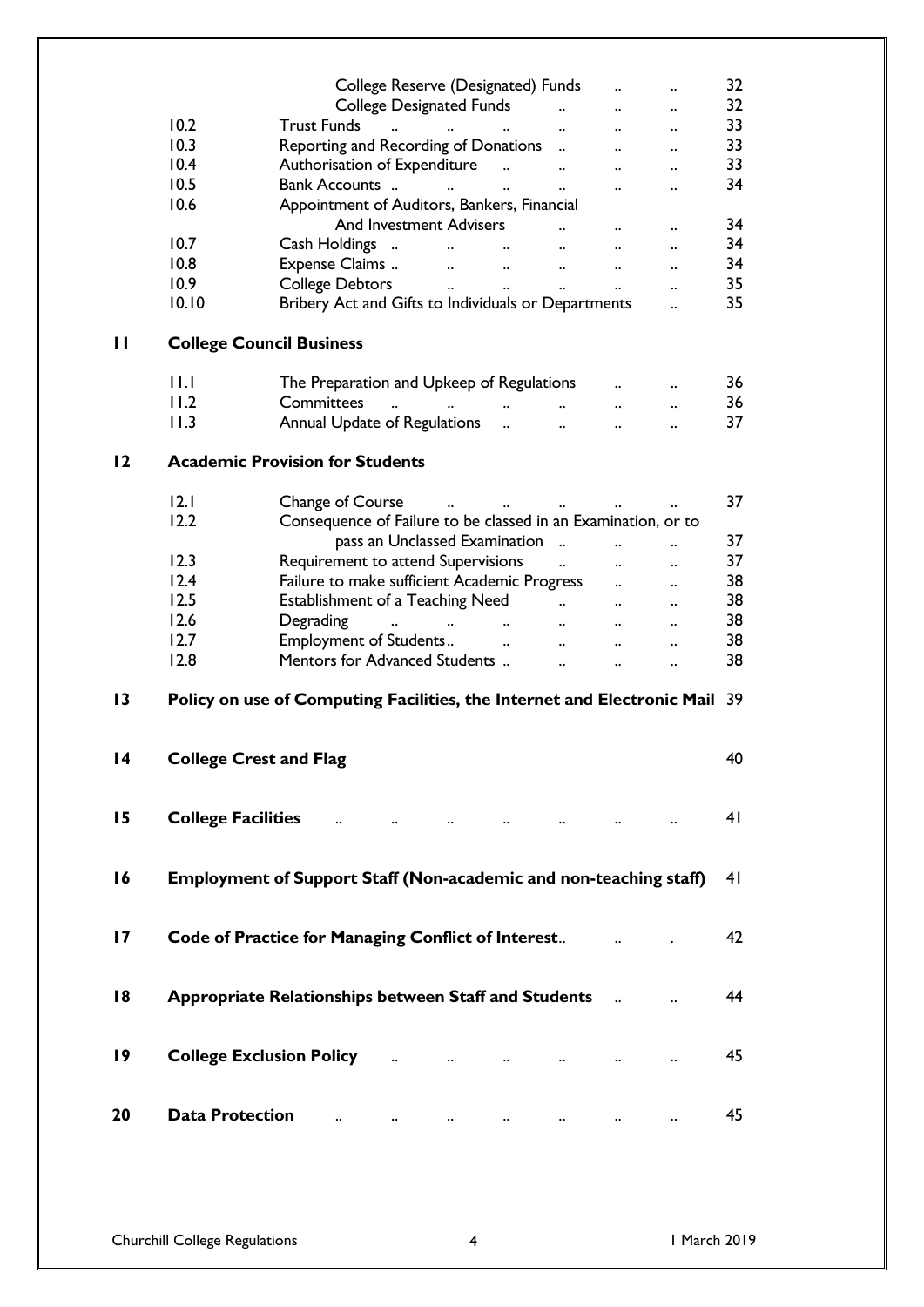# **REGULATION 1**

## **COLLEGE OFFICERS AND HOLDERS OF COLLEGE AND SCR POSTS**

#### 1.1 **Introduction**

College Officers are listed in Statute VII. These Regulations provide further details about (a) the employment of the Master and the following College Officers: Vice-Master, Bursar, Senior Tutor, Tutor for Advanced Students; (b) the employment of the following College post-holders: Tutors, Dean, the teaching staff (Directors of Studies; Non-Stipendiary College Lecturers; Stipendiary College Senior Lecturers, College Lecturers and College Assistant Lecturers; Teaching By-Fellows; and Lectors), the Praelector; and (c) the following SCR posts: President of the SCR, Fellows' Steward and Wine Steward.

- 1.1.1 Statute XIII(7) states that "The Council shall determine the stipends of all holders of College posts and report the amounts of such stipends to the Governing Body at a Statutory Meeting in the Michaelmas Term." The stipends shall be specified in Appendix 1 to these Regulations. This Appendix should also include the Governing Body's decision on allowances to holders of SCR posts. In considering these levels of remuneration, the Council shall take appropriate note of the scale of stipends currently applicable to University Lecturers and other teaching officers employed by the University of Cambridge and of the scale of payments for supervision currently agreed by the Committee of Senior Tutors. It is the responsibility of the Senior Tutor to provide data to the Bursar to enable payments to be made for teaching.
- 1.1.2 The gross stipends of College Officers and holders of College posts shall be pensionable under the Universities' Superannuation Scheme. Allowances for SCR posts shall not be pensionable.
- 1.1.3 The terms and conditions of employment of all College employees shall be explicitly determined within their individual Contract of Employment and job description and meet any legislation regarding employment currently in force.
- 1.1.4 Matters concerning leave of absence and sabbatical leave; maternity, paternity and parental leave are referred to in Appendix 1 to these Regulations.
- 1.2 **The Master** *(Statutes III, IV, V, and VI)*
- 1.3 **The Vice-Master** *(Statute VII, VIII, XII; Ordinance I11)*
- 1.4 **The Bursar** *(Statute VII and IX; Ordinance IV)*
	- 1.4.1 The Council shall prepare and publish a job description for the Bursar. The job description shall be published in Appendix 1 to these Regulations.
- 1.5 **The Tutors** *(Statute VII and X; Ordinance V)*
	- 1.5.1 The Tutors shall be the Senior Tutor, the Tutor for Advanced Students, one or more Admissions Tutors, and such other Tutors as the Council shall determine. These shall form the Tutorial Committee*.*
	- 1.5.2 The Council shall, with the advice of the Tutorial Committee, prepare and publish in Appendix 1 to these Regulations a job description for each category of Tutor, together with statements of limits of tenure for each category.
	- 1.5.3 The Tutors shall be appointed by the Council on the advice of the Senior Tutor. In making a recommendation to the Council, the Senior Tutor shall first consult all the Tutors, the Vice-Master and the Bursar. Appointment is subject to Council approval. In each letter of appointment or re-appointment the Council shall inform the Tutor of the job description relating to the appointment.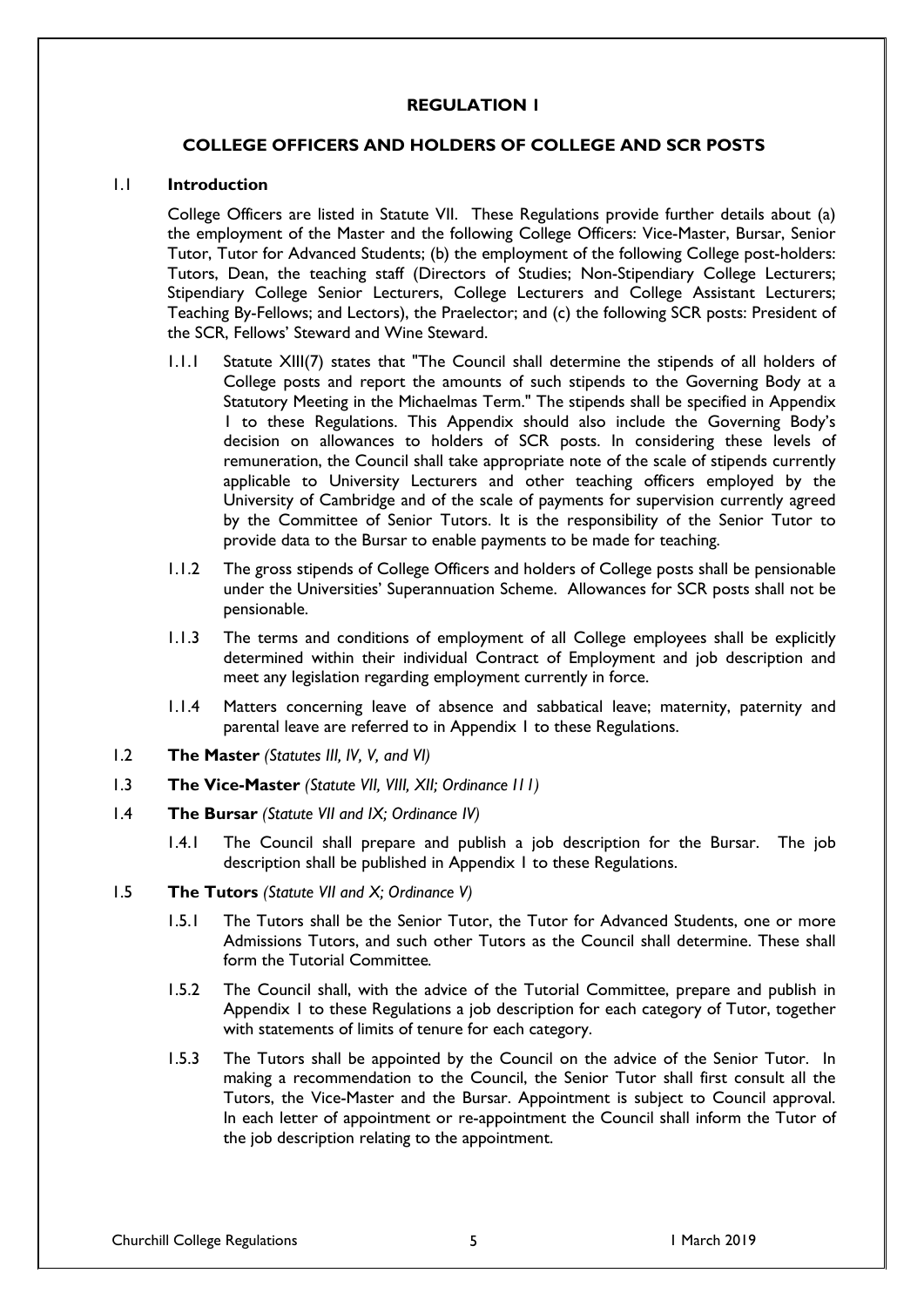- 1.5.4 Each Tutor shall observe the duties specified in the relevant job description and shall in case of difficulty consult with the Senior Tutor or with the Tutor for Advanced Students, as appropriate.
- 1.5.5 Throughout the period when, according to the relevant job description, the Tutor is expected to be available to the Tutor's students, each Tutor shall inform the Senior Tutor or the Tutor for Advanced Students and also the Head Porter by e-mail or in writing of the means whereby contact may be made when in Cambridge but not in the College. The Tutor shall similarly notify in advance any overnight absence from Cambridge. If, during the relevant period, the Tutor expects to be unavailable for a continuous period exceeding 24 hours, the Tutor is expected to ensure that another Tutor is able and willing to provide emergency cover, and to inform the Senior Tutor and the Head Porter by e-mail or in writing of the identity of the Tutor who has agreed to provide cover.
- 1.5.6 It shall be the responsibility of the Senior Tutor to ensure, with the co-operation of the other Tutors, that throughout each College Period of Residence, and throughout vacations (except for the month of August and the first three weeks of September), provision is made and is made known, for tutorial assistance to be available to undergraduates in residence. The College Period of Residence for the Michaelmas Term is from the Saturday before Full Term until the second Sunday after Full Term. For the Lent Term it is from the Saturday before Full Term until the second Sunday. after Full Term. For the Easter Term it is from the second Saturday before Full Term (i.e. ten days before the start of Full Term) until the second Sunday after Full Term. This period is ten weeks and is the period in which undergraduates can reside without Tutorial permission.
- 1.5.7 It shall be the responsibility of the Tutor for Advanced Students, with the co-operation of the other Tutors, to ensure that provision is made, and is made known, for tutorial assistance to be available to advanced students throughout the year.
- 1.5.8 Each Tutor shall be required to attend the annual meeting of the Tutorial Committee held to consider University examination results unless absent by prior permission of the Council or prevented by illness or other grave cause notified to the Senior Tutor.
- 1.5.9 The Senior Tutor and the Tutor for Advanced Students shall report to the Council in the Michaelmas Term on the numbers of Undergraduate, Affiliated and Advanced Students admitted in the current academic year.
- 1.5.10 The Senior Tutor shall report to the Council in the Michaelmas Term giving a review of the numbers of Undergraduate and Affiliated Students reading each subject.
- 1.5.11 The Tutor for Advanced Students shall report to the Council in the Michaelmas Term giving a review of the numbers of Advanced Students reading each subject and category of course.
- 1.6. **The Dean** *(Statute XXIX; Ordinance XV11)*
	- 1.6.1 The Dean shall normally be available in College at stated times each week during Full Term and will be expected to be in College on occasions on which there is any likelihood of serious disturbance.
	- 1.6.2 The Council shall prepare and publish a job description for the Dean. The job description shall be published in Appendix 1 to these Regulations.

## 1.7 **The Teaching Staff**

# 1.7.1 **Direction of Studies**

1.7.1.1 The Council shall, with the advice of the Directors of Studies Committee (or Committees), prepare and publish a job description for Directors of Studies. The job description shall be published in Appendix 1 to these Regulations.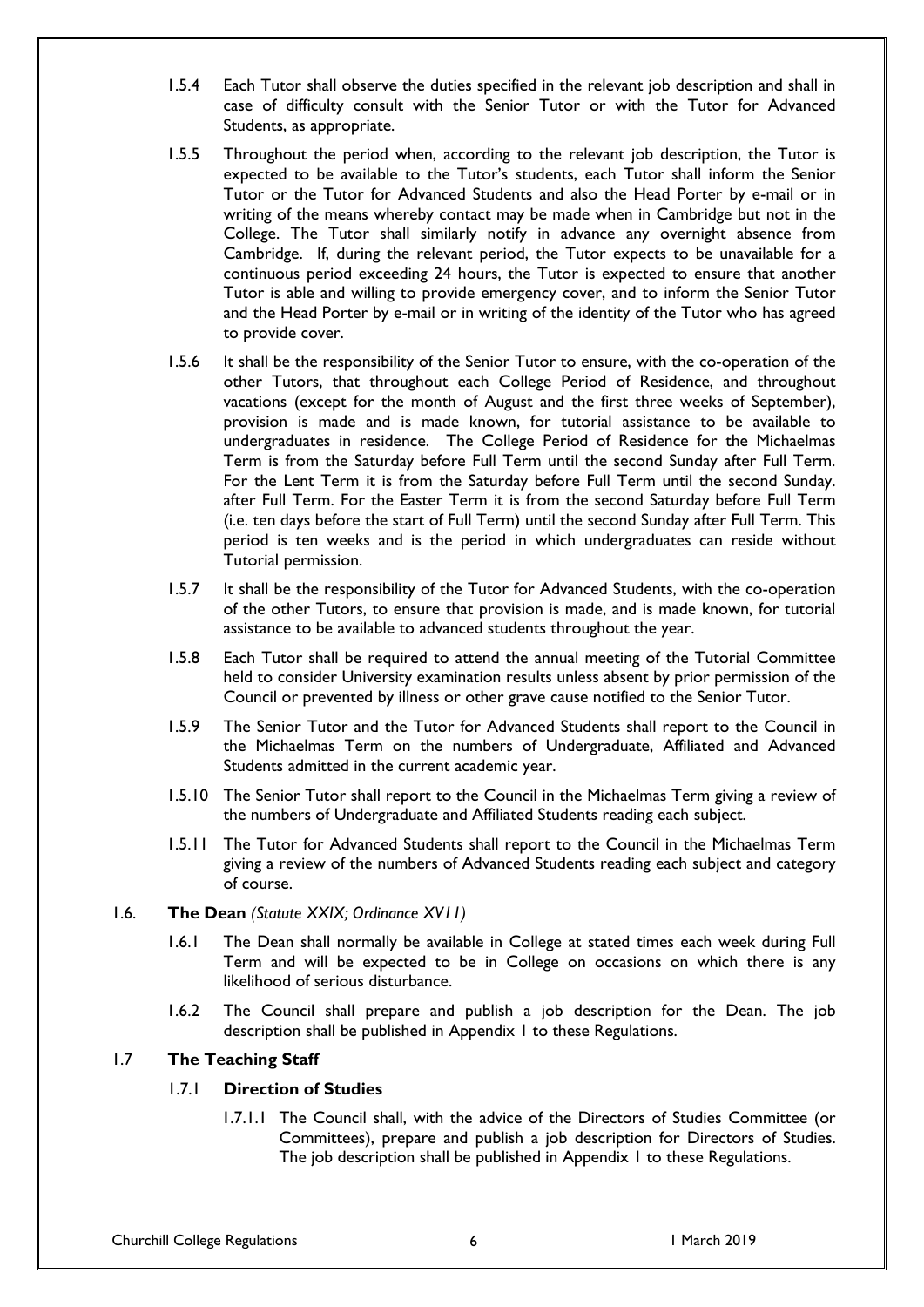- 1.7.1.2 The Directors of Studies shall be appointed by the Council before the Division of the Easter Term. If there are reasonable grounds for uncertainty over the appointment or reappointment of a Director of Studies, then the Senior Tutor shall advise the Council accordingly, and the Council may establish a Committee to consider the matter. In each letter of appointment or reappointment the Council shall inform the Director of Studies of the job description relating to the appointment.
- 1.7.1.3 A Director of Studies should consult with the Tutor on matters concerning a pupil's general welfare.
- 1.7.1.4 The Senior Tutor shall convene regular meetings of the Directors of Studies Committee (or Committees).
- 1.7.1.5 Each Undergraduate student shall after consultation with the Senior Tutor be allocated by the student's Tutor to a Director of Studies.
- 1.7.1.6 Each Advanced Student who is attending a course attracting undergraduate fees or whose studies are not, in the opinion of the Senior Tutor, adequately directed by a person appointed by the University, shall after consultation with the Senior Tutor be allocated by the student's Tutor to a Director of Studies.
- 1.7.1.7 Every Director of Studies shall ensure that each student for which that Director of Studies is responsible is provided with College teaching from College Senior Lecturers, College Lecturers, College Assistant Lecturers, Teaching By-Fellows, Lectors or Supervisors, unless in the Director of Studies' opinion the pupil is receiving adequate teaching from the University.

## 1.7.2 **Non-Stipendiary College Lecturers** *(Ordinance V,2)*

#### **Teaching duties**

- 1.7.2.1 There shall be non-stipendiary College Lecturers. The Council shall prepare job descriptions for non-stipendiary College Lecturers. The job descriptions shall be published in the Appendices to these Regulations. Statements of Teaching Requirement and shall be recorded in these Regulations. A non-stipendiary College Lecturer shall be required to undertake 80 hours of supervision per annum, except as hereafter specified.
- 1.7.2.2 In the first year after appointment of a non-stipendiary College Lecturer the College Council may agree to a reduction of hours of required supervision.
- 1.7.2.3 Where the number of undergraduate students in a subject in the College is insufficient to support a full Title A teaching load, the Senior Tutor may recommend to the Council that a non-stipendiary College Lecturer has no minimum number of supervisions per year. In the case of such "light load" Lecturers, Direction of Studies is a requirement, and any premium on supervision rates will only be paid on teaching carried out for Churchill students. In addition, a "light-load" Lectureship carries no entitlement to residential accommodation and, if accommodation is offered, rent will be payable. Such Lecturers will normally have the lowest priority for allocation of teaching rooms.
- 1.7.2.4 A non-stipendiary College Lecturer who is a Director of Studies shall be entitled to a reduction of one hour of required supervision per annum per student directed.
- 1.7.2.5 A non-stipendiary College Lecturer who is an undergraduate or advanced student side Tutor shall be entitled to a reduction of 40 hours required supervision per annum. For the purpose of this calculation, a Tutor is presumed to have approximately 60 students in the Tutorial side. A non-stipendiary College Lecturer who is Senior Tutor or Tutor for Advanced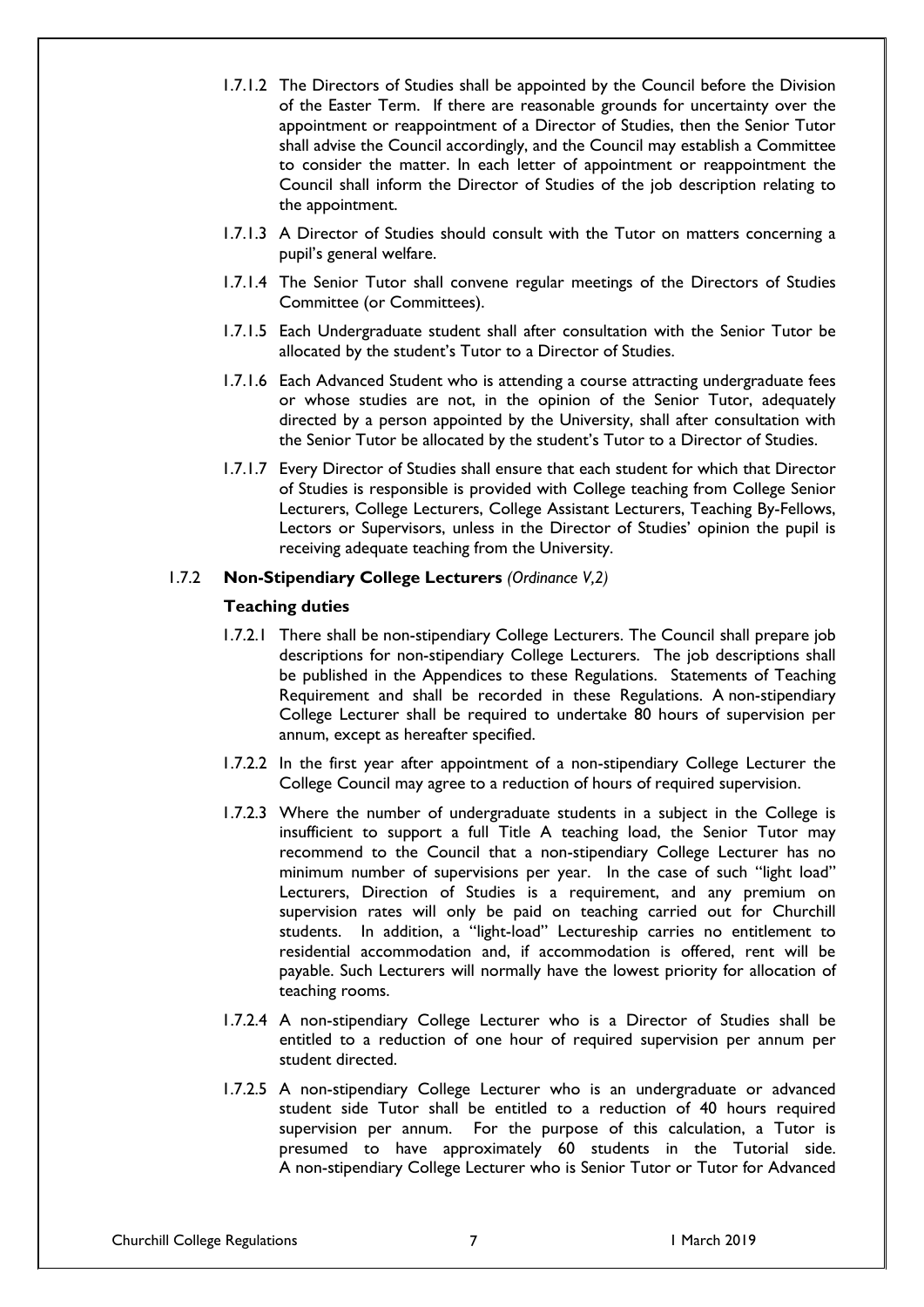Students shall be entitled to a reduction of 80 hours required supervision per annum; one who is an Admissions Tutor, a reduction of 40 hours per annum; one who is Vice-Master, a reduction of 40 hours per annum; one who is Dean, a reduction of 20 hours per annum. There shall be no reduction in virtue of offices other than those specified above (but see Regulation 1.7.2.9).

- 1.7.2.6 The reductions in required hours of supervision specified above are cumulative.
- 1.7.2.7 The requirements for hours of supervision specified above are minima. Nonstipendiary College Lecturers may offer supervision in excess of the minimum requirement. Supervision done up to 120 hours per year attracts a premium payment.
- 1.7.2.8 The Council shall monitor annually the amount of supervision given by non-stipendiary College Lecturers. The quinquennial renewal by Council of non-stipendiary College Lecturers shall be dependent upon their fulfilling their teaching duties.

#### **Leave of Absence** *(Statute XX; Ordinance X; Regulation 1.17)*

- 1.7.2.9 A non-stipendiary College Senior Lecturer or College Lecturer who is given study or other leave of absence from a university post shall normally be awarded simultaneous leave of absence from College duties.
- 1.7.2.10 In addition, a College Lecturer may apply to Council for further leave, or partial remission of teaching, for a fixed period, in recognition of a temporary and unusually heavy burden of departmental or College duties. In granting leave or remission, Council shall state its reasons in open Minutes.

#### **Payment for Teaching and other Duties**

- 1.7.2.11 Supervision shall be undertaken by non-stipendiary College Lecturers, and paid for, as specified in Appendix 1A. Payments shall be made only for supervisions undertaken. In the case of Lecturers in the "light-load" category outlined in 1.7.2.3, only supervisions of Churchill students will be paid for at the premium supervision rate.
- 1.7.2.12 Non-stipendiary College Lecturers shall, to the best of their ability, give priority to providing supervision for students of the College; where necessary they shall make up their teaching requirements by supervising students of other Colleges, seeking in so doing to enter into arrangements whereby supervision is made available to Churchill students preparing for examinations in which expertise and teaching experience is not to be found within the College.
- 1.7.2.13 Non-stipendiary College Lecturers shall report termly to the Senior Tutor all supervisions undertaken, for whichever college, and arrange for payment by other colleges to be made through Churchill College. Supervision claims to each college should be endorsed with an instruction to this effect, and copies of these claims should be submitted to Churchill College in order to permit the accounting staff of Churchill College to reconcile payments received from other Colleges with claims made to those Colleges.
- 1.7.2.14 Supervision provided for students of other colleges shall be counted toward the number of hours required and shall be paid for at the rate specified in Appendix 1A.
- 1.7.2.15 Direction of Studies by non-stipendiary College Lecturers shall be pensionable and paid for at a rate to be determined annually by the College Council, published as Appendix 1A to these Regulations.
- 1.7.2.16Undergraduate admissions interviews done by non-stipendiary College Lecturers including Directors of Studies, shall be paid for at a rate to be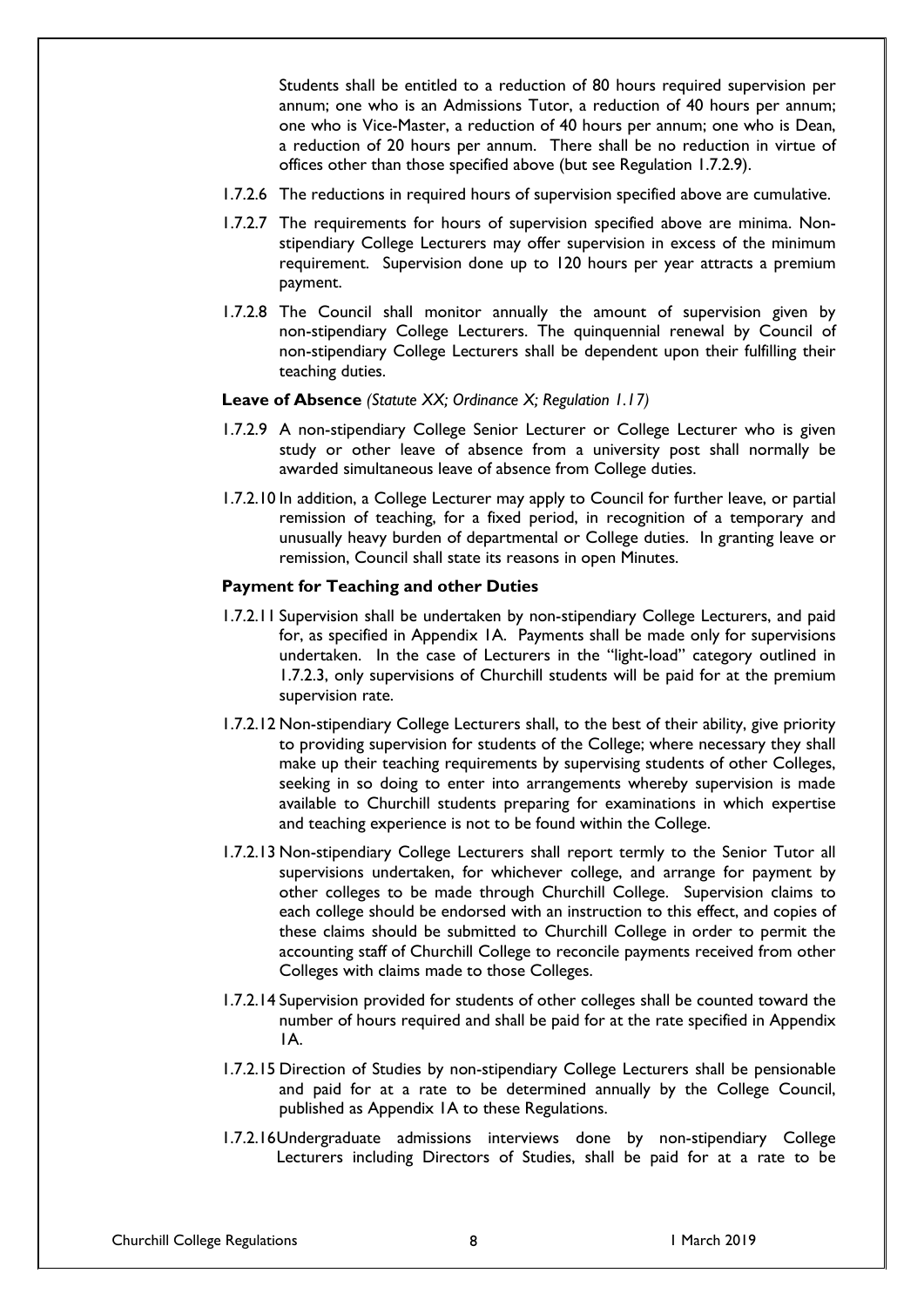determined annually by the College Council, published as Appendix 1A to these Regulations. These payments shall not be pensionable.

#### **Appointment and re-appointment**

1.7.2.17 Each non-stipendiary College Lecturer shall be appointed or re-appointed by the Council; in doing so, the Council may seek the advice of an appropriate Appointment Committee, constituted as specified in the Appendices to these Regulations. In each letter of appointment or re-appointment the Council shall inform the non-stipendiary College Lecturer of the job description relating to the appointment.

## 1.7.3 **SCTOs: College Senior Lecturers (CSLs), College Lecturers (CLs), and College Assistant Lecturers (CALs)**

#### **Principal duties and payment**

- 1.7.3.1 A CSL, CL or CAL whose main stipend is paid by the College will receive a pensionable stipend as specified in Appendix 1 to these Regulations. The main stipend will encompass all duties other than where specified below. Detailed job descriptions approved by Council will be published in Appendix 1 of these Regulations.
- 1.7.3.2 Performance will be appraised annually.
- 1.7.3.3 Full-time SCTOs will be required to complete 240 hours of supervision annually. Churchill students will have first call on supervision but SCTOs may, where necessary, make up their hours by supervising for other Colleges. In such cases, SCTOs will arrange for payment to be made to Churchill. Hours of supervision are minima. SCTOs may offer supervision in excess of this. SCTOs will perform all duties ordinarily associated with supervision.
- 1.7.3.4 SCTOs will direct studies, and perform all duties ordinarily associated with direction of studies.
- 1.7.3.5 An SCTO who holds a major College office will be entitled, by negotiation with the Senior Tutor and Council, *either* to an additional stipend as specified in Appendix 1 to these Regulations *or* to remission of supervision as follows:
	- Tutor for Advanced Students: 100 hours;
	- Admissions Tutor: 60 hours;
	- Tutor: 60 hours:
	- Advanced Student Tutor: 60 hours;
	- Vice-Master: 60 hours;
	- Dean: 20 hours.

The reductions in supervision specified above are cumulative.

- 1.7.3.6 SCTOs will receive additional payment at the standard rates specified for completing the following duties:
	- Direction of Studies (at the *per capita* rate only);
	- Setting and marking internal College examinations and progress tests;
	- Admissions interviews.
- 1.7.3.7 SCTOs will conduct and publish research.
- 1.7.3.8 Council's permission must be sought before any major Faculty or Departmental (or other) duties may be undertaken.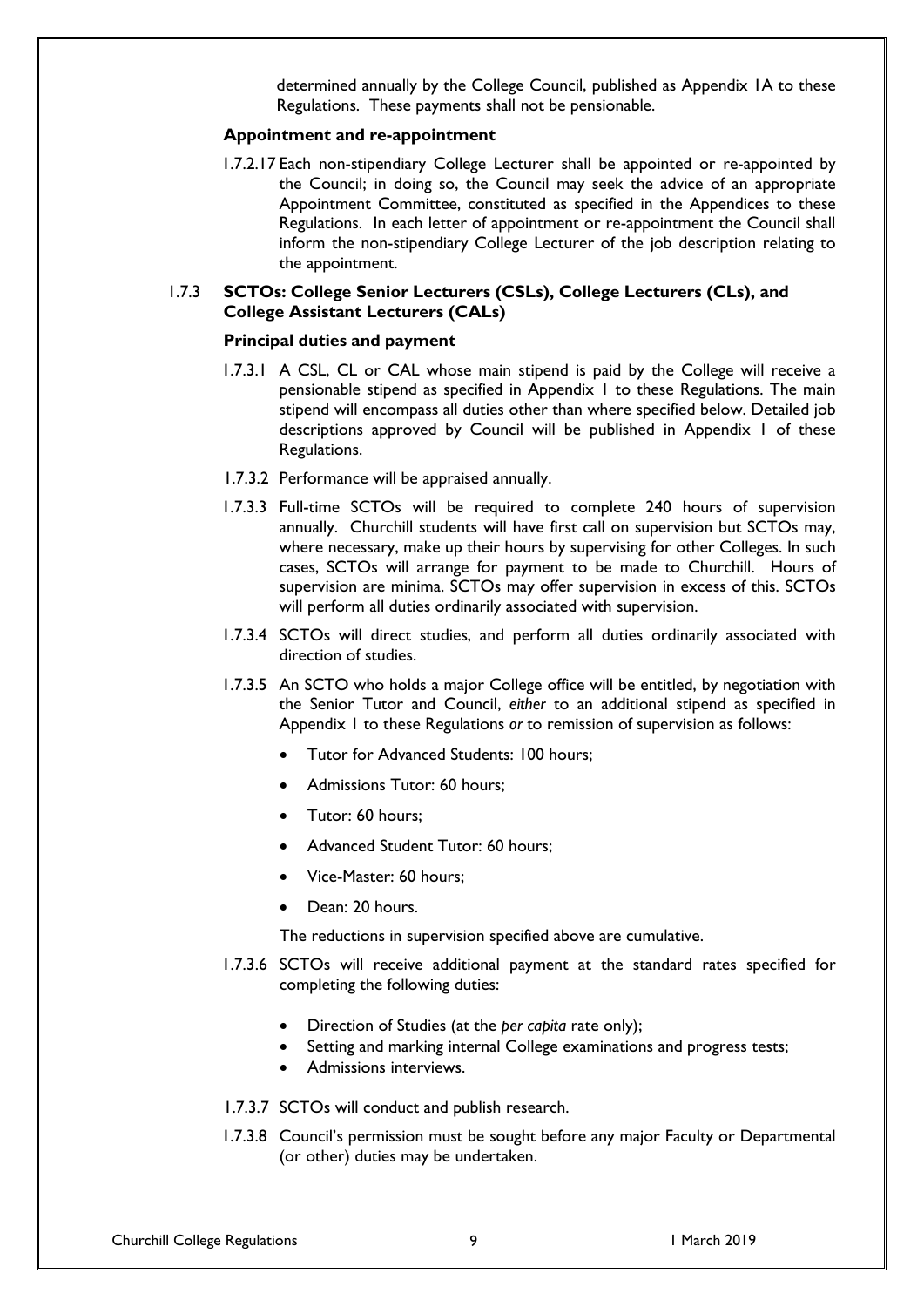#### **Possible upgrading and joint appointment**

- 1.7.3.9 CALs and CLs who are eligible for possible new appointment to an upgraded SCTO position (CL or CSL) will be assessed for this new appointment according to the procedure specified in Appendix 1 to these Regulations.
- 1.7.3.10 The guidance of Council on terms will be sought if College wishes to appoint an SCTO jointly with another College, or a Faculty or Department.

## 1.7.4 **Teaching By-Fellows** *(Ordinance XV)*

- 1.7.4.1 Each Teaching By-Fellow shall be appointed by the Council.
- 1.7.4.2 The Council will agree a job description for Teaching By-Fellows as specified in Appendix 1 to these Regulations.
- 1.7.4.3 Teaching By-Fellows will be paid as specified in Appendix 1 to these Regulations.
- 1.7.5. **Lectors** *(Ordinance XV)*
	- 1.7.5.1 The Council may decide, when the appointment of a Lector is proposed, to obtain the advice of the relevant Directors of Studies Committee and shall prepare a job description for the appointment which shall be included in the Confidential Minutes in which the appointment is recorded; job descriptions may differ from one Lector to another. Statements of tenure in this description shall be as laid down in Ordinance XIII.
	- 1.7.5.2 The Council shall, for each proposed appointment, obtain the advice of an Appointment Committee, constituted as specified in Appendix 1 to these Regulations. In each letter of appointment the Council shall inform the Lector of the job description relating to the appointment; the entitlements and privileges offered by the Council shall be as laid down in Ordinance XIII.
	- 1.7.5.3 The Council may, as indicated in Ordinance XIII, 2, approve allowances to a Lector in respect of other meals in addition to dining in Hall free of charge.

# 1.8 **The Praelector**

- 1.8.1 The Praelector shall be appointed from among the Members of the College who are members of the University Regent House*.*
- 1.8.2 The Council shall prepare and publish a job description for the Praelector as specified in Appendix 1 to these Regulations.
- 1.8.3 The Praelector shall be appointed by the Council before the division of the Easter Term to serve for the following academic year; re-appointment shall be permitted.
- 1.8.4 The Praelector shall be responsible to the Council for the observation of University regulations governing the taking of degrees.

## 1.9 **Wine Steward**

- 1.9.1 There shall be a Wine Steward.
- 1.9.2 The Wine Steward is appointed from amongst the Fellows and Senior Members by the Council. The procedure for the appointment is determined by the Governing Body and is published in Appendix 1 to these Regulations.
- 1.9.3 The Governing Body shall prepare and publish the Responsibilities of the Office for the Wine Steward. These shall be published in Appendix 1 to these Regulations.
- 1.9.4 The Wine Steward is responsible to the Council through the Wine Committee.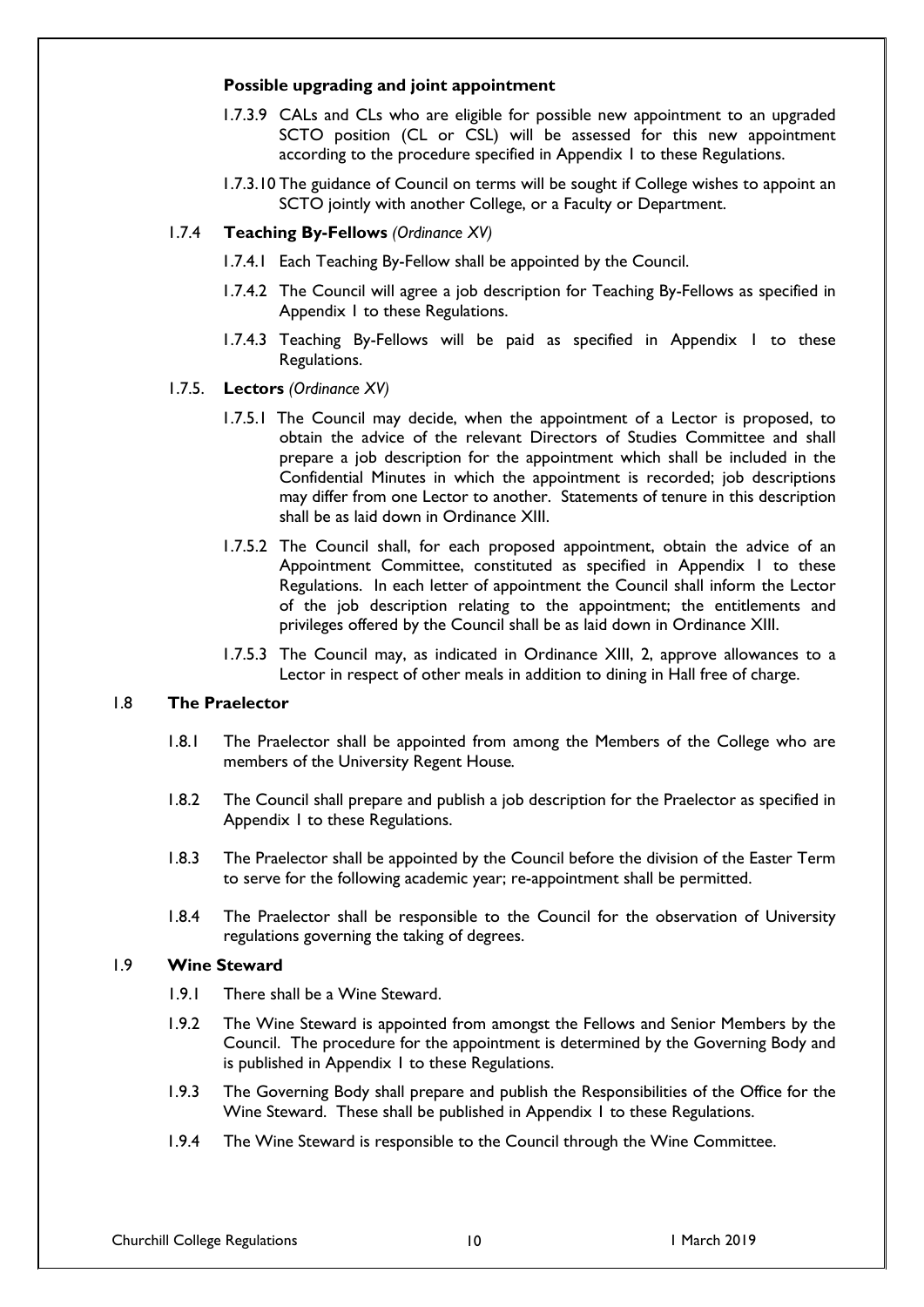# 1.10 **President of the Senior Combination Room** *(Ordinance XX1X)*

# 1.11 **Fellows' Steward**

- 1.11.1 There shall be a Fellows' Steward.
- 1.11.2 The Fellows' Steward is appointed from amongst the Fellows and Senior Members by the Council. The procedure for the appointment is determined by the Governing Body and is published in Appendix 1 to these Regulations.
- 1.11.3 The Council shall prepare and publish the Responsibilities of the Office for the Fellows' Steward. These shall be published in Appendix 1 to these Regulations.
- 1.11.4 The Fellows' Steward is responsible to the Council through the SCR Committee.

# 1.12 **Other Posts**

The following posts have job descriptions which are in Appendix 1 to these Regulations: Counsellors and Welfare Officers, Development Director, Director of the Archives Centre and Librarian. Appointments are made by Council on the advice of the appropriate Appointments Committee.

# **REGULATION 2**

# **JUNIOR RESEARCH FELLOWS UNDER TITLE B**

## 2.1 **Annual Election and Stipends**

In accordance with Statutes XVIII and XIX and Ordinance X11:

- (a) The Governing Body shall each year determine the maximum number of Junior Research Fellowships under Title B;
- (b) The Council shall decide each year, within the numbers laid down by the Governing Body, and subject to the availability of funds, which Fellowships shall be offered for competition;
- (c) The Council shall each year, after consultation with the Fellowship Electors, publish a notice giving details of the Fellowships to be offered and specifying which Fellowships are non-stipendiary;
- (d) The Fellowship Electors shall decide procedures for election and shall fix the dates for submission of applications and for the election of Junior Research Fellows.
- 2.1.1 The Council shall maintain in Appendix 2 to these Regulations a list giving details of the named Junior Research Fellowships which may from time to time be offered for competition.
- 2.1.2 Cases of doubt concerning eligibility or interpretation of subject under these Regulations shall be referred to the Fellowship Electors, who may lay down precedents.
- 2.1.3 Queries and cases of doubt concerning all matters relating to the tenure, stipend and residence of Junior Research Fellows shall be considered and decided by the Council, who may lay down precedents.
- 2.1.4 The maximum stipends of stipendiary Junior Research Fellows, as determined by the Governing Body under Ordinance X11.7, together with details of the allowances and of the right to and charges for accommodation for both stipendiary and non-stipendiary Junior Research Fellows shall be as specified in Appendix 1 to these Regulations. Any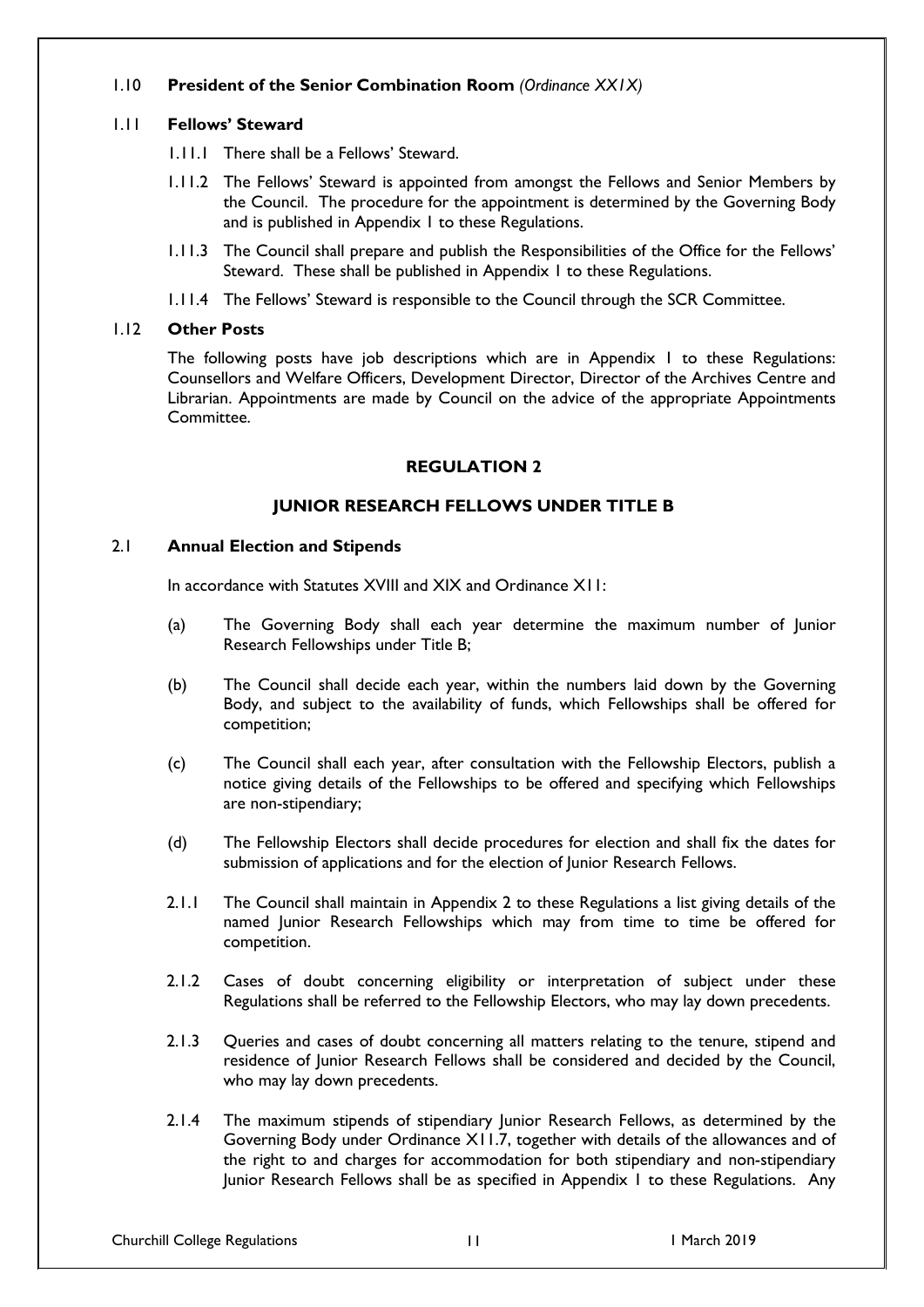University Composition Fee required from a Junior Research Fellow shall be paid by the College.

- 2.1.5 Stipendiary Junior Research Fellows who have not yet submitted their Ph.D. dissertation shall have 10% of their stipend deducted until the dissertation is submitted.
- 2.1.6 Stipendiary Junior Research Fellows shall be entitled to membership of the Universities Superannuation Scheme.
- 2.1.7 The term non-stipendiary Junior Research Fellow shall be taken to include those offered a stipendiary Junior Research Fellowship but having or subsequently acquiring an external stipend as well as those offered and accepting a non-stipendiary Fellowship.
- 2.1.8 The Secretary to the Fellowship Electors shall maintain for the use of the Fellowship Electors and of the Council an indexed record of decisions taken by the Electors under Regulation 2.1.2 and by the Council under Regulation 2.1.3.

#### 2.2 **Conditions of Tenure** *(Ordinance X11.6-10)*

- 2.2.1 Junior Research Fellows shall by the end of Easter Full Term provide to the Vice-Master a brief written report on the progress of their research.
- 2.2.2 A Junior Research Fellow may teach and examine for the College or for other Colleges or for the University provided that the total amount of this teaching and examining shall not exceed 120 hours in one year without the previously obtained consent of the Council. This consent will not normally be withheld if the Fellow is not in receipt of a full stipend, internal or external. Such teaching or examining shall first be offered to the College.
- 2.2.3 A Junior Research Fellow elected at an annual election shall normally take up the Fellowship on 1 October following and shall qualify for stipend each year by residing within the limit of residence laid down by the University for three quarters of each of the three University Terms.
- 2.2.4 A Junior Research Fellow who wishes to be absent from Cambridge for the purposes of research should apply to the Council for any stipend and allowances required. The amount to be paid will be decided by the Council in the light of the circumstances.

## **REGULATION 3**

### **OVERSEAS FELLOWS AND BY-FELLOWS**

#### 3.1 **Fellowships under Title F (Overseas Fellows)**

*(Statute XIX, Ordinance X1.16-18, Regulations IV and VII)*

- 3.1.1 The Council shall maintain an Overseas Fellowship Fund for the payment of stipends, allowances and expenses of Overseas Fellows.
- 3.1.2 Council, in presenting its estimates and allocations to the Governing Body for approval, shall include a sum of money to be transferred to the Overseas Fellowship Fund.
- 3.1.3 The balance or deficit on the Overseas Fellowship Fund at the end of the financial year shall be carried over to the following year.
- 3.1.4 Past Overseas Fellows retain dining rights at High Table as stipulated in Regulation IV.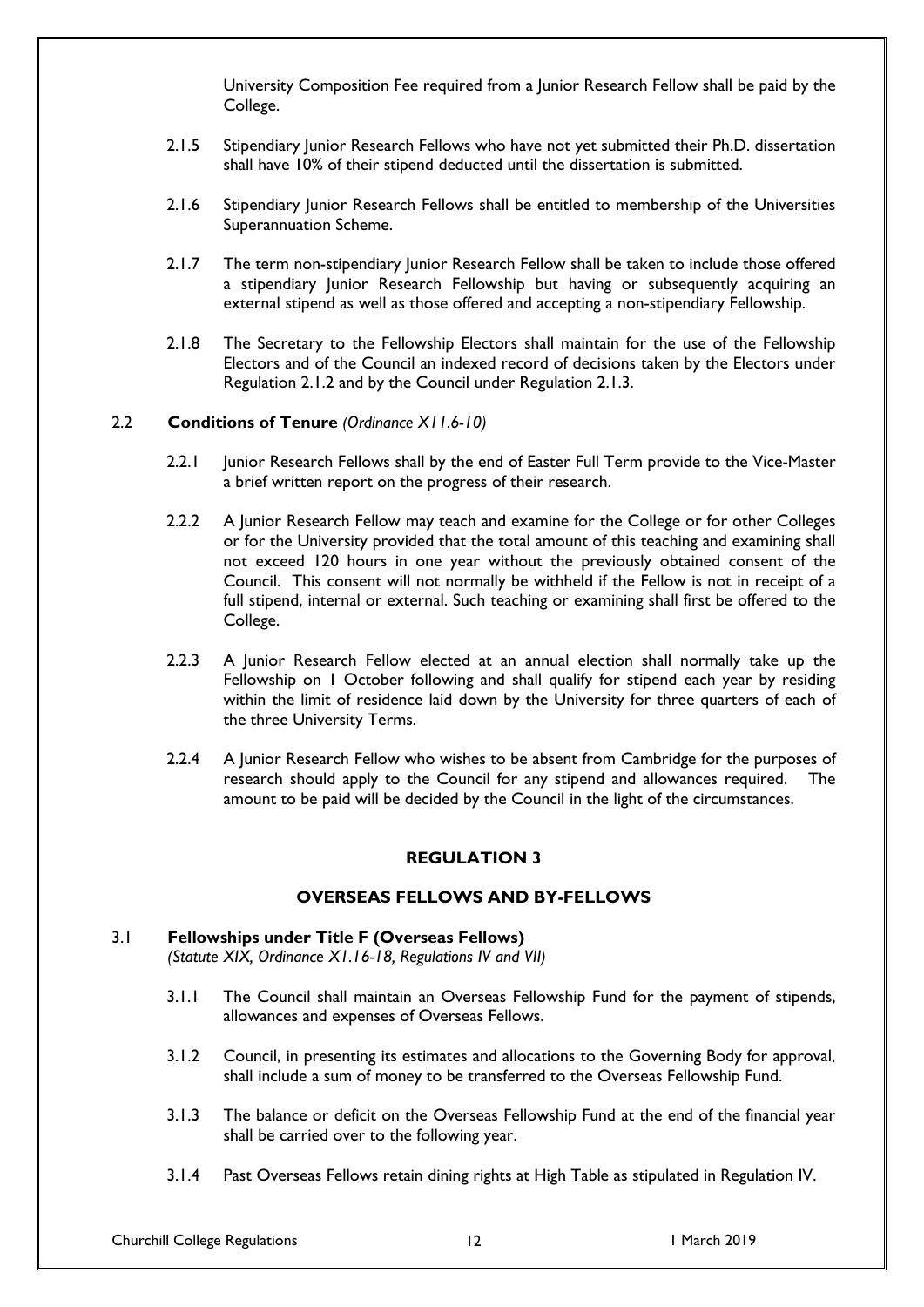## 3.2 **By-Fellows** (*Ordinances XV and XVI, Regulations IV and VII)*

- 3.2.1 All By-Fellows, apart from Research By-Fellows, are elected by the College Council.
- 3.2.2 Categories of By-Fellowship are set out in this Regulation.

#### 3.2.3 **Research By-Fellows**

This category includes By-Fellowships sponsored by external organisations such as the Carlsberg Foundation and the French Government.

- 3.2.3.1 Candidates for Research By-Fellowships shall only be considered by the Fellowship Electors if they are supported by a Fellow and are working with the Fellow or within the same sphere of interest, or for named categories of Research By-Fellowships, on the recommendation of the appropriate Committee or body.
- 3.2.3.2 A person otherwise qualified for a Fellowship under Title F who has passed the age of tenure, or is unable to satisfy the residence requirements, may be elected to a Research By-Fellowship.

## 3.2.4 **Teaching By-Fellows**

3.2.4.1 Matters relating to Teaching By-Fellows are set out in Regulation 1.7.4.

#### 3.2.5 **Schoolteacher By-Fellows**

- 3.2.5.1 The Council shall from time to time elect Schoolteacher By-Fellows on the recommendation of the Senior Tutor.
- 3.2.5.2 Schoolteacher By-Fellows shall during their term of residence have free accommodation, meals at College expense and a special allowance to cover out of pocket expenses.

#### 3.2.6 **Archives By-Fellows**

3.2.6.1 Archives By-Fellowships are offered for periods of up to one year to persons wishing to undertake significant work in the Churchill Archives Centre. Archives By-Fellows are elected by the College Council on the nomination of the Archives Committee.

## 3.2.7 **Artist By-Fellows**

- 3.2.7.1 The Fellowship Electors may elect for a period of up to one year Artist By-Fellows, who may be visual artists, performing artists, musicians, or persons engaged in creative writing or dramatic production.
- 3.2.7.2 Candidates for Artist By-Fellowships shall only be considered by the Fellowship Electors if their application is supported by a Fellow.
- 3.2.7.3 The Fellowship Electors will take the advice of the Hanging Committee in drafting terms of reference for and in appointing an Artist By-Fellow who is a visual artist. Other categories of artists will be considered by the Electors only on the recommendation of the Fellow supporting the application, in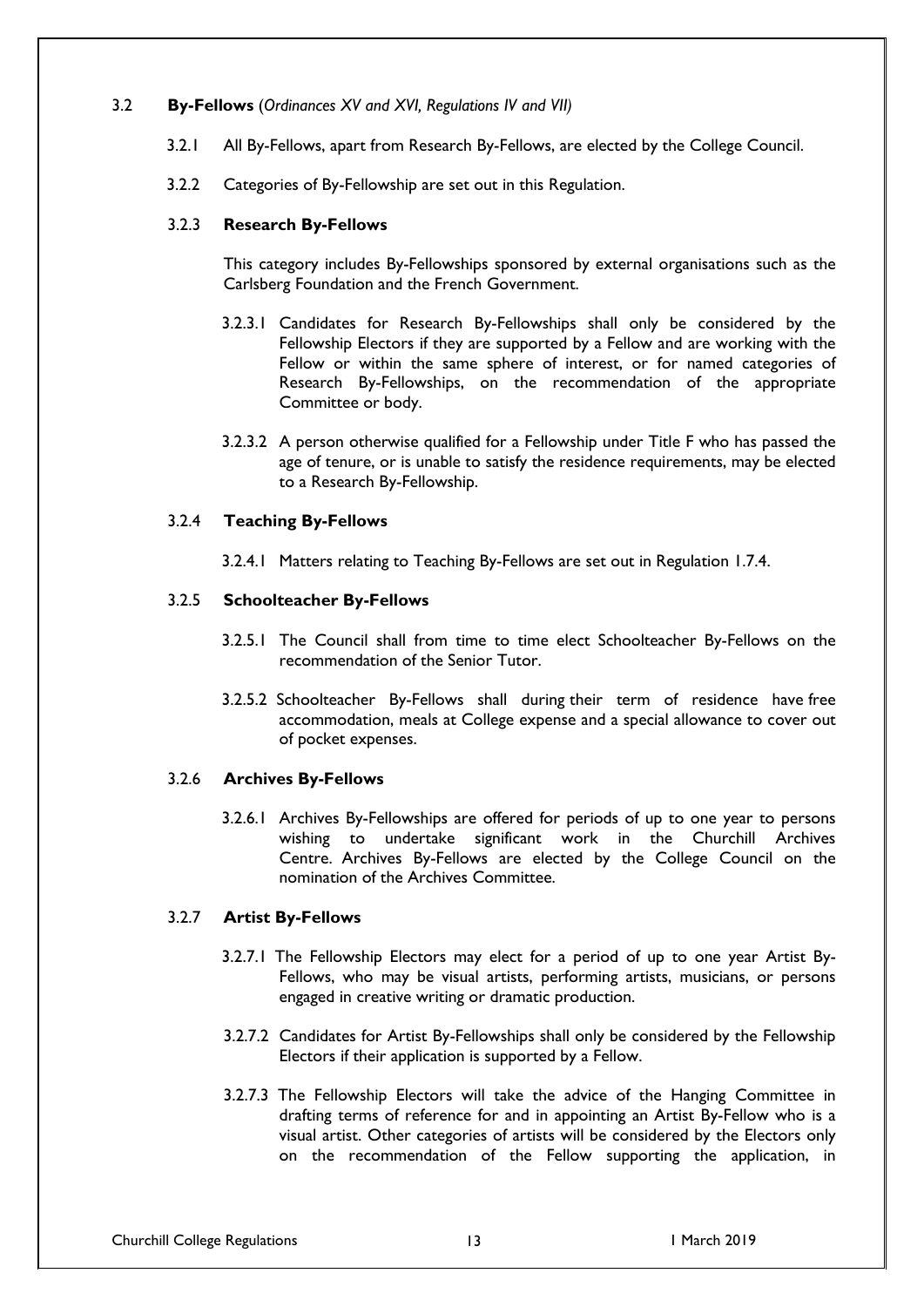consultation with the Senior Tutor and appropriate Directors of Studies within the College.

## 3.2.8 **Professional By-Fellows**

- 3.2.8.1 Professional By-Fellowships may be offered to enable persons employed in industry and the professions to spend three to twelve months at the College in association with a University Department.
- 3.2.8.2 Professional By-Fellows are required to undertake a specific project which will be of interest to the College and/or a University Department.

#### 3.2.9 **Local Professional By-Fellows**

3.2.9.1 From time to time the College Council may elect By-Fellows from locally based industrial and commercial firms on terms to be agreed at the time of election.

#### 3.2.10 **Møller By-Fellows**

3.2.10.1 Candidates shall be considered by the College Council on nomination by the Board of Directors of the Møller Centre, the terms of the By-Fellowship to be agreed at the time of election.

#### 3.2.11 **Staff By-Fellows**

- 3.2.11.1 The Council may elect senior members of the College staff to a Staff By-Fellowship in recognition of their service to the College or where it believes there to be a benefit in facilitating greater contact with the Fellowship.
- 3.2.11.2 The qualifying office for a Staff By-Fellowship will be the post occupied at the time of election and will be co-terminous with that post and employment by the College.

#### 3.2.12 **Postdoctoral By-Fellows**

- 3.2.12.1The Fellowship Electors may elect up to ten Postdoctoral By-Fellows a year chosen from applicants seeking association with the College, who wish to be involved in mentoring members of the MCR and integrating into the College's academic community.
- 3.2.12.2Candidates shall be considered by the Fellowship Electors on nomination by a panel of Fellows. The terms of the Postdoctoral By-Fellowships are specified in Appendix 3 to these Regulations.

### **REGULATION 4**

## **MEMBERSHIP OF THE COLLEGE AND DINING AND SOCIAL ENTITLEMENTS**

### 4.1 **Membership of the College (Statute XXV, Ordinances XII and XIII)**

By Statute XXV and Ordinance XIV, the following are defined as members of the College: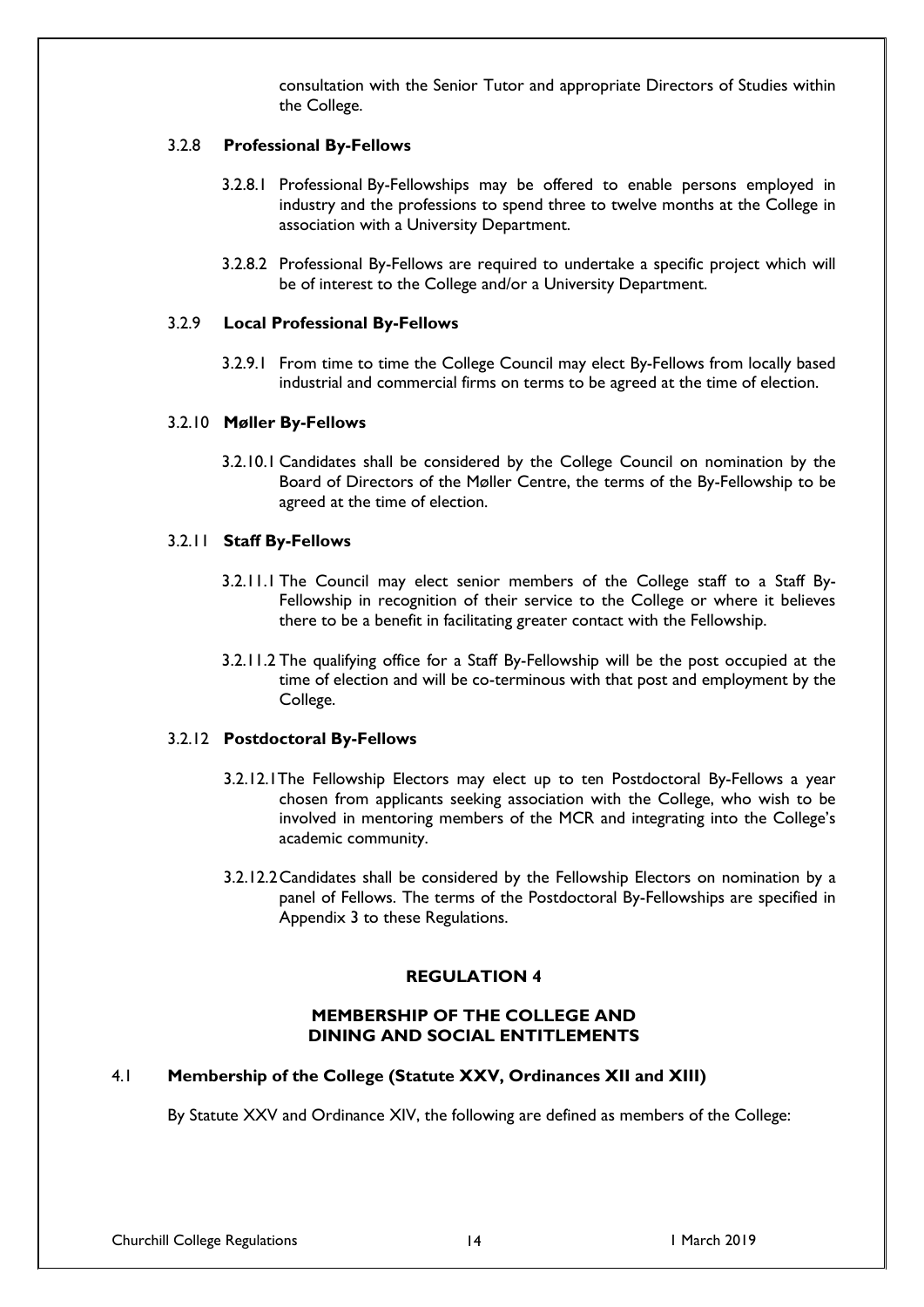The Master, Fellows, Honorary Fellows, Students, any person who has held any of these categories of membership, until resignation from such membership or until deprived of such membership in accordance with the Statutes and Ordinances, and

- (a) Lectors and By-Fellows
- (b) other persons elected to membership of the College by the Council who shall be either (i) University administrative and teaching officers, and other persons working in the University; or (ii) such other persons as the Council may decide *ad personam*.

The qualifying office for membership for those elected after 1 May 2007 under the categories (a) and (b) above, shall be stated at the time of election or re-election. Membership of the College shall cease when the qualifying office is no longer held.

When the Council makes an election to membership of the College, the Council shall specify the category of entitlement to dining and social facilities (from A, D or H as defined in the Table in para. 4.3.2). This may be changed from time to time.

# 4.2 **The Senior Combination Room Committee (SCR) and Special Members**

- 4.2.1 There shall be an SCR Committee appointed by the Governing Body.
- 4.2.2 In order to provide social facilities for people closely connected with the College who are not members of the College, the SCR Committee may nominate Special Members for the approval of College Council.
- 4.2.3 The names of Special Members shall be published in the Register of Committees in Appendix 11 to these Regulations.

# 4.3 **Dining and Social Entitlements**

- 4.3.1 All members of the College shall be entitled to make use of dining and social facilities in the College according to the Table set out in 4.3.2 of these Regulations. In addition, the following categories of person who are not members of the College shall be entitled to make use of those facilities according to arrangements set out in the table in 4.3.2:
	- 4.3.1.1 Fellows-elect, Special Members or persons invited by the SCR Committee (SCR invitees) on the nomination of a Fellow of the College. In making such invitations, the SCR Committee shall specify the date on which the invitation should expire (which should be not more than five years after the date on which the invitation is issued) and the category of entitlement that should be associated with each invitee. The list of those elected under these categories shall be maintained by the Fellows' Steward and reviewed by the SCR Committee on an annual basis.
	- 4.3.1.2 Persons nominated by the Senior Tutor or the Bursar and approved by the Council at the first meeting of the Michaelmas Term. The entitlement to use of facilities shall expire at the end of the calendar year following the year in which the nomination is made. In making such nominations, the Senior Tutor and the Bursar shall propose the category of entitlement that should be associated with each nominee. The list of those elected under these categories shall be maintained by the Fellows' Steward and reviewed by the SCR Committee on an annual basis.
	- 4.3.1.3 Associates of the SCR. These are persons introduced to College by a Fellow, approved by the SCR Committee, who shall, on payment of a termly subscription,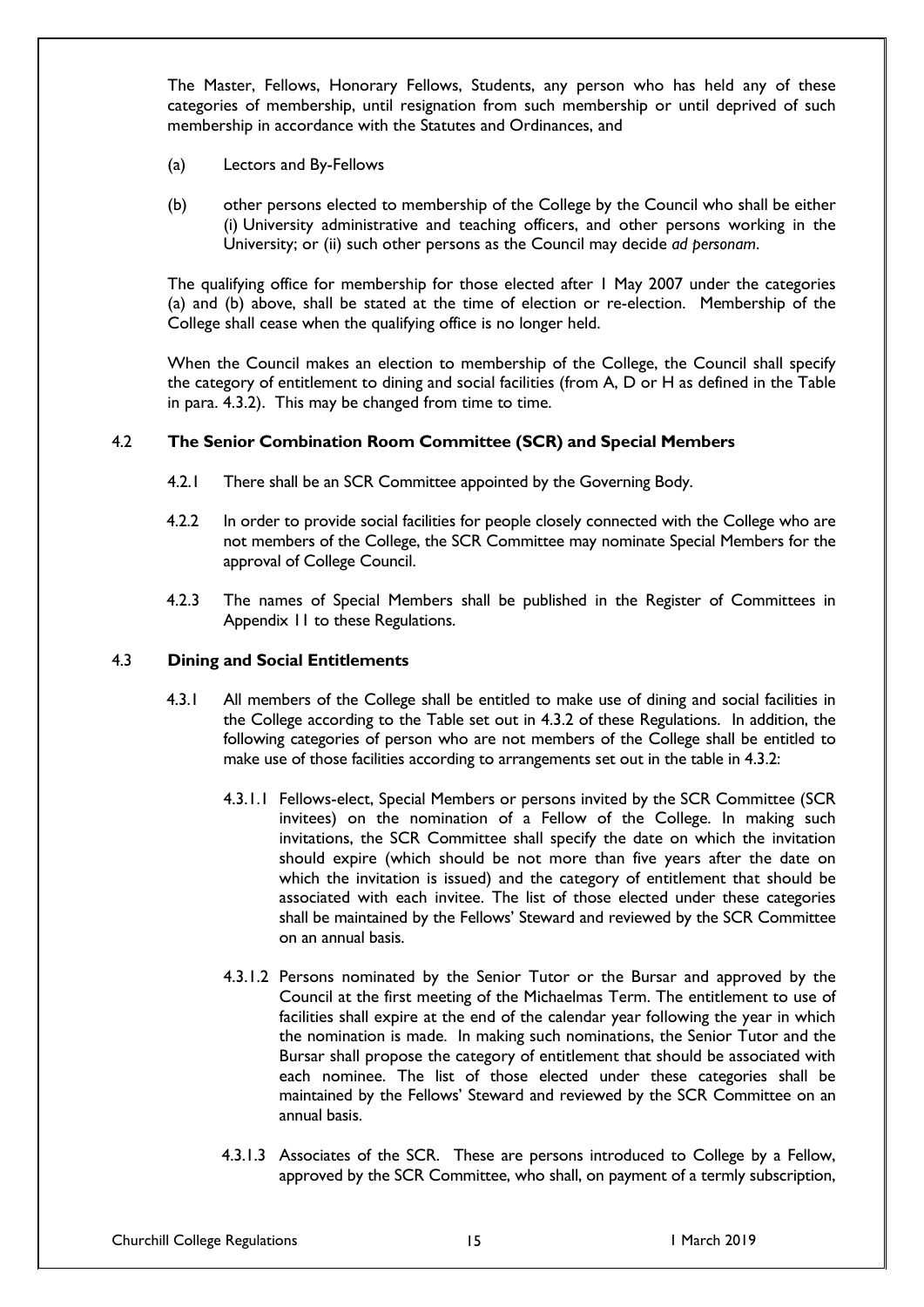gain entitlement to the dining and social facilities of the College for one year at a time. The list of those elected under this category shall be maintained by the Fellows' Steward and reviewed by the SCR Committee on an annual basis.

- 4.3.1.4 Christina Kelly Associates. These are the widows or widowers of deceased Fellows. The list of Christina Kelly Associates shall be maintained by the Fellows' Steward and reviewed by the SCR Committee on an annual basis.
- 4.3.1.5 The SCR Committee will record in its minutes the criteria or criterion used in the determination of each election and, where appropriate, the name of the nominating Fellow.

### 4.3.2 **Table of Dining and Social Entitlements**

The Table below outlines dining and social entitlements by category. The list of Special Dinners is as follows:

- 1. Freshers' Dinner
- 2. Advanced Students' Matriculation Dinner
- 3. Advanced Students' Dinner
- 4. Scholars' Feast (Michaelmas Term)
- 5. Benefactors' Feast (Lent Term)
- 6. Founder's Feast (Easter Term)
- 7. Graduation Dinner
- 8. Fellows' Formal Desserts
- 9. Birthday Dinners (e.g. 80th birthdays)
- 10. Fellows' Guest Nights
- 11. Christmas Party

| <b>Category A (Fellows)</b>      |                                                                        |  |  |  |  |
|----------------------------------|------------------------------------------------------------------------|--|--|--|--|
| Includes                         | Master, Fellows (in Titles A - G), Overseas Fellows, Honorary Fellows, |  |  |  |  |
|                                  | Benefactor Fellows, Fellows-elect, SCR Special Members, Teaching By-   |  |  |  |  |
|                                  | Fellows, Artist By-Fellows, Council Invitees                           |  |  |  |  |
| Entitlement                      | Seven meals a week and six guests per quarter at College expense       |  |  |  |  |
|                                  | Guests exceeding six per quarter at own expense                        |  |  |  |  |
| <b>Special Dinners</b>           | $1 - 11$                                                               |  |  |  |  |
| <b>Facilities</b>                | Sports, Computing, Library, SCR Access and provision of key fob or     |  |  |  |  |
|                                  | University Card on request                                             |  |  |  |  |
| <b>Category B (Chaplain)</b>     |                                                                        |  |  |  |  |
| Includes                         | Chaplain of the Chapel at Churchill College                            |  |  |  |  |
| Entitlement                      | Seven meals a week and all guests at College expense                   |  |  |  |  |
| <b>Special Dinners</b>           | $\overline{\phantom{a}}$ . $\overline{\phantom{a}}$                    |  |  |  |  |
| <b>Facilities</b>                | Same as Category A                                                     |  |  |  |  |
| <b>Category C (By-Fellows)</b>   |                                                                        |  |  |  |  |
| <b>Includes</b>                  | All other By-Fellows (not listed in Category A above)                  |  |  |  |  |
| Entitlement                      | Three meals a week and six guests per quarter at College expense. Any  |  |  |  |  |
|                                  | other available meal and guests exceeding six per quarter at own       |  |  |  |  |
|                                  | expense                                                                |  |  |  |  |
| <b>Special Dinners</b>           | $1 - 11$                                                               |  |  |  |  |
| <b>Facilities</b>                | Same as Category A                                                     |  |  |  |  |
| <b>Category D (Past Fellows)</b> |                                                                        |  |  |  |  |
| Includes                         | Past Fellows and SCR Invitees allocated to this category               |  |  |  |  |
| Entitlement                      | Four meals per month and six guests per quarter at College expense     |  |  |  |  |
|                                  | Any available meal and guests exceeding six per quarter at own expense |  |  |  |  |
| Special Dinners                  | Only 8,9,10, and 11                                                    |  |  |  |  |
| <b>Facilities</b>                | <b>SCR Access</b>                                                      |  |  |  |  |
| <b>Category E</b>                |                                                                        |  |  |  |  |
| (Lists)                          |                                                                        |  |  |  |  |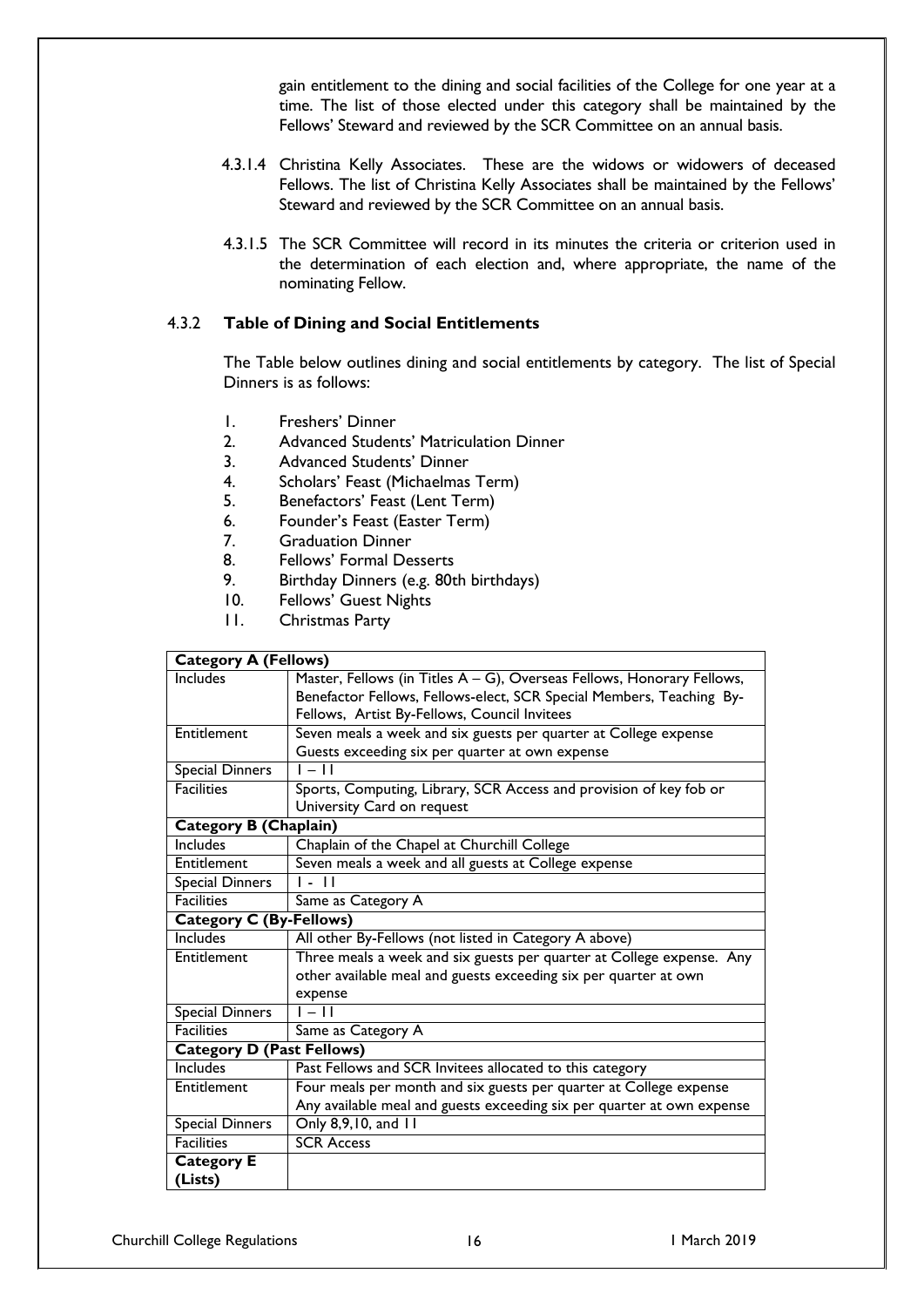| Includes                           | Senior Tutor's List, Bursar's List, External members of College          |  |  |  |  |  |
|------------------------------------|--------------------------------------------------------------------------|--|--|--|--|--|
|                                    | Committees, Members elected by Council under Ordinance XII               |  |  |  |  |  |
|                                    | allocated by Council to this Category                                    |  |  |  |  |  |
| Entitlement                        | Four meals per month and six guests per quarter at College expense       |  |  |  |  |  |
|                                    | Any available meal and guests exceeding six per quarter at own expense   |  |  |  |  |  |
| <b>Special Dinners</b>             | Only 10 on payment of a £20 supplement.                                  |  |  |  |  |  |
|                                    | External Directors of Studies also invited to 1, 7 and 11                |  |  |  |  |  |
| <b>Facilities</b>                  | SCR access when exercising High Table rights.                            |  |  |  |  |  |
| <b>Category F (SCR Associates)</b> |                                                                          |  |  |  |  |  |
| Includes                           | Associates of the SCR                                                    |  |  |  |  |  |
| Entitlement                        | Nil at College expense and any available meals including High Table (no  |  |  |  |  |  |
|                                    | maximum) at own expense                                                  |  |  |  |  |  |
| Special Dinners                    | Only 8 and 10                                                            |  |  |  |  |  |
| <b>Facilities</b>                  | Sports, Library and SCR Access. £50 quarterly fee. Guests allowed at     |  |  |  |  |  |
|                                    | discretion of Fellows' Steward or in his absence, President of the SCR   |  |  |  |  |  |
| <b>Category G (Past Members)</b>   |                                                                          |  |  |  |  |  |
| <b>Includes</b>                    | Past students, Past By-Fellows, and any other member of the College if   |  |  |  |  |  |
|                                    | not in any other entitlement category. In the case of former             |  |  |  |  |  |
|                                    | undergraduates, this entitlement shall begin following receipt of        |  |  |  |  |  |
|                                    | Cambridge MA or equivalent higher Cambridge degree. In the case of       |  |  |  |  |  |
|                                    | former advanced students, this entitlement shall begin when the person   |  |  |  |  |  |
|                                    | shall cease to be an Advanced Student. Also includes Members elected     |  |  |  |  |  |
|                                    | by Council under Ordinance XII and allocated by Council to this          |  |  |  |  |  |
|                                    | category                                                                 |  |  |  |  |  |
| Entitlement                        | Four High Table meals per calendar year - which may be taken by the      |  |  |  |  |  |
|                                    | past member with one guest - at College expense. Self-service meals      |  |  |  |  |  |
|                                    | (cash at till) at own expense. Former undergraduate and advanced         |  |  |  |  |  |
|                                    | students will be invited to one free formal hall function in the year    |  |  |  |  |  |
|                                    | following graduation. Additional High Table meals and guests may be      |  |  |  |  |  |
|                                    | booked at own expense subject to approval by the President of the SCR    |  |  |  |  |  |
|                                    | (list held by Bursar)                                                    |  |  |  |  |  |
| <b>Special Dinners</b>             | None                                                                     |  |  |  |  |  |
| <b>Facilities</b>                  | SCR access when exercising High Table rights                             |  |  |  |  |  |
|                                    | <b>Category H (Heads of Departments)</b>                                 |  |  |  |  |  |
| <b>Includes</b>                    | <b>Heads of Departments</b>                                              |  |  |  |  |  |
| Entitlement                        | Four meals per month and six guests per quarter at College expense       |  |  |  |  |  |
|                                    | Any available meals and guest exceeding six per quarter at own expense   |  |  |  |  |  |
| Special Dinners                    | 1, 2, 5 (50%), 6 (50%), 10 and $1\overline{1}$ only                      |  |  |  |  |  |
| <b>Facilities</b>                  | SCR access when exercising High Table rights                             |  |  |  |  |  |
| <b>Category I (No Rights)</b>      |                                                                          |  |  |  |  |  |
| Includes                           | Staff or visitors without dining privileges                              |  |  |  |  |  |
| Entitlement                        | None                                                                     |  |  |  |  |  |
|                                    | <b>Category K (Christina Kelly Associates)</b>                           |  |  |  |  |  |
| Includes                           | Christina Kelly Associates and other SCR invitees with the permission of |  |  |  |  |  |
|                                    | Council                                                                  |  |  |  |  |  |
| Entitlement                        | Seven meals a week and six guests per quarter at College expense         |  |  |  |  |  |
|                                    | Guests exceeding six per quarter at own expense                          |  |  |  |  |  |
| <b>Special Dinners</b>             | 8,9, 10 and 11 only                                                      |  |  |  |  |  |
| <b>Facilities</b>                  | SCR access                                                               |  |  |  |  |  |
|                                    |                                                                          |  |  |  |  |  |

# 4.4 **Reciprocal Arrangements with other Institutions**

4.4.1 The President and Fellows of Trinity College, Oxford, are entitled to dine (including at High Table) and lunch, to use the Senior Combination Room and to occupy a guest room or other room in College subject to availability and to the constraints in Regulation 7.5.2. Charges will be adjusted between Bursars.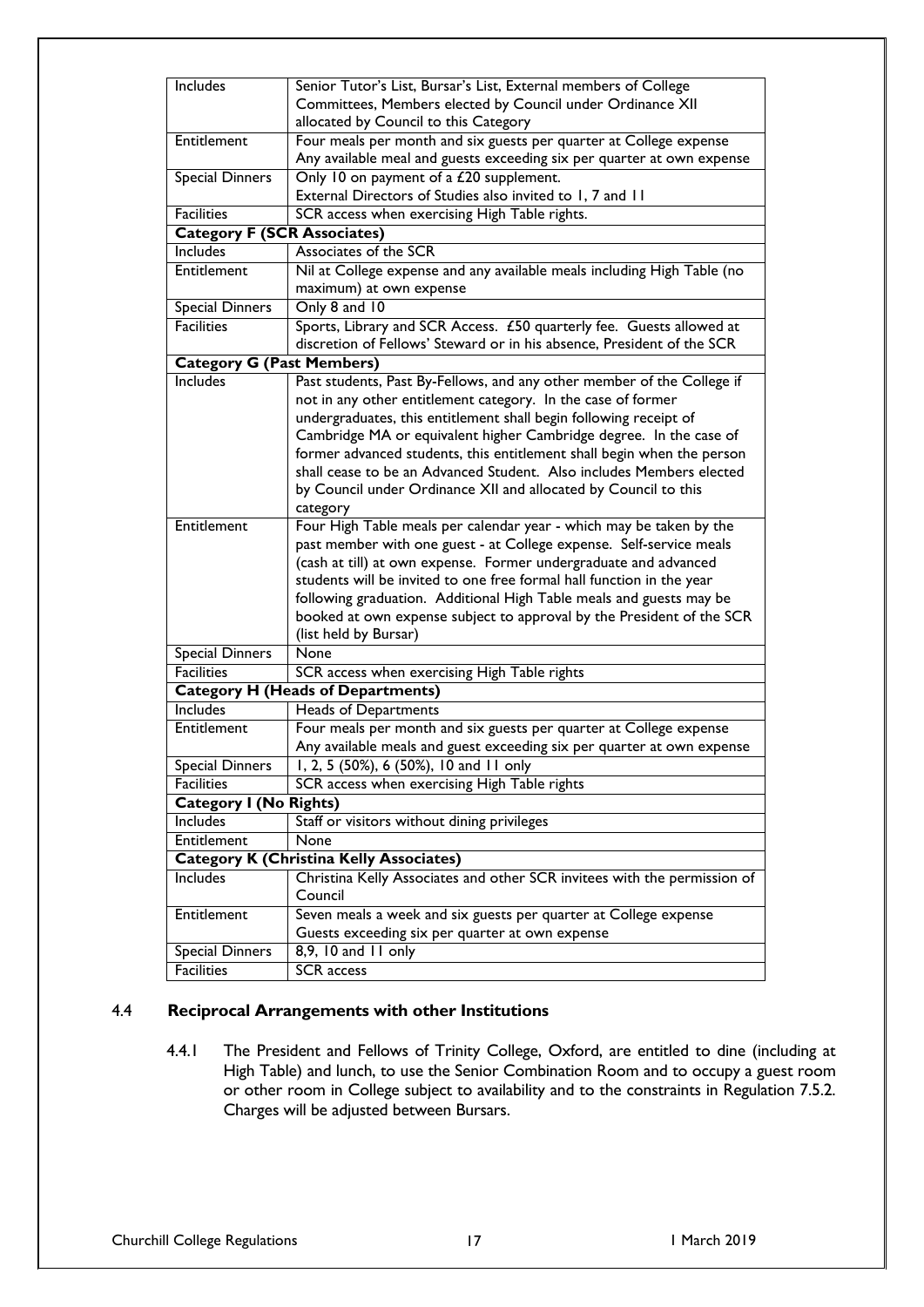4.4.2 The Council shall have the power to extend social facilities to members of other institutions. The list of those elected under this category shall be maintained by the Fellows' Steward and reviewed by the SCR Committee on an annual basis.

## 4.5 **Special Occasions**

4.5.1 The Fellows' Steward shall give notice to all Fellows and persons having dining rights of any occasion when it may be necessary to restrict attendance at, or the invitation of guests to, luncheon or dinner.

# **REGULATION 5**

# **THE ADMISSION OF STUDENT MEMBERS**

## 5.1 **Undergraduate Admissions** *(Statutes XXVI and XXVII, Ordinance X1V)*

5.1.1 Undergraduate Admissions Tutors will take decisions on offers and acceptances in close consultation with the relevant Director(s) of Studies. No undergraduate will be admitted without the consent of the Admissions Tutor concerned and the Director(s) of Studies concerned.

## 5.2 **Admission in certain Special Cases**

- 5.2.1 Candidates for admission as Undergraduate students who will not have attained the age of eighteen by 15 October in their first prospective term of residence, may not come into residence in that Michaelmas Term without the approval of the Senior Tutor, who will report such cases to the Council.
- 5.2.2 No-one may come into residence as an undergraduate member of the College at any time other than the beginning of the Michaelmas Term without the approval of the Council.
- 5.2.3 No person who is or has been an undergraduate member of another College in the University of Cambridge shall be admitted as an Undergraduate student at Churchill without the permission of the Council.
- 5.2.4 Candidates for admission as Affiliated Students are the responsibility of the appropriate Undergraduate Admissions Tutor.

## 5.3 **The Consideration of Admissions Policy**

5.3.1 The Senior Tutor and the Tutor for Advanced Students shall produce annual reports for the College Council. These reports should summarise the current policies on student admission and should contain statistics, by subject, which include the number of candidates in the previous year and the number of offers and acceptances.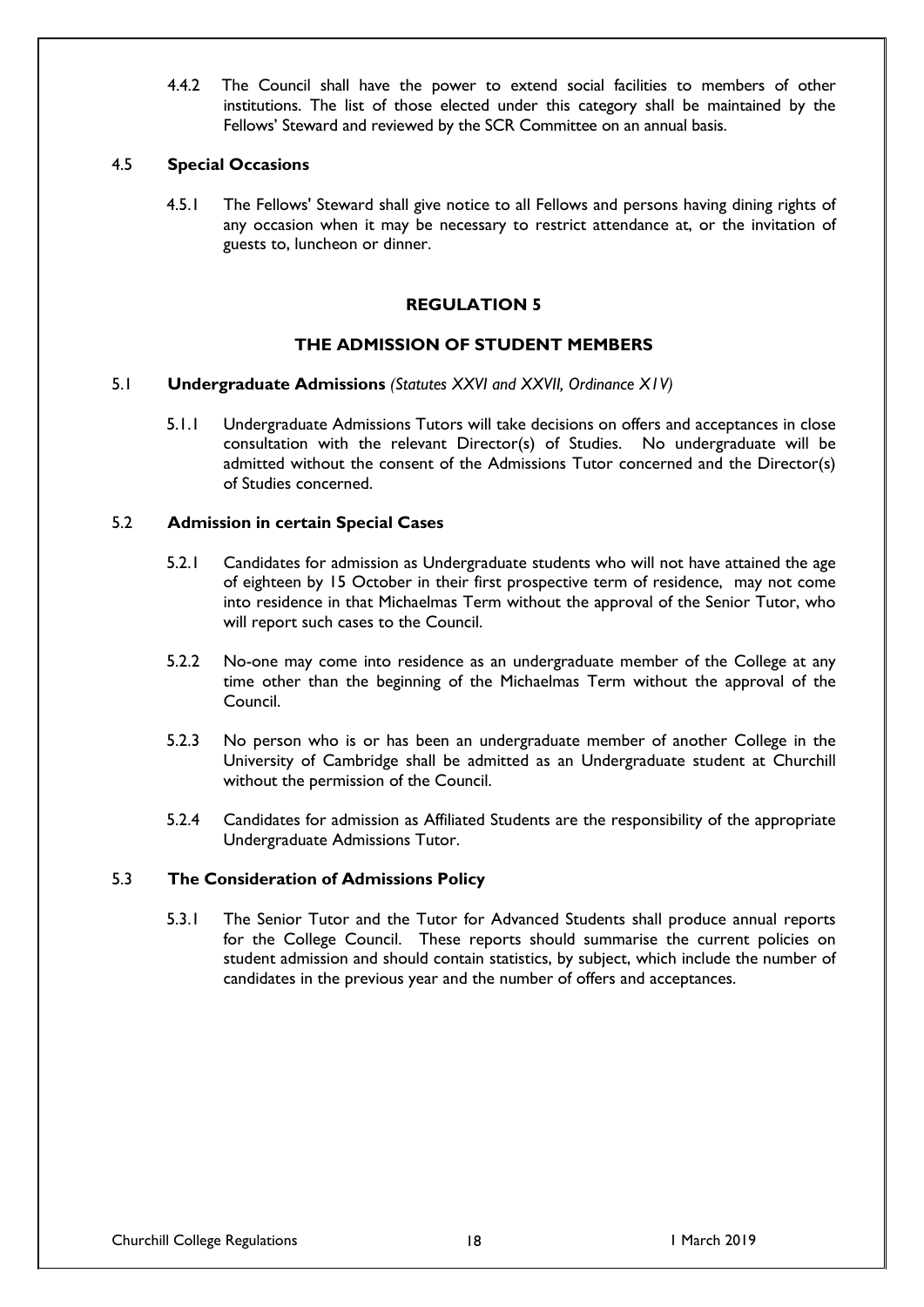## **REGULATION 6**

# **THE ACCOMMODATION AND RESIDENCE OF STUDENT MEMBERS**

## 6.1 **The Provision and allocation of Accommodation**

- 6.1.1 The College will endeavour, subject to financial constraints, to provide accommodation for those of its student members who wish it.
- 6.1.2 The allocation, pricing and split of accommodation between Undergraduates and Advanced Students is the concern and responsibility of the Council, acting on the advice of the House Committee and the Finance Committee.
- 6.1.3 The priority for allocation of available accommodation to Undergraduates and Advanced Students shall be the responsibility of the House Committee.
- 6.1.4 Lists of College accommodation, including facilities and pricing, shall be maintained by the Bursar and shall be available to student members at all reasonable times.
- 6.1.5 An annual rooms ballot for the allocation of College accommodation shall be carried out under the direction of the House Committee. For Undergraduates the ballot will be managed by the Senior Tutor and, for Advanced Students, by the Tutor for Advanced Students.
- 6.1.6 Undergraduates whose application to their studies is unsatisfactory may be deprived by the Tutorial Committee of the right to apply for College accommodation in the subsequent year.
- 6.1.7 The Senior Tutor and/or the Tutor for Advanced Students (as appropriate) may agree to an exchange of accommodation between two students.

#### 6.2 **Terms and conditions for renting of College Accommodation**

- 6.2.1 The College shall provide every student residing in College Accommodation with an Accommodation Licence Agreement including the terms and conditions under which the licence is granted to the student. The College shall publish an Accommodation Handbook on the College website and update it annually.
- 6.2.2 Student residents may be asked to vacate their College room on a temporary basis because of essential maintenance or repairs. Alternative accommodation will be provided in this case.
- 6.2.3 Those undergraduate students resident in ensuite rooms may be required to vacate them at the end of term and not to return to them until the start of the new term. Alternative accommodation will be provided in this case, during the Period of Residence. Under these circumstances, the resident will be charged the lower standard room vacation rent rate from the date at which they are required to vacate an ensuite room until the end of the Period of Residence.
- 6.2.4. Accommodation is not normally available for undergraduate students during the vacation. Any undergraduate student may request to stay in College accommodation during the vacation and rooms may be allocated subject to availability and with the following terms and conditions: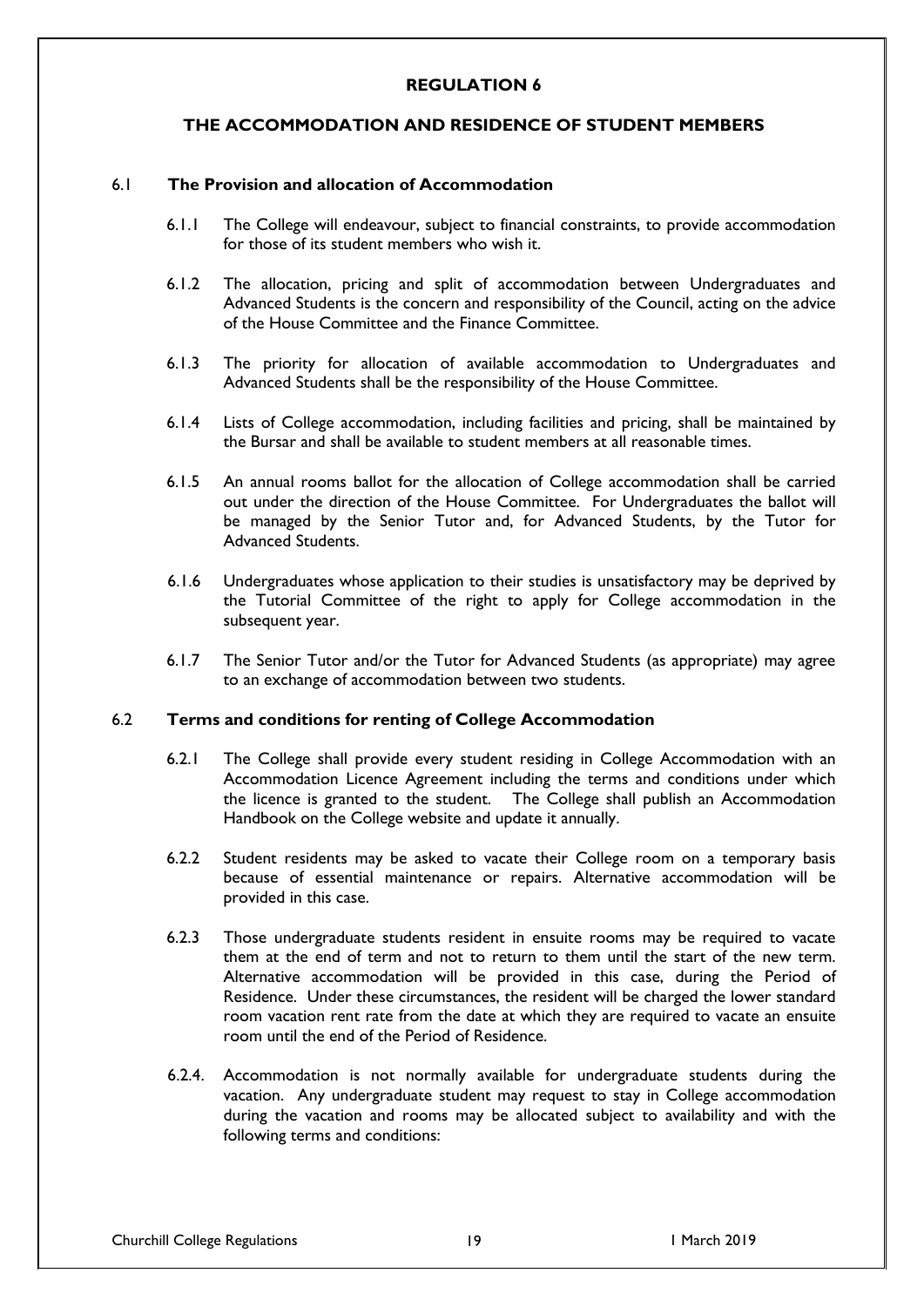6.2.4.1 Priority will be given to undergraduate scholars and then to international students;

6.2.4.2 The student's tutor must support the application and give grounds for doing so.

6.2.4.3 If the student is staying in their term-time room, the rent for that room will continue to apply. If the student is required to move to a different standard room the standard vacation room rent set by the accommodation office will be charged.

6.2.4.4 The College does not guarantee to provide dining hall facilities throughout the vacation.

6.2.4.5 Tutorial and welfare support, including the College nurse and Counsellor may not be available during the vacation.

- 6.2.5 A student resident will be required to vacate his or her College accommodation when his or her tenancy has reached its normal end date. A student may be required to vacate his or her College accommodation in advance of the normal end date of his or her Accommodation Licence Agreement under the following circumstances:
	- 6.2.5.1 The Bursar finds that the student has fallen seriously behind in the payment of accommodation charges or has otherwise seriously breached the terms of his or her Accommodation Licence Agreement. If the Bursar requires the student to vacate his or her room in these circumstances, the student will be notified in writing and informed of the right to appeal to the Tutorial Appeals Committee. An appeal will be considered only if it is made in writing within 5 days of the delivery of the notice of the Bursar's decision to the student. The appeal hearing should take place within 10 days of the receipt of the student's appeal. At the hearing, the student may be accompanied by his or her Tutor. If that Tutor is not available, the student may be accompanied by another Fellow of his or her choosing.
	- 6.2.5.2 Outside a disciplinary context, the Senior Tutor determines that a student's remaining in College accommodation poses a serious risk to other students or to staff or to the student himself or herself. The student's right of appeal shall be as stated in 6.2.4.1.
	- 6.2.5.3. The Dean determines that, in advance of a hearing by the Board of Discipline, a student's remaining in College accommodation would pose a serious risk to other students or to staff. The Dean's determination shall remain in effect until the hearing of the Board is held. The student's right of appeal shall be as stated in 6.2.4.1.
	- 6.2.5.4. Under Ordinance XVII, the Board of Discipline concludes that a student should be required to vacate College accommodation as a sanction for his or her misconduct. The student's right of appeal shall be as specified in Ordinance XVII.
	- 6.2.5.5. Under Ordinance XVIII, the Tutorial Committee concludes that a student should be required to vacate College accommodation because he or she has made insufficient academic progress. The student's right of appeal shall be as specified in Ordinance XVIII.
- 6.2.6 The Tutorial Appeals Committee will be made up of three Tutors who have not been involved in the situation which has led to the right to occupy College accommodation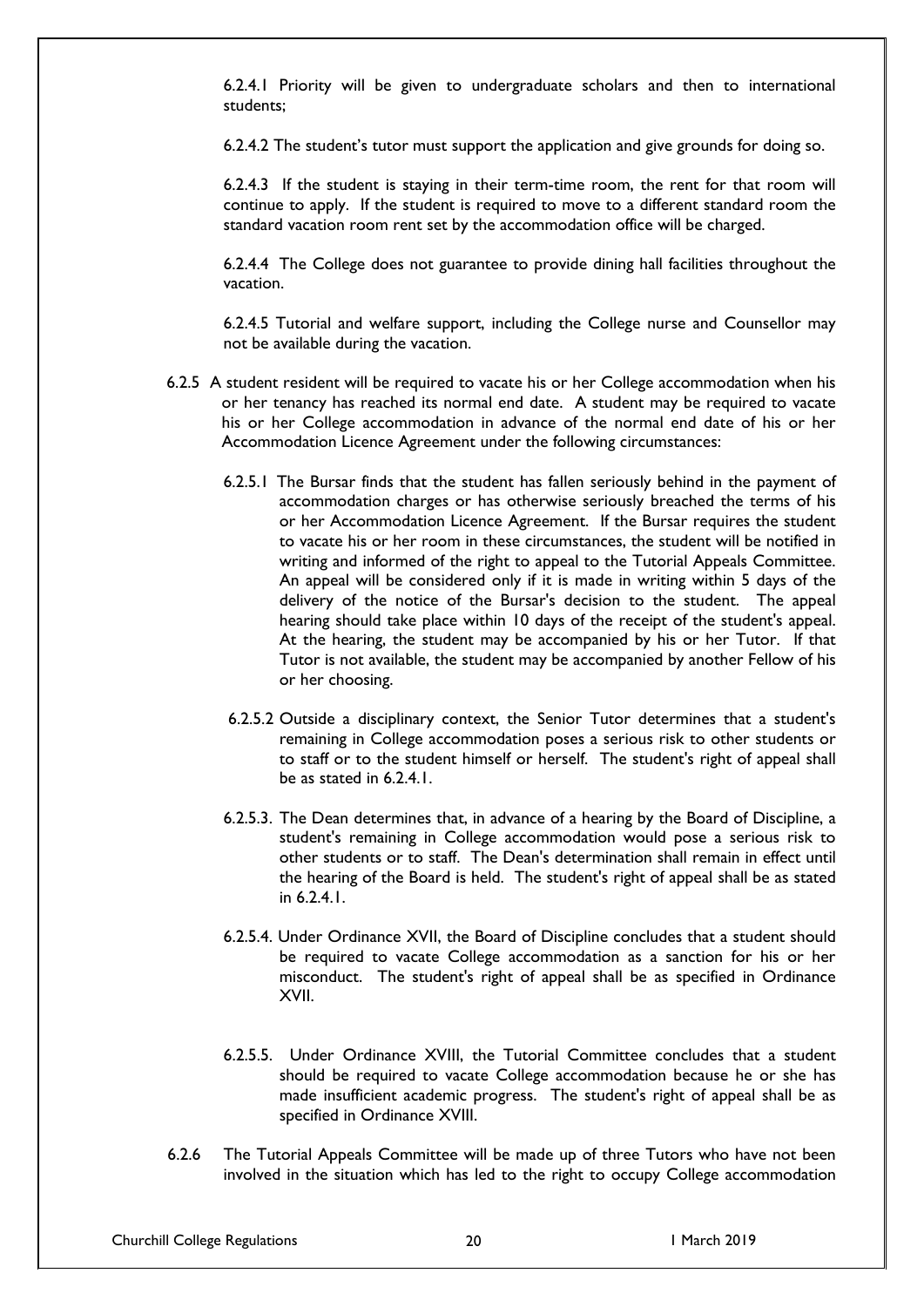being withdrawn. Their decision shall be given to the student, in writing within 2 days of the appeal hearing.

6.2.7 Rent shall be charged by the day until the student signs out of College in the Porter's Lodge exeat book and deposits their room key with the Porters.

### 6.3 **Setting of Rents for College Rooms**

- 6.3.1 The Finance Committee, on the advice of the Bursar, shall recommend the required income from room rentals to the Council annually in the Michaelmas Term for the following year.
- 6.3.2 The House Committee shall be responsible to the Council for the spread and allocation of room rents to individual units of accommodation. The allocation of rents to individual rooms shall be recommended by the MCR and JCR to the House Committee. The room rents will be agreed prior to the rooms ballots in the Lent Term.
- 6.3.3 The Bursar has the discretion, in consultation with the Senior Tutor, to give rebates of rent under exceptional circumstances. In instances of financial hardship, rent rebates will not be offered but the student may apply to the College's Endowment Grants Committee for assistance.
- 6.3.4 The Council will set annually under Regulation 9, the amount of the Advance Deposit to be paid by Freshers (Undergraduate and Advanced Students) against their College bills, on the recommendation of the Bursar.

#### 6.4 **Private Accommodation**

The selection and all tenancy arrangements for private accommodation for those students who are unable or do not wish to live in College accommodation is their responsibility.

## 6.5 **College Period of Residence and Quiet Period**

- 6.5.1 Undergraduate students are entitled to:
	- (a) come into residence in College accommodation for the Michaelmas and Lent Terms on the Saturday preceding the first day of Full Term;
	- (b) return into residence in College accommodation for the Easter Term on the Saturday before the Saturday preceding the first day of Full Term;
	- (c) remain in residence after each Term until the Sunday after the Sunday following the last day of Full Term;
	- (d) remain in residence after the Easter Term until the Sunday following the Sunday after the last day of Full Term.

The minimum rental period for Undergraduate Students, within the Period of Residence, is 70 days in each term.

6.5.2 The minimum rental period for Advanced students starting in the Michaelmas Term is 9 months. Advanced Students are entitled to remain in residence in College accommodation until the date stated in their room agreement, unless they have been allocated accommodation for the following year, in which case the date of their move must be agreed with the Graduate Student Administrator.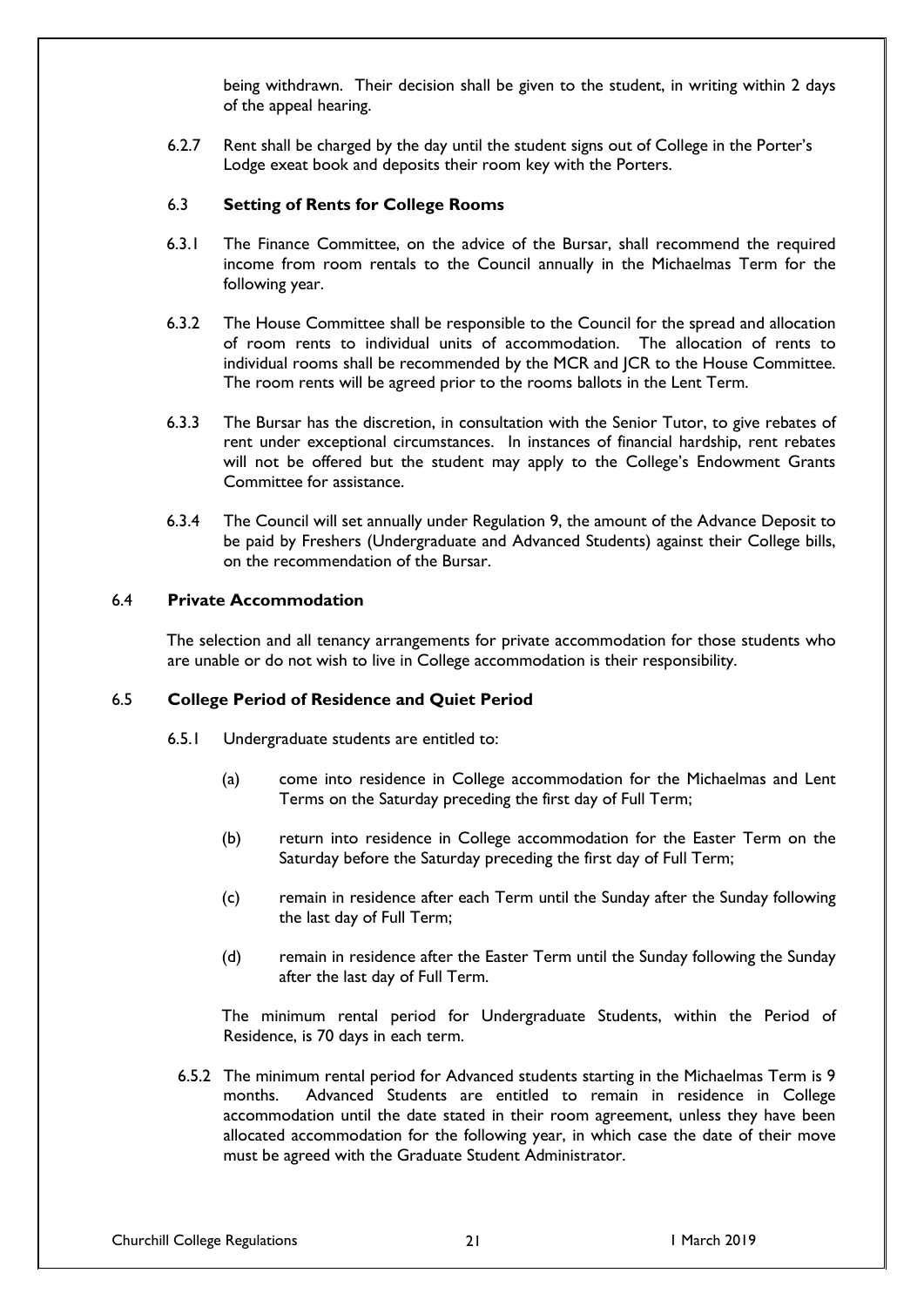6.5.3 There shall be special conditions set by the Council for the Easter Term, which shall be designated the Quiet Period. The Council shall publish details of the restrictions on noise and activities in the College for the Quiet Period before the division of Lent Term.

# **REGULATION 7**

# **THE ACCOMMODATION AND RESIDENCE OF SENIOR MEMBERS**

## 7.1 **Residence of Senior Members**

Statute V: The residence requirement for the Master is stated in Statute V.

Ordinance X: The requirements for residence for Fellows under Titles A, B, E, F and G are stated in Ordinance X.

## 7.2 **Allocation of College Rooms**

- 7.2.1 There shall be a Fellows' Rooms Committee that shall meet at least annually to determine the allocation of teaching room and residential accommodation in Fellows' sets and College rooms. The Fellows' Rooms Committee shall make its report to the College Council.
- 7.2.2 The Domestic Bursar, on behalf of the Fellows' Rooms Committee, shall determine the allocation of guest rooms and Sheppard Flats to Fellows and visitors.
- 7.2.3 The policy for allocation of Fellows' rooms to individual Fellows shall be determined by Council and published in Appendix 7A.

#### 7.3 **Entitlement to use of Rooms in College** *(as required by Ordinance X)*

- 7.3.1 Any College Fellow who is a College Lecturer or Director of Studies, or is a Junior Research Fellow, is entitled to the use of a College Room for teaching and research. This may be shared. Priority will be given to those non-residential Fellows in Title A and Title B (Junior) without Department facilities to carry out their research. Those Fellows resident in sets or flats in College will not normally be allocated additional rooms.
- 7.3.2 The following post-holders are entitled to individual offices: Master, Vice Master, Bursar, Senior Tutor and Tutor for Advanced Students. Tutors are entitled to an individual room to enable them to carry out their role as Tutors.
- 7.3.3 The following post-holders are also entitled to the use of a shared or individual room, subject to availability: Dean, Praelector, Development Director, Director of the Archives Centre, Industrial Liaison Adviser, Counsellor, and Chaplain.
- 7.3.4 Subject to availability there shall be a room set aside for the use of all Title D Fellows.

### 7.4 **Entitlement to Residential Accommodation in College**

7.4.1 Fellows under Title A and Title B (Junior) shall have the right to reside in College, subject to availability of residential accommodation.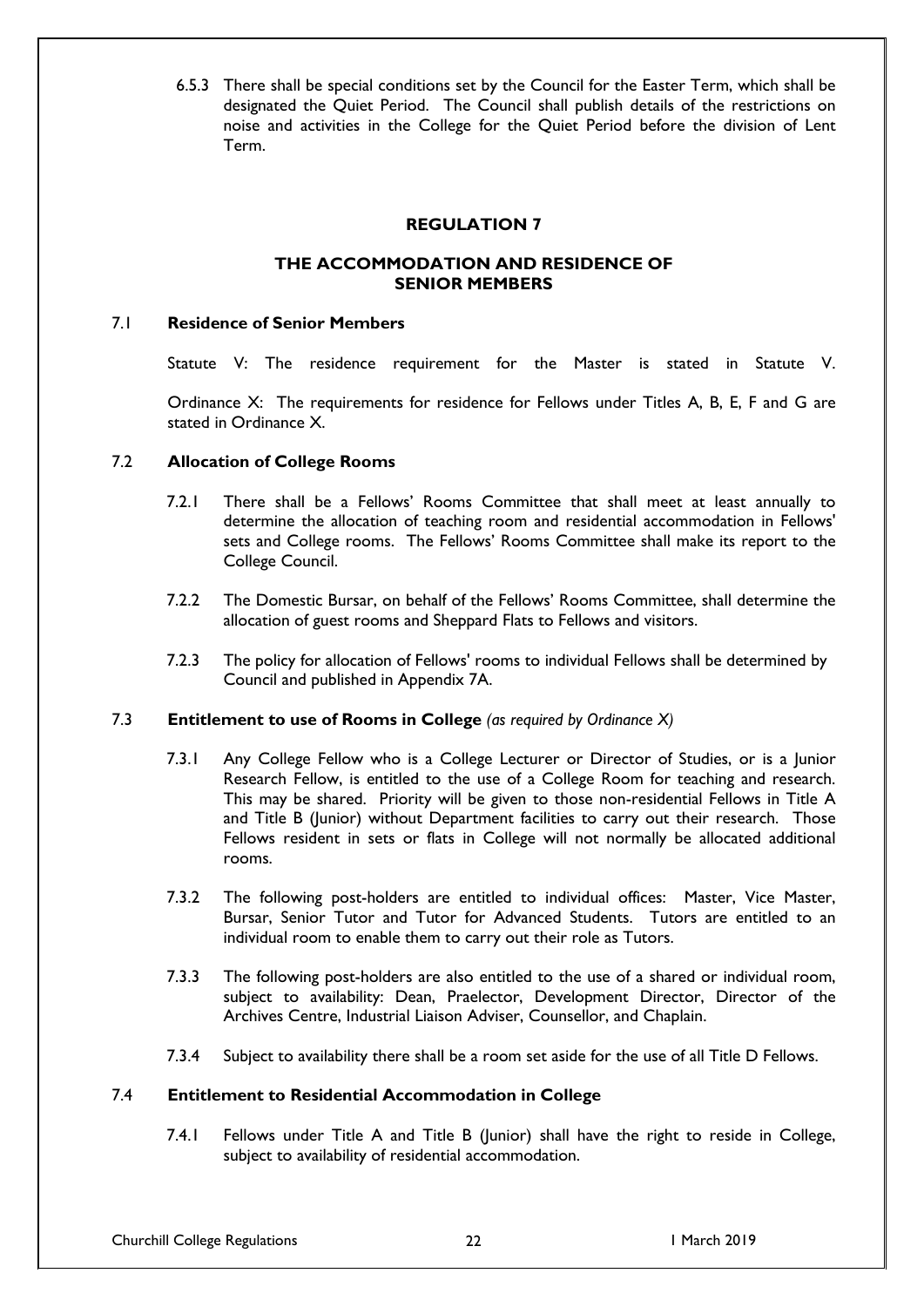- 7.4.2 Residential accommodation in the College shall be charged for at rates determined annually by the College Council and published in Appendix 7C to Regulations. The College Council may vary the terms charged for residential accommodation in individual circumstances.
- 7.4.3. No Fellow shall be permitted tenure of residence. Fellows shall be required to move to alternative residential accommodation during maintenance work, for example, or at the request of the Fellows' Rooms Committee.
- 7.4.4 Fellows under all other Titles are not entitled to residential accommodation in College but those in all Titles except Title D may be offered rooms subject to the payment of charges detailed in Appendix 7C.
- 7.4.5 The general conditions governing the use of residential accommodation by senior members are published in Appendix 7B.

# 7.5 **Guest Accommodation**

- 7.5.1 The charges for guest accommodation shall be determined annually by the Council and published in Appendix 7C.
- 7.5.2 The College shall provide four guest rooms for the use of Fellows. A Fellow of the College may, subject to availability, have the use of a College guest room free of charge for a visitor or visitors for up to ten nights per calendar year.
- 7.5.3 Past Fellows or Honorary Fellows may, subject to availability, stay in a single College guest room free of charge for a period or periods totalling not more than four nights in any academic year.
- 7.5.4 A member of the College not in residence may, if a room is available and with the permission of the Bursar, reside in College for a period or periods totalling not more than four nights in any academic year.

# 7.6 **Shared Equity Scheme**

- 7.6.1 The College shall provide a shared equity scheme to assist Title A Fellows who teach a full load, to purchase a property in or near Cambridge.
- 7.6.2 The total capital available for this scheme, the amount per Fellow taking part in the scheme and the terms and conditions of the scheme are stated in Appendix 7D to this Regulation.

# **REGULATION 8**

# **SCHOLARSHIPS, PRIZES, SIZARSHIPS, BURSARIES AND STUDENTSHIPS**

*(Statute XXVI1I)*

## **8.1. General Regulations concerning Emoluments**

8.1.1. Cash or credit payments for emoluments are normally made in arrears, either quarterly, termly or annually, so that the value of the emolument is available to the student when his/her College Account is presented; in certain cases however payment is made in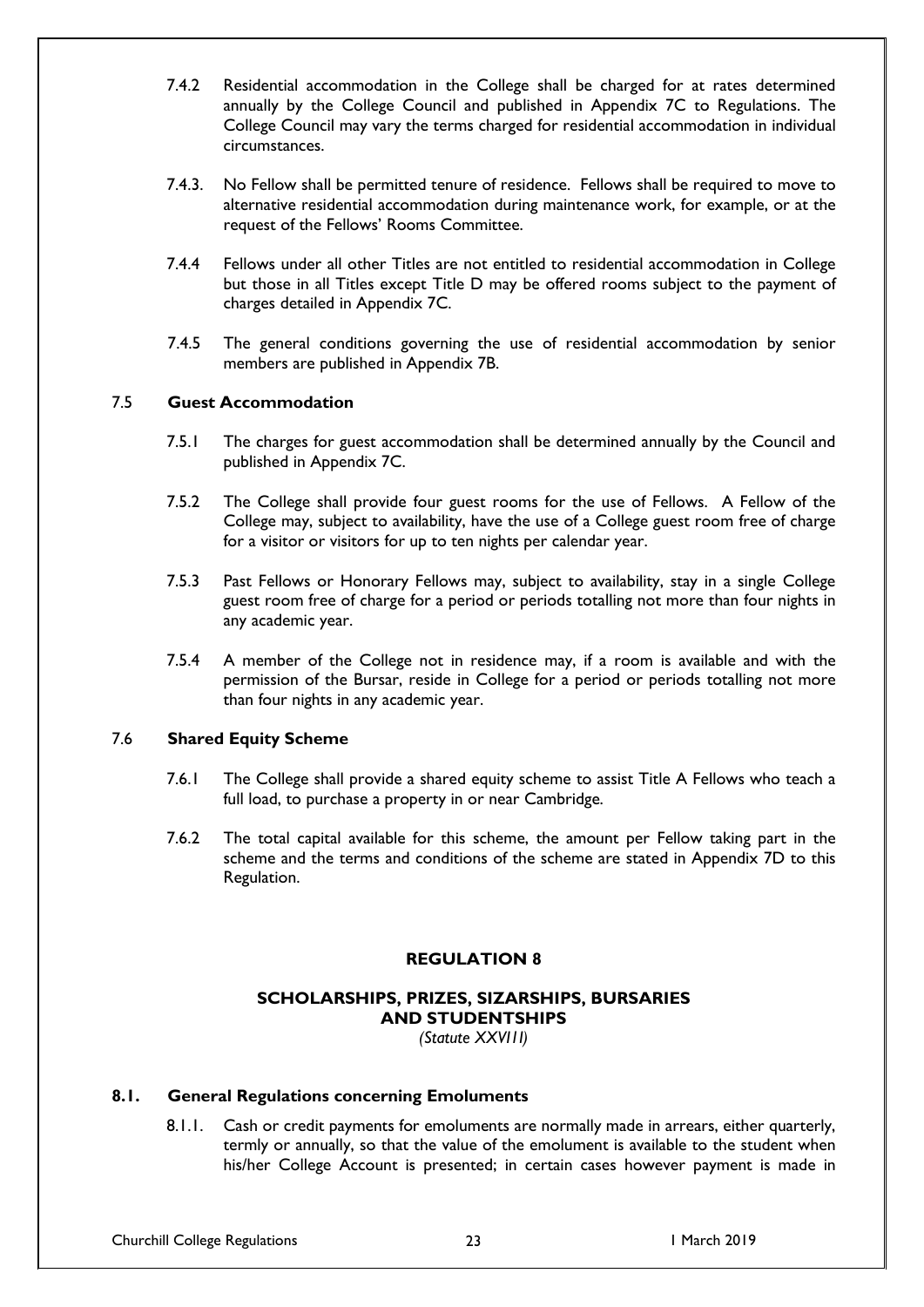advance. The payment arrangements for each type of emolument are specified as part of the Regulations for the emolument.

- 8.1.2 The holder of an emolument, unless given leave under section 8.1.3, is required to keep each University term (by residing for three-quarters of it) in order to qualify for continuing payment of the emolument.
- 8.1.3 The holder of an emolument who is engaged in research may apply to the Council through the Tutor for Advanced Students for permission to reside elsewhere than at Cambridge if it is in the interests of his/her research that he/she should do so.
- 8.1.4 The holder of an emolument is not allowed to undertake any educational or other paid work which may in the opinion of his/her Tutor impede his/her studies.
- 8.1.5 Tenure of a College emolument is subject to the Council being satisfied with the holder's diligence, course of study and conduct.

#### 8.2. **Scholarships**

- 8.2.1 The value of Scholarships shall be determined by the Council, and shall be recorded in Appendix 8 to these Regulations.
- 8.2.2 Scholarships will be awarded to undergraduates and Affiliated Students who are placed in the First Class in a University or College examination. A performance in an unclassed examination which is judged by the Tutorial Committee or the Council to be of comparable merit shall also result in the award of a scholarship. Scholarships shall not be awarded to Advanced Students.
- 8.2.3 Elections to Scholarships shall be normally made by the Tutorial Committee after consideration of recommendations from Directors of Studies; the Council shall have power to award Scholarships when such awards arise from examination results announced at a time other than at (or shortly after) the end of the Easter Term.
- 8.2.4 A Scholarship shall be tenable for twelve months from 1 October following the year of residence in which the University or College examination leading to the election was taken.
- 8.2.5 A resident undergraduate Scholar shall (a) be paid the emolument of the Scholarship immediately on election; (b) have the title of Scholar in the year of tenure, and (c) be invited to a Scholars' Feast.

#### 8.3. **Entitlement to Rooms**

- 8.3.1 A Scholar who is in residence shall be entitled to occupy a room in College during both the term and the vacation, but the Dean may withdraw this privilege for disciplinary reasons.
- 8.3.2 A Scholar shall have the right to occupy a guest room, if one is available, free of rent for a maximum of four nights in the year of tenure of their scholarship, outside the normal period of residence.
- 8.3.3 A Music Sizar is entitled to occupy a room in College during both the term and the vacation and to have the use of a piano in this room at College expense.

## 8.4. **College Prizes**

8.4.1 The value of a College Prize shall be determined by the Council, shall be recorded in Appendix 8 to these Regulations, and shall not exceed one half of the value of a Scholarship. College Prizes will be awarded by the Tutorial Committee to Undergraduates, Affiliated students, and Advanced Students who are nominated by their Director of Studies. The Council shall have power to award Prizes when such awards arise from examination results announced at a time other than at (or shortly after) the end of the Easter Term or when a Director of Studies makes a late recommendation.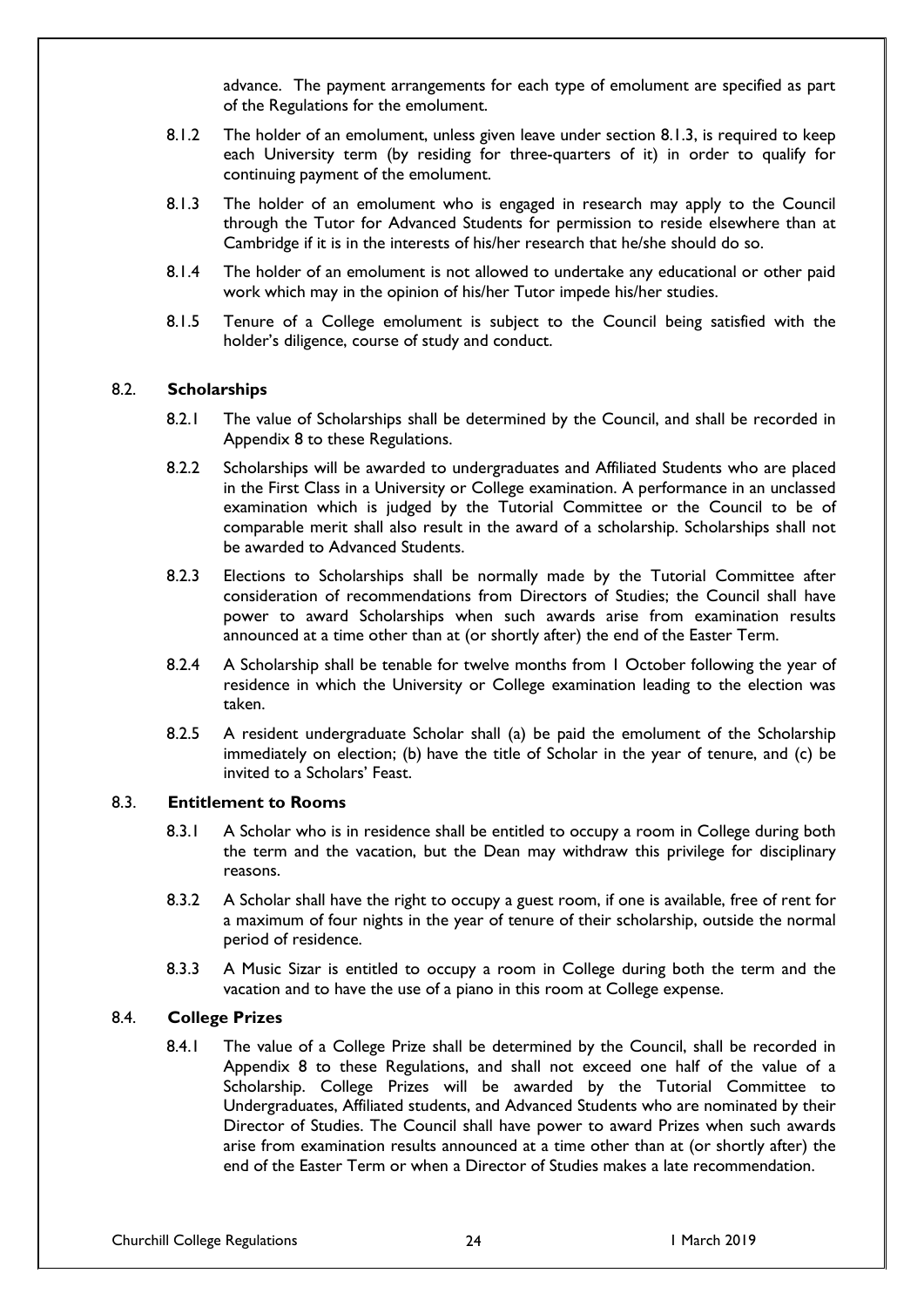- 8.4.2 Guidelines concerning the categories and numbers of students who may be nominated for College Prizes by Directors of Studies shall be laid down by the Council and published in Appendix 8 to these Regulations. The Senior Tutor shall report to the Council each year on the awards made.
- 8.4.3 A student elected to a Scholarship may not be awarded a College Prize on the result of the same examination as led to that election.
- 8.4.4 Scholarships will be awarded to Advanced Students whose performance in a University or College Examination results in their being placed in the First Class, or if their performance in an unclassed examination is judged by the Tutorial Committee or the Council to be of comparable merit.

## 8.5. **Endowed Prizes**

- 8.5.1 Proposals and offers to endow prizes for achievement in particular subjects, areas of study and/or activities shall be considered by the Tutorial Committee who shall report and make recommendations to the Council.
- 8.5.2 The Council shall take note of the report and recommendations of the Tutorial Committee and shall decide whether to institute the proposed Prize, agreeing procedures for the offering and awarding of the Prize as necessary. Normal practice shall be that Endowed Prizes are awarded by the Tutorial Committee.
- 8.5.3 The Council shall maintain in Appendix 8 to these Regulations a list giving details of all Endowed Prizes and the procedures to be adopted for their award.
- 8.5.4 Queries and cases of doubt concerning all matters relating to Endowed Prizes shall be considered and decided by the Council.

#### 8.6 **Sizarships and Instrumental Bursaries**

A Sizar is an undergraduate, affiliated student or advanced student of the College who receives an allowance from the College in return for the performance of certain duties.

#### 8.6.1 **Music Sizarships**

- 8.6.1.1 The Music Sizar is expected to foster the musical life of the College. In performing these duties, the Sizar will assist those teaching Music in the College and will be assisted by other members of the College.
- 8.6.1.2 The Music Sizar shall be appointed in November by the Music Sizarship Standing Committee.
- 8.6.1.3 The Music Sizarship Standing Committee shall consist of the Senior Tutor (Convenor) and the Director of Studies in Music; they may co-opt up to two additional persons to assist them in their work.
- 8.6.1.4 The Music Sizarship Standing Committee shall lay down, with the approval of the Council, the duties, responsibilities and privileges of the Music Sizar (which will be specified in Appendix 8 to these Regulations).
- 8.6.1.5 No person shall be admitted to a Music Sizarship who would not otherwise have been admitted to the College.
- 8.6.1.6 A Music Sizarship is tenable from  $1st$  January for one year and the award is payable in three instalments at the end of each term, subject to the holder having kept the term and carried out the duties satisfactorily. The Council may allow payment of the award where the holder is prevented by grave cause from fulfilling these conditions. The holder of the Music Sizarship may be re-elected to a second or third year of tenure, subject to the proviso that there shall not be more than one Music Sizar in residence at any time.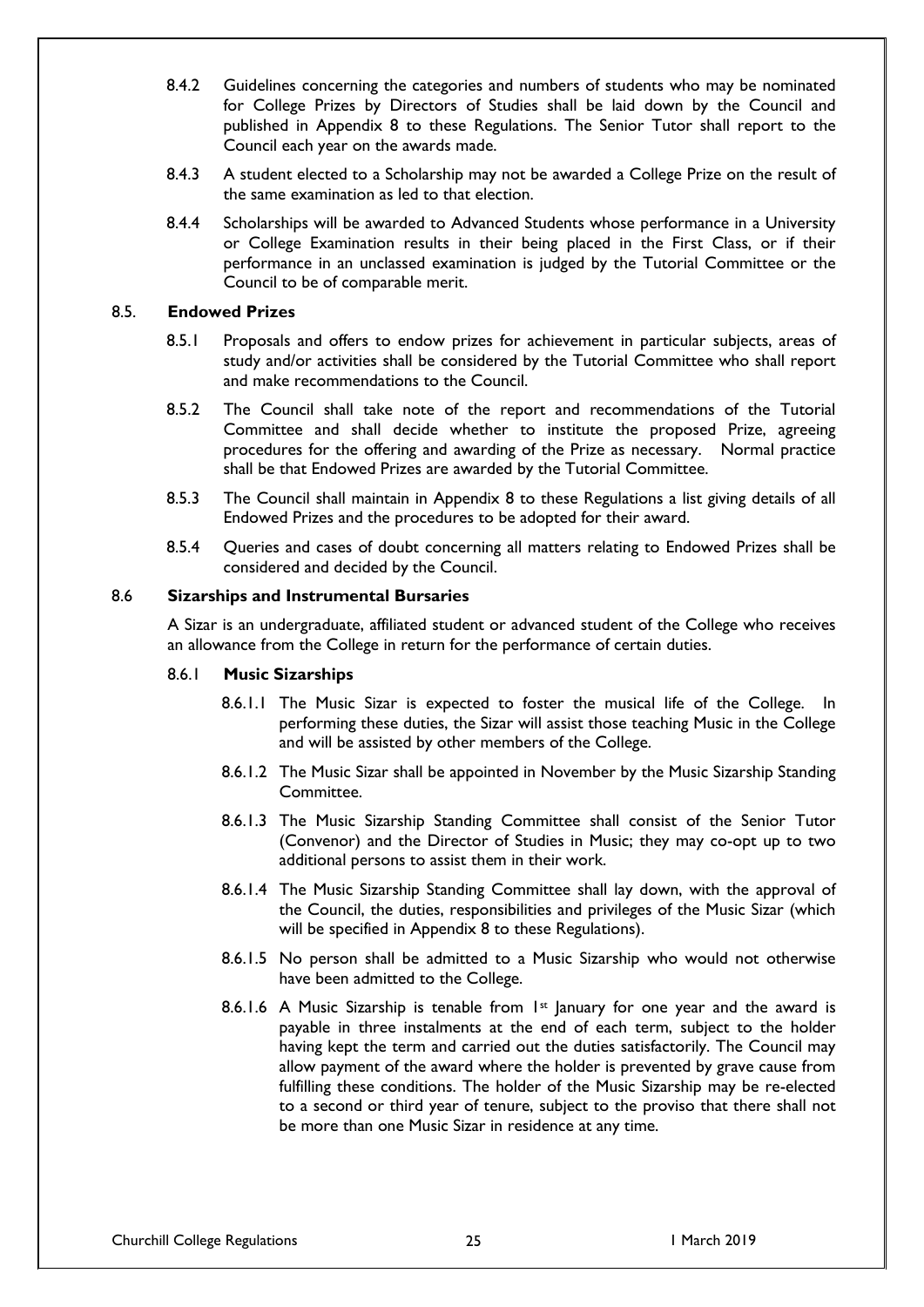8.6.1.7 After two terms of office (by  $1st$  September), the Music Sizar shall submit to the College Council (via the Senior Tutor) a brief report of what has been achieved during those two terms and details of plans for the final term of office.

# 8.6.2 **Theatre Sizarships**

- 8.6.2.1 The Theatre Sizar is expected to foster theatrical life in the College. In performing these duties, the Sizar will assist those teaching English in the College and will be assisted by other members of the College.
- 8.6.2.2 The Theatre Sizar shall be appointed in November by the Theatre Sizarship Standing Committee.
- 8.6.2.3 The Theatre Sizarship Standing Committee shall consist of the Senior Tutor (Convenor) and the Director of Studies in English; they may co-opt up to two additional persons to assist them in their work.
- 8.6.2.4 The Theatre Sizarship Standing Committee shall lay down, with the approval of the Council, the duties, responsibilities and privileges of the Theatre Sizar (which will be specified in Appendix 8 to these Regulations).
- 8.6.2.5 No person shall be admitted to a Theatre Sizarship who would not otherwise have been admitted to the College.
- 8.6.2.6 A Theatre Sizarship is tenable from  $1^{st}$  January for one year and the award is payable in three instalments at the end of each term, subject to the holder having kept the term and carried out the duties satisfactorily. The Council may allow payment of the award where the holder is prevented by grave cause from fulfilling these conditions. The holder of the Theatre Sizarship may be re-elected to a second or third year of tenure, subject to the proviso that there shall not be more than one Theatre Sizar in residence at any time.
- 8.6.2.7 After two terms of office (by  $1st$  September), the Theatre Sizar shall submit to the College Council (via the Senior Tutor) a brief report of what has been achieved during those two terms and details of plans for the final term of office.

## 8.6.3 **Visual Arts Sizarships**

- 8.6.3.1 The Visual Arts Sizar will liaise with the Executive Officer of the Hanging Committee to encourage the Visual Arts in the College.
- 8.6.3.2 The Visual Arts Sizars shall be appointed in November by the Visual Arts Sizarship Standing Committee.
- 8.6.3.3 The Visual Arts Sizarship Standing Committee shall consist of the Senior Tutor (Convenor) and the Chairman of the Hanging Committee; they may co-opt up to two additional persons to assist them in their work.
- 8.6.3.4 The Visual Arts Sizarship Standing Committee shall lay down, with the approval of the Council, the duties, responsibilities and privileges of Visual Arts Sizars (which will be specified in Appendix 8 to these Regulations).
- 8.6.3.5 No person shall be admitted to a Visual Arts Sizarship who would not otherwise have been admitted to the College.
- 8.6.3.6 A Visual Arts Sizarship is tenable from  $1st$  January for one year and the award is payable in three instalments at the end of each term, subject to the holder having kept the term and carried out the duties satisfactorily. The Council may allow payment of the award where the holder is prevented by grave cause from fulfilling these conditions. A holder of the Visual Arts Sizarship may be reelected to a second or third year of tenure.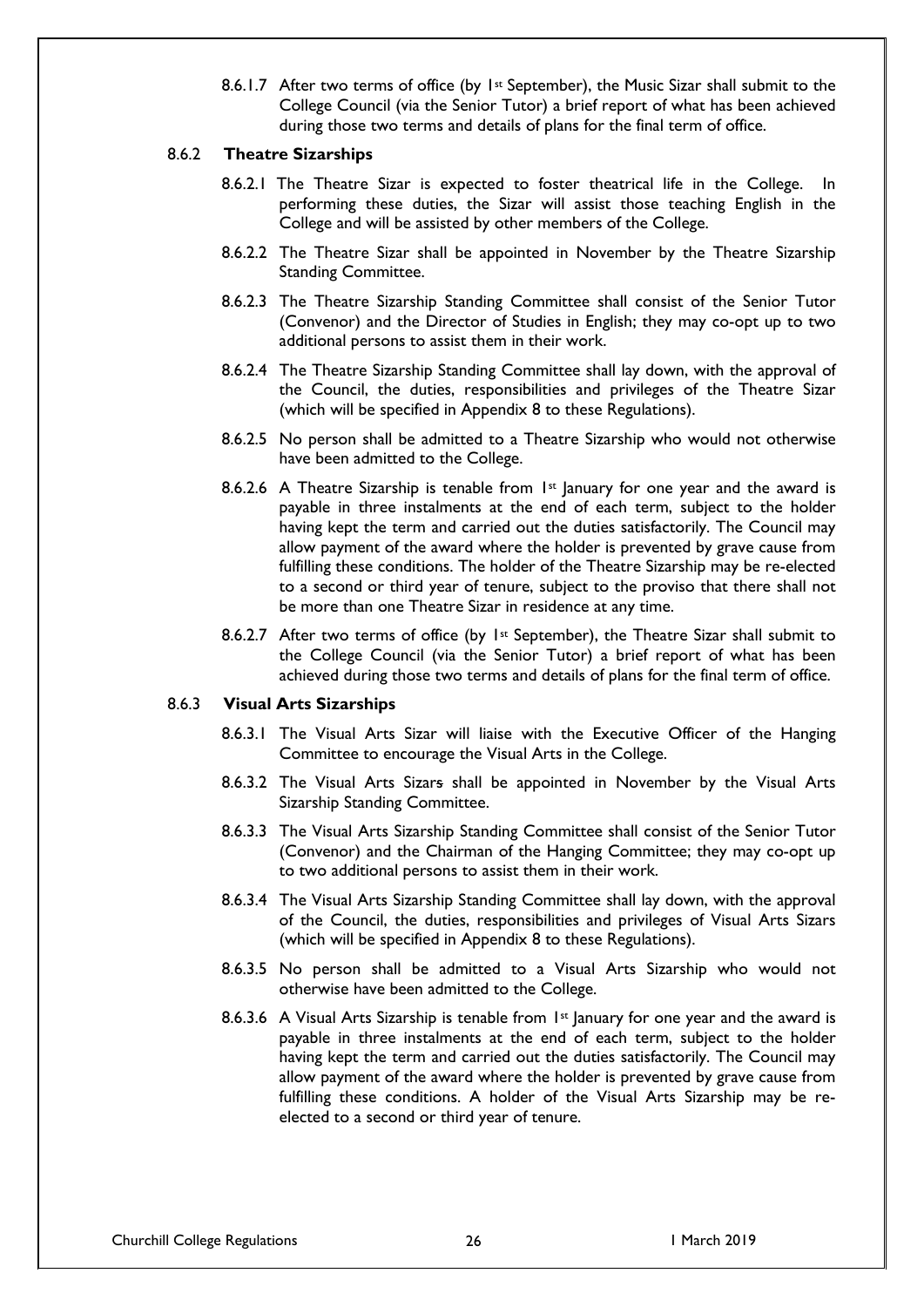8.6.3.7 After two terms of office (by  $1st$  September), a Visual Arts Sizar shall submit to the College Council (via the Senior Tutor) a brief report of what has been achieved during those two terms and details of plans for the final term of office.

# 8.6.4 **Instrumental/Choral Bursaries**

- 8.6.4.1 Instrumental/Choral Bursaries shall be awarded to students of the College who are expected to foster the musical life of the College.
- 8.6.4.2 Instrumental/Choral Bursaries shall provide financial assistance towards the purchase of music, music lessons and related expenses. Candidates for Instrumental Bursaries should normally be of Grade VIII standard on their chosen instrument.
- 8.6.4.3 Instrumental/Choral Bursaries shall be awarded in November by the Music Sizarship Standing Committee. Candidates will apply using an application form, details of which are specified in Appendix 8 to these Regulations.
- 8.6.4.4 The Music Sizarship Standing Committee shall lay down, with the approval of the Council, the duties, responsibilities and privileges of Instrumental/Choral Bursars (which will be specified in Appendix 8 to these Regulations).
- 8.6.4.5 An Instrumental/Choral Bursary shall be tenable from I January for one year. Payment of all or part of the award is made following presentation of appropriate receipts to the Senior Tutor. All requests for payment must be made by the end of December of the year for which the award is made.

# 8.7 **Studentships**

- 8.7.1 Elections to Studentships shall be made by a Committee of Electors before the end of May. The Committee shall consist of the Master as Chairman, the Tutor for Advanced Students as Secretary, one Advanced Student Tutor, and six Fellows who shall be appointed by the Council at a meeting in the Lent Term.
- 8.7.2 Proposals and offers to support and/or initiate Studentships shall be considered by the Tutor for Advanced Students and the Advanced Students Tutors who shall report and make recommendations to the Council.
- 8.7.3 The Council shall take note of reports and recommendations from the Advanced Student Admissions Committee and shall decide on the Studentship matters under consideration. The Council shall approve administrative arrangements for Studentships, and will record those arrangements in Appendix 8 to these Regulations.
- 8.7.4 The Council shall maintain in Appendix 8 to these Regulations a list giving details of all Studentships.
- 8.7.5 The Council shall decide each year which Studentships shall be offered for election and shall require the Tutor for Advanced Students to advertise the Studentships and to invite applications by 1 April following.
- 8.7.6 Queries and cases of doubt concerning all matters relating to Studentships, including the emoluments of the Studentship holders, shall be considered and decided by the Council.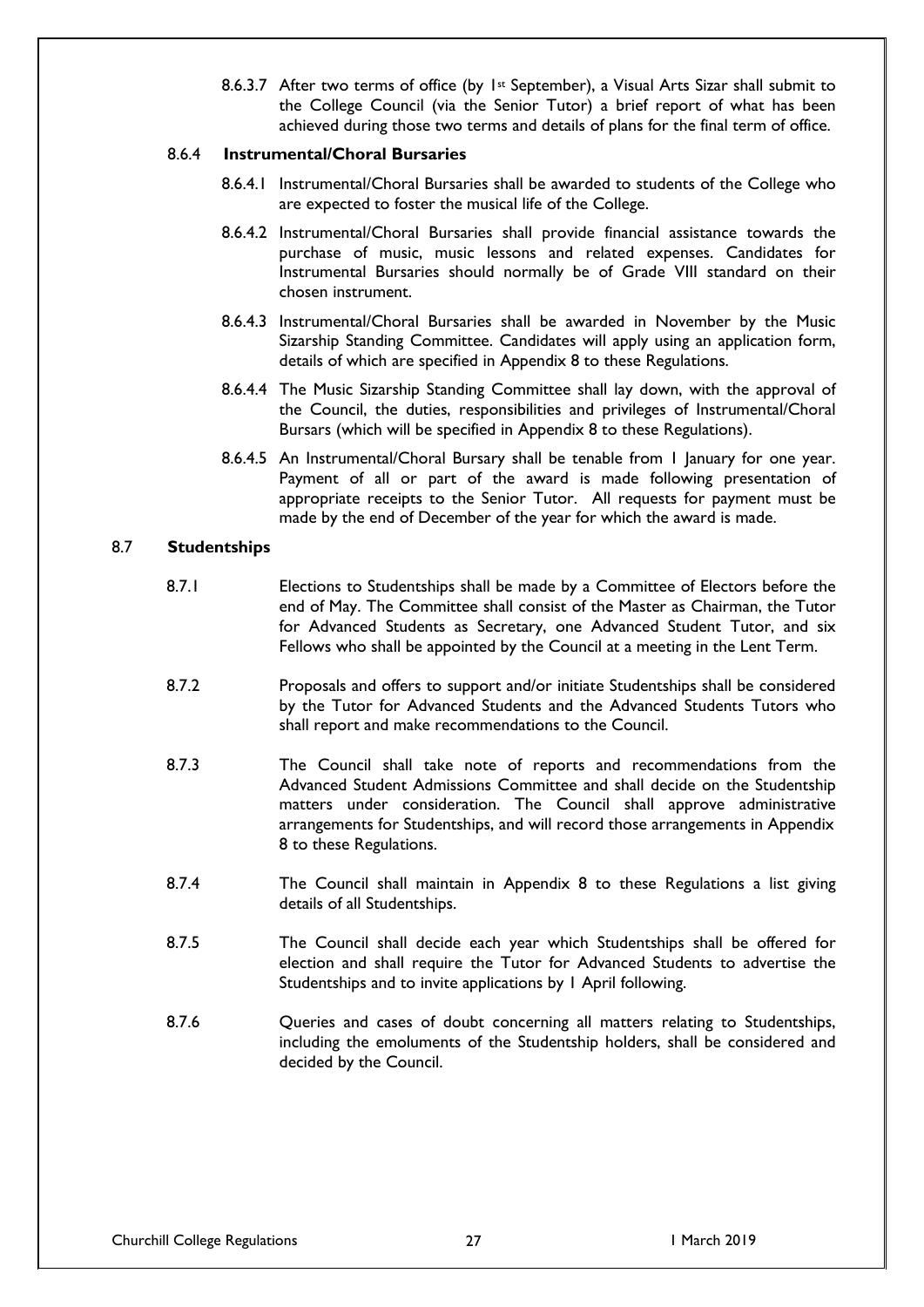## **REGULATION 9**

## **FEES, DUES AND CHARGES AND THE COLLEGE ACCOUNTS OF STUDENT MEMBERS**

#### 9.1 **Fees**

- 9.1.1 The Council shall determine all fees, dues and charges
- 9.1.2 In determining fees the Council shall take notice of the fees agreed by the University of Cambridge with the Higher Education Funding Council for England for UK and EU students.
- 9.1.3 The Bursar may, on consultation with appropriate Tutors, permit a student to defer payment of fees or College Accounts, on an exceptional basis.
- 9.1.4 The Student Registry of the University of Cambridge shall inform Advanced Students, by publication on the University website of the level of fees payable. The College, through the Undergraduate Admissions Office, shall inform all new Undergraduates of the fees payable in advance of their coming into residence and subject to their provision of accurate information about their fee status.
- 9.1.5 The College shall normally issue fee bills to all students by the end of September annually. Those UK and EU undergraduates in receipt of a student fee loan are not required to pay any fee bill in person as the College receives the money direct from the loan company. Those students without industrial or other sponsorship, or scholarships or studentships from organisations recognised by the College or government loan for their fees, shall pay their fees annually, in full, in advance, to the College at least 7 days before the start of Michaelmas Term or the term in which they come into residence. Those Undergraduates who have not applied for a government-sponsored fee loan and all other Undergraduates and Advanced Students are required to pay one third of their annual fees termly, in advance, to the College at the start of each Full Term in which they are in residence.
- 9.1.6 Any Undergraduate student whose fee account is outstanding after 21 days of Full Term (excluding payment due from the University) may be required to go out of residence, unless the Bursar, after consultation with the Tutor when appropriate, agrees that payment may be postponed.
- 9.1.7 An Advanced Student who has already kept three terms in residence and whose fee account is outstanding after 21 days of Full Term shall have his/her name removed from the Register of Graduate Students unless there has been agreement between the Tutor for Advanced Students (after consultation with the Bursar) and the Student Registry as to why late payment should be permitted.

## 9.2 **University Composition Fee**

- 9.2.1 The College shall act for the University of Cambridge in the collection of the University Composition ("Tuition") Fee.
- 9.2.2 Students eligible for a reduction in the fee because of absence from Cambridge on an approved scheme must provide appropriate evidence to the Bursar before gaining partial or total exemption.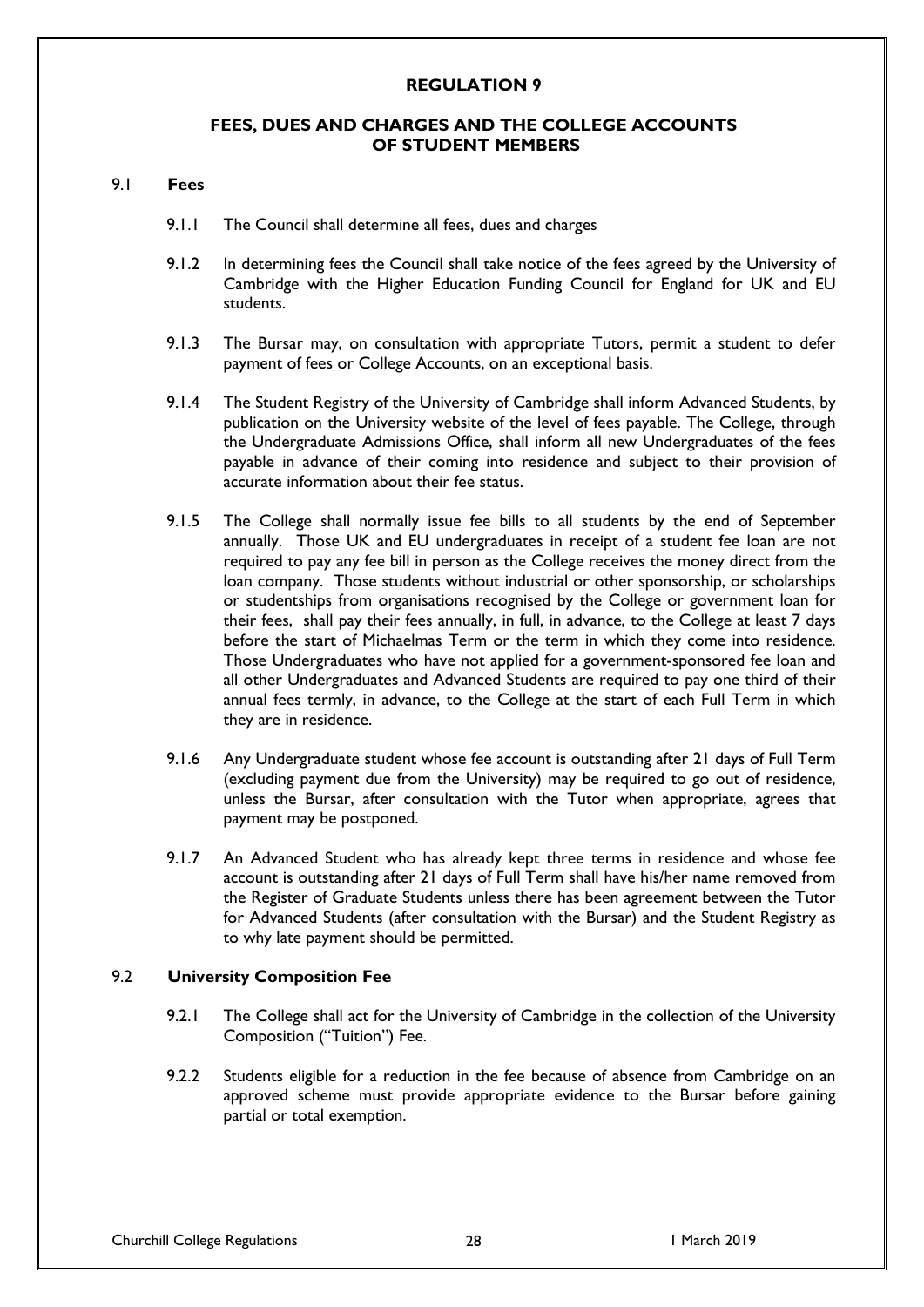# 9.3 **College Fee**

- 9.3.1 Unless the Council decides otherwise, in particular cases, every member of the College who is a student or a candidate for a diploma or certificate or is otherwise liable to pay a University Composition fee, shall pay a College fee.
- 9.3.2 UK and EU Undergraduates funded through the public student loan system pay a combined College and University fee. The College will be reimbursed by the University at an agreed rate for such Undergraduates. The student must submit a copy of any student fee loan statement to the Student Finance Office at the start of the Michaelmas Term.
- 9.3.3 Every Undergraduate student who is specified in HEFCE regulations as a "private" student or who comes from outside the UK or EU, shall pay a College Fee direct to the College.
- 9.3.4 There shall be three rates of College Fee; one for Advanced Students for whom a University Composition Fee is charged at Postgraduate rate and the combined Fee for these students will be determined annually by the University following consultation with the Colleges, one for all other publicly-funded Junior Members and one for all other self-funded Junior Members. The Council shall determine the appropriate fraction of the College fee payable by those Junior Members on part-time degree courses.
- 9.3.5 Certain Advanced Students shall also be treated as undergraduates for the purpose of determination of College Fee: the categories of these students are published in Appendix 9B to this Regulation.
- 9.3.6 Advanced Students shall be liable for a College Fee at the Advanced Student rate for every term in residence or allowed or during which the student has been in residence for more than 21 days.
- 9.3.7 The liability for College fees of an Advanced Student who has permission to work for a period of time away from Cambridge shall be assessed *ad personam*: the Bursar shall maintain a record of all such decisions.

## 9.4 **Advance Deposit**

- 9.4.1 Every person who has been approved for admission to the College *in statu pupillari* shall be required on coming into residence to deposit with the Bursar an Advance Deposit against payment of their College Account. The rate of Advance Deposit will be determined annually by the Council.
- 9.4.2 The Advance Deposit shall be payable at the start of the first Full Term of residence and before grant of a room license. Unless the Bursar has granted a deferral of the payment date, through the Student Finance Office, a student who has not paid the Advance deposit by the due date shall be required to go out of residence.
- 9.4.3 When a member of the College either has their name removed from the College list or ceases to be a student, the Advance Deposit shall be credited to their College Account. If they subsequently resume studies at Churchill College the student shall be required to pay the Advance Deposit again at the then current rate.
- 9.4.4 When a student moves out of College accommodation but remains in residence, the Bursar shall authorise a partial refund of their Advance Deposit. If they subsequently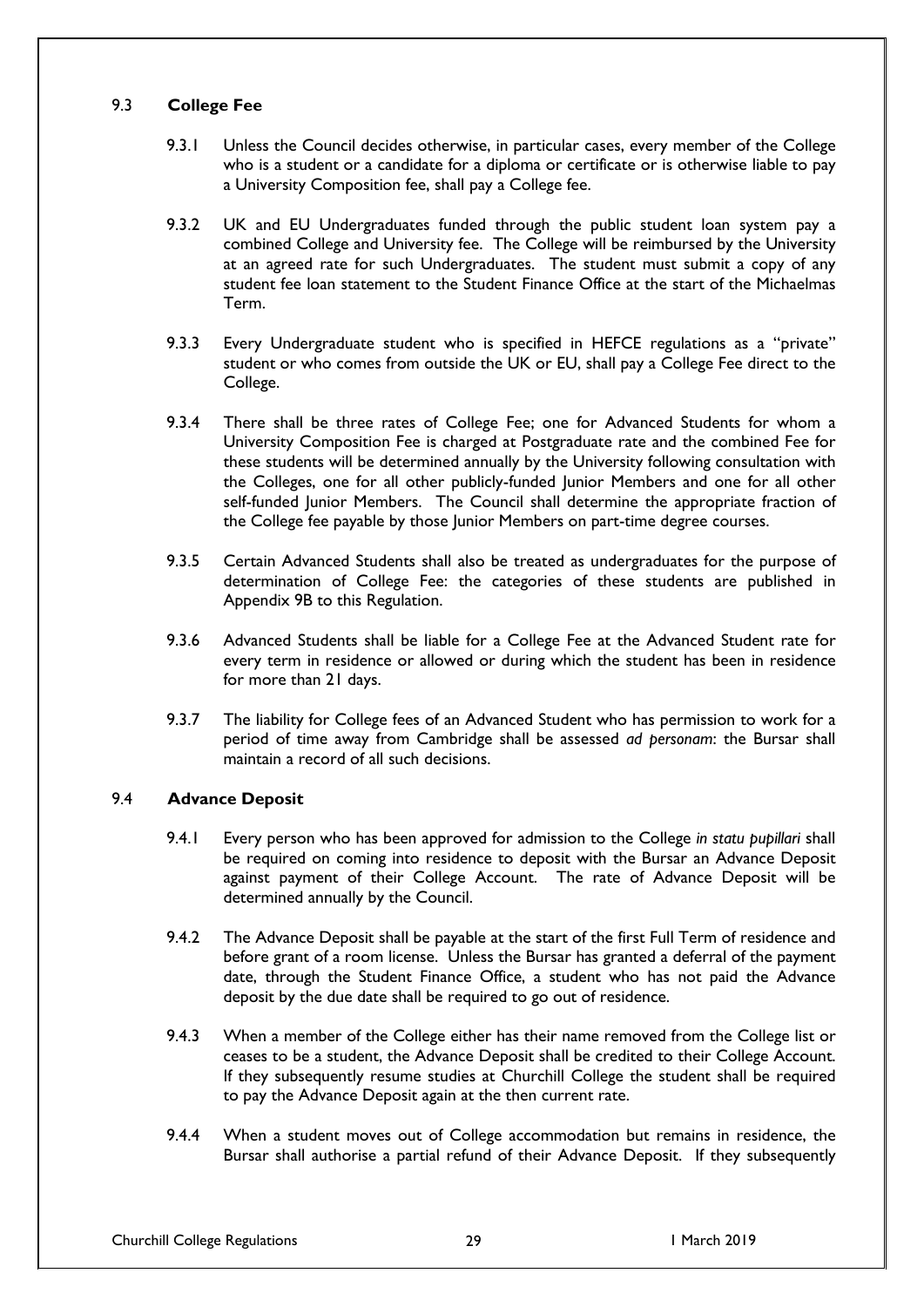return into College accommodation they shall be required to reinstate the Advance Deposit at the then current rate.

- 9.4.5 Candidates accepted for admission who have not paid the Advance Deposit but who wish to be entered for examinations before coming into residence shall pay the fees for such examinations in advance.
- 9.4.6 Undergraduates shall deposit with the Student Finance Office earlier than three weeks before the General Admissions at which they intend to graduate, a sum estimated by the Student Finance Office to cover the amount of their final bill up to graduation, less the Advance Deposit.
- 9.4.7 Any student who has failed to pay any debt to the College at the time of their graduation, may not graduate in person.

# 9.5 **College Accounts**

- 9.5.1 College accounts of Junior Members for all monies owed to the College other than fees, shall be prepared quarterly. Payment to the College shall be due by the division of the following term or three weeks after presentation of the account whichever is the longer period. Accounts for the quarter ending 30 June shall be payable immediately by Junior Members not returning into residence. Junior Members shall be issued with an account card to which catering charges can be accrued. This card and any expenses incurred using the card is the responsibility of the holder and the loss of a card must be reported immediately to the Student Finance Office.
- 9.5.2 Partners officially resident on the College site may be issued with an account card by the Student Finance Office, accruing payment to their student partner's account, subject to the completion of a form by the student account holder, accepting responsibility for the charges incurred.
- 9.5.3 An Undergraduate who enters the ballot for rooms in College properties or in College shall be required to pay the room rent for three terms each of ten weeks for the next academic year, as a minimum. The Bursar shall have the discretion to exempt any Undergraduate from payment of room rent under this Regulation.
- 9.5.4 An Advanced Student who enters the ballot for rooms in College properties shall be asked to specify the date defining the duration of their accommodation licence; the end date shall normally be between 30 June and 31 August. The student will then be required to pay the rent for the duration of the accommodation licence, unless exempted by the Bursar.
- 9.5.5 Every Junior Member whose College account is overdue shall pay interest on the sum outstanding at a rate to be determined by the Council unless excused by the Bursar. This could result in their being denied the opportunity of College accommodation in future years and the College reserves the right to withdraw credit facilities for the rest of their time as a student.
- 9.5.6 Junior Members will be required to leave College accommodation if their College account remains unpaid at the end of the term following the billing period, unless given specific permission by the Bursar. They shall be informed in writing and shall be given notice of their right of appeal under Regulation 6.2.
- 9.5.7 In every case, where action is taken, the Bursar shall inform and consult the appropriate Tutor and the Senior Tutor or Tutor for Advanced Students of the decisions taken and the reasons for so doing. The Bursar shall inform the Senior Tutor and Tutor for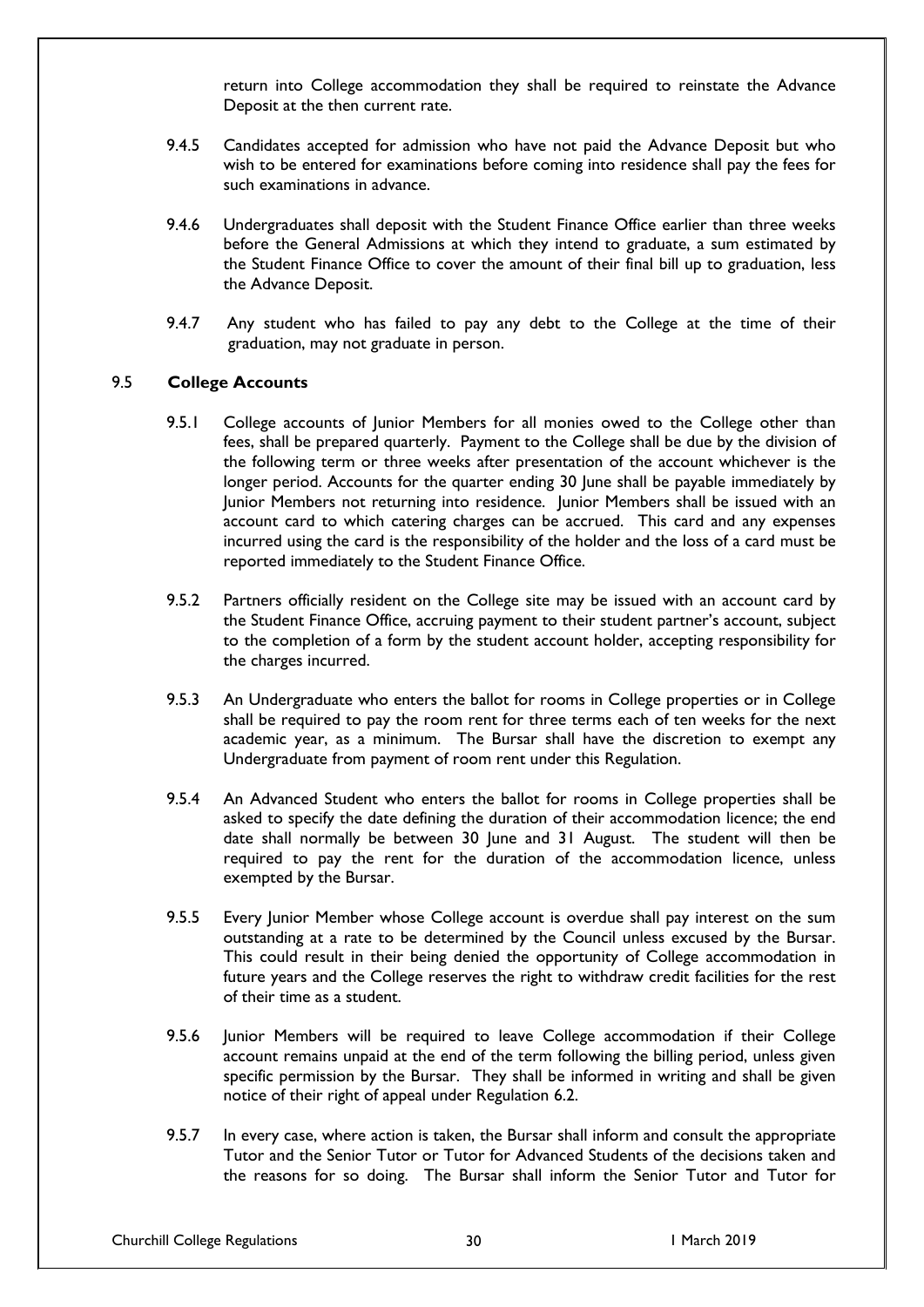Advanced Students a week before the start and end of term of all students whose College accounts remain overdue and this information shall be passed to the appropriate Tutors.

9.5.8 The College reserves the right to deduct any sums overdue to the College from the fee account of a Junior Member, unless instructed to the contrary by them.

#### **Room Rents**

- 9.5.9 The Council shall determine the level of income required from room rents annually in the Lent Term, on the recommendation of the Finance Committee, and following consultation with the House Committee.
- 9.5.10 The House Committee shall determine the rents of individual rooms, on the advice of the JCR and MCR and in the light of the decision of the Council on the level of income required by the College.

## 9.6 **Catering Charges**

9.6.1 The Council shall review the level of catering charges annually during the Easter Term in the light of the recommendation of the Finance Committee and following consultation in the House Committee. The Council reserves the right to review charges during the year.

#### 9.7 **Audit Requirements**

The College Council and the Governing Body shall be informed annually at the Audit meetings of the level of debt.

#### **REGULATION 10**

#### **FINANCIAL REGULATIONS**

# 10.1. **College Funds**

10.1.1 There shall be a Register of College Funds which shall be maintained by the Bursar in Appendix 10 to these Regulations.

#### 10.1.2 **College Restricted Funds**

10.1.2.1 The College Council may accept requests from donors to establish Funds with particular objectives from time to time. In accepting such donations the Council shall be mindful of the administrative burden incurred and the longterm viability of the objective. In setting up such a Restricted Fund the Council shall enact Regulations for its operation.

#### 10.1.2.2 For each Restricted Fund the Council shall specify:

- (a) the name and objective of the Fund;
- (b) the Committee responsible for the operation of the Fund;
- (c) such other details of the operation of the Fund as the Council
- judges to require statement in Regulations;
- (d) where the Capital should be invested;
- (e) whether the Capital is expendable (may be spent on the stated objective of the Fund) or permanent;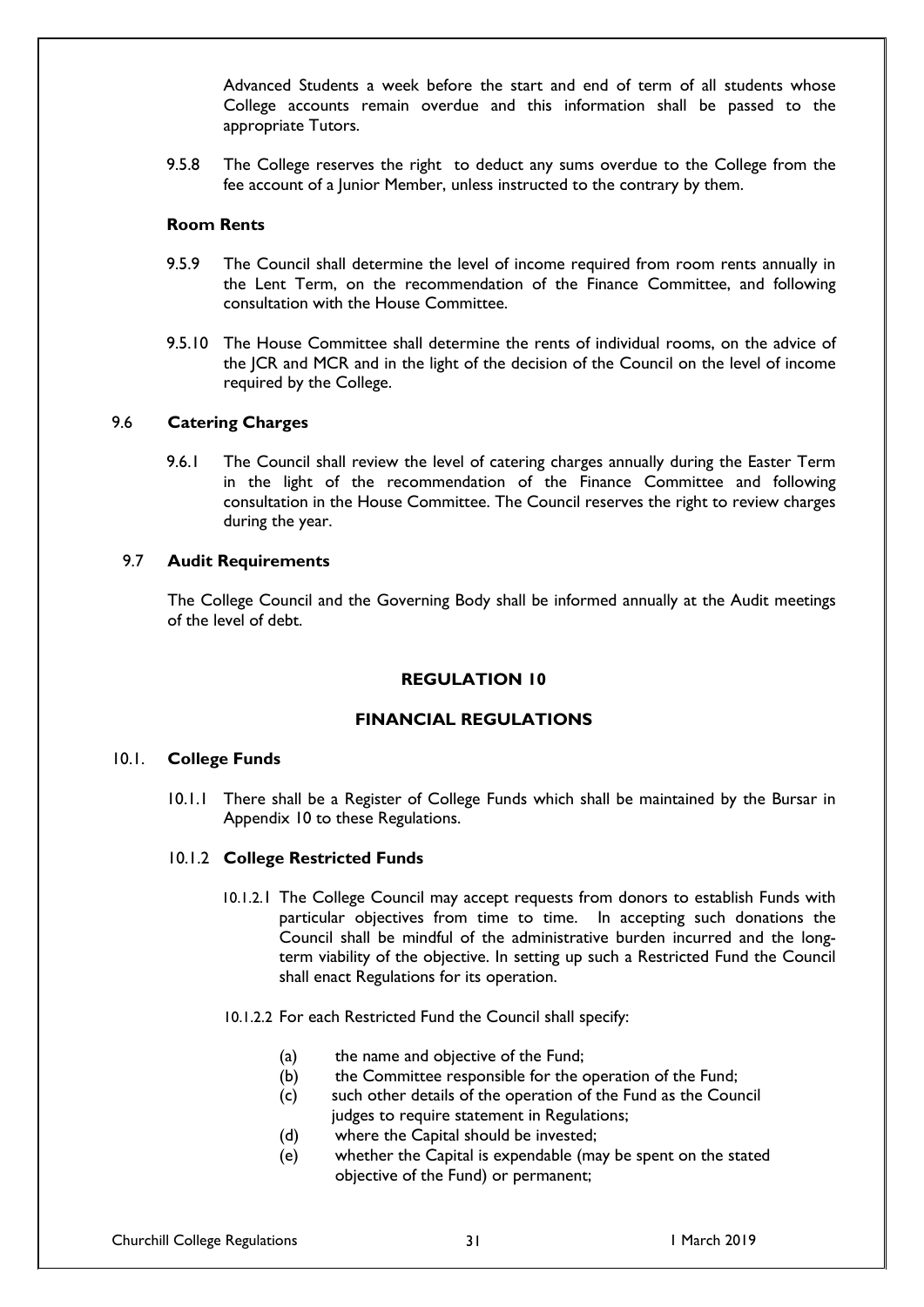- (f) how unspent income will be treated;
- (g) how the objectives of the Fund may be revised in the event of changed circumstances;
- (h) Audit or financial inspection requirements.
- 10.1.2.3 A statement of account for each Restricted Fund shall be presented to the Trustees and to the audit meeting of the Council annually.

#### 10.1.3 **College Reserve (Designated) Funds**

- 10.1.3.1 The College Council may allocate money to Reserve Funds set up to meet longer term maintenance and renewal needs of the College infrastructure. In setting up such a Fund the Council shall enact Regulations for its operation.
- 10.1.3.2 For each Fund the Council shall specify:
	- (a) the name and objective of the Fund;
	- (b) the person or Committee responsible for the operation of the Fund;
	- (c) the expected lifetime of the Fund if not indefinite;
	- (d) such other details of the operation of the Fund as the Council judges to require statement in Regulations;
	- (e) where the Capital should be invested;
	- (f) how unspent income will be treated.
- 10.1.3.3 The annual allocation to such Funds will be recommended by the Finance Committee to Council after it has received the draft Annual Accounts.
- 10.1.3.4 A statement of account for each Reserve Fund shall be presented to the audit meeting of the Council annually.
- 10.1.3.5 If the Finance Committee and the College Council agree that the purpose for which a Reserve Fund was established is no longer appropriate, a proposal should be made to the Governing Body at the time, for the release of the income and capital for a stated alternative purpose.
- 10.1.3.6 All such Funds are part of General Capital and not permanent endowment. As such, capital may be expended to meet the objectives of the Fund.

## 10.1.4 **College Designated Funds**

- 10.1.4.1 The College Council may allocate money to Funds designated for purposes where the withdrawals from such Funds will vary from year to year. In setting up such a Fund the Council shall enact Regulations for its operation.
- 10.1.4.2 For each Fund the Council shall specify:
	- (a) the name and objective of the Fund;
	- (b) the person or Committee responsible for the operation of the Fund;
	- (c) the expected lifetime of the Fund if not indefinite;
	- (d) such other details of the operation of the Fund as the Council judges to require statement in Regulations;
	- (e) the level of unspent income to be retained in the Fund.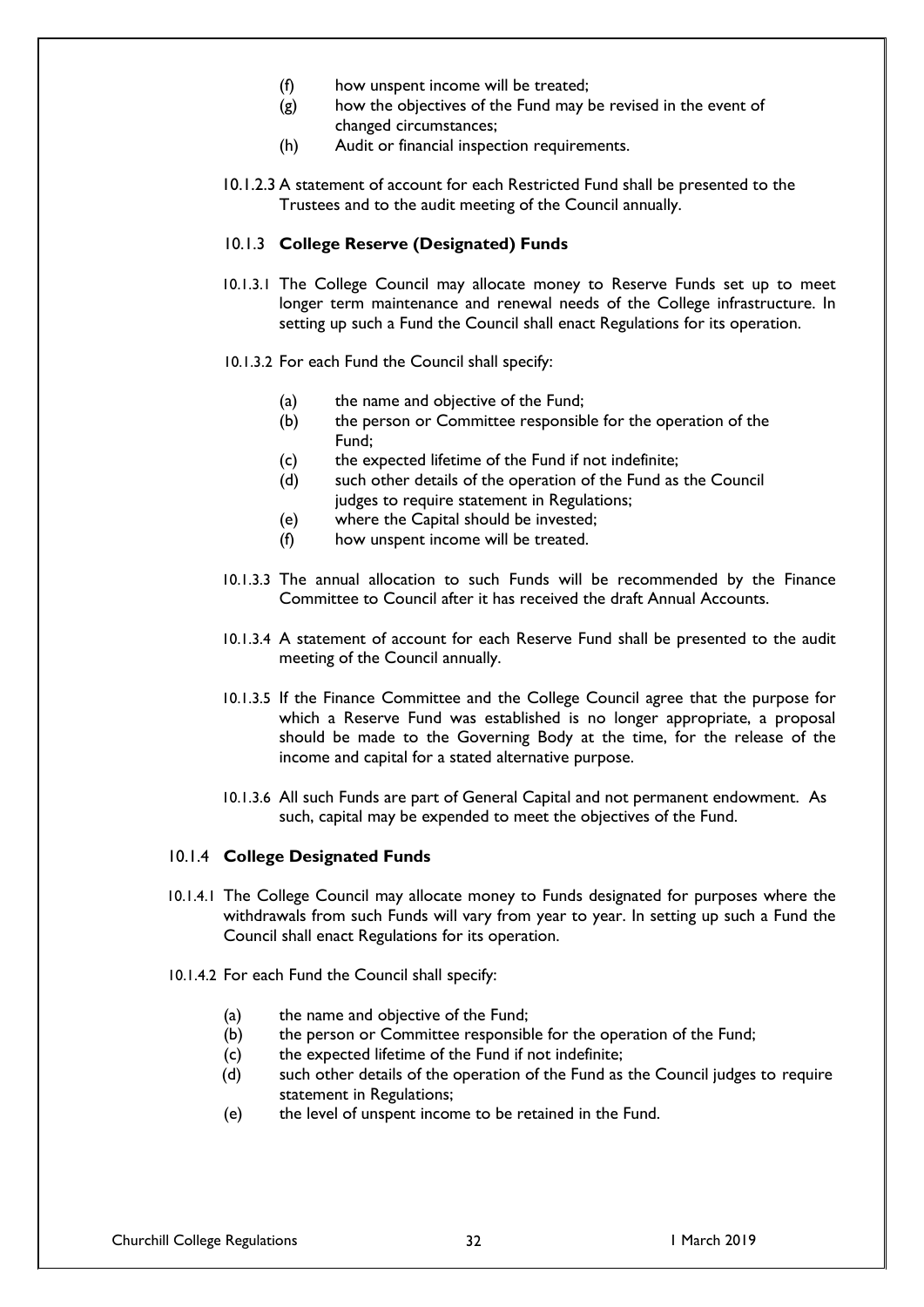- 10.1.4.3 The annual allocation to such Funds will be recommended to Council, in advance of the start of the financial year by the Finance Committee after it has received the draft Budget for the following year.
- 10.1.4.4 A statement of account for each Designated Fund shall be presented to the audit meeting of the Council annually.
- 10.1.4.5 In setting the level of allocation to such Funds, the Council shall take note of anticipated demand within a five year horizon and shall not permit the undue accumulation of unspent allocations.

## 10.2 **Trust Funds**

- 10.2.1 The College Council may agree, on behalf of the College, to administer a Fund for the Trustees of that Fund where the interests of the College are, in their judgement, supported by the activity of the Trust.
- 10.2.2 There shall be at least one Fellow of the College serving as a Trustee of such Trusts.
- 10.2.3 The Trustees shall determine where capital sums are invested and are responsible for the accounts and administration of the Trust under the law.

## 10.3 **Reporting and Recording of Donations**

- 10.3.1 The Development Director shall maintain a record of all donations to the College, including both financial and tangible assets.
- 10.3.2 The record of Donations shall include the name of the donor and the purpose of the donation, any conditions attached to the donation and shall state whether anonymity is required.
- 10.3.3 The College Council shall report all donations over  $\pounds$ 1,000 in open minutes with the donor's name, where anonymity has not been requested.
- 10.3.4 The Development Director shall report annually to the Governing Body on the fundraising activity undertaken for the College.

## 10.4 **Authorisation of Expenditure**

- 10.4.1 There shall be a matrix of approval levels for authorisation of expenditure by College budget-holders, approved named staff and certain post-holders as specified in Appendix 10 to these Regulations.
- 10.4.2 After the Budget for a financial year is agreed by the College Council, budget holders and other approved named staff and post-holders shall be authorised to approve expenditure within budget, up to a specified level for an individual invoice, as specified in Appendix 10 to these Regulations.
- 10.4.3 The finance department shall pay any invoice where authorised by the approved budget holder. The members of the staff of the finance department shall be expected to raise any concerns they may have about an invoice with the Bursar.
- 10.4.4 Out of budget expenditure up to  $£500$  may be approved by the Bursar, if there is sufficient contingency remaining in the Budget.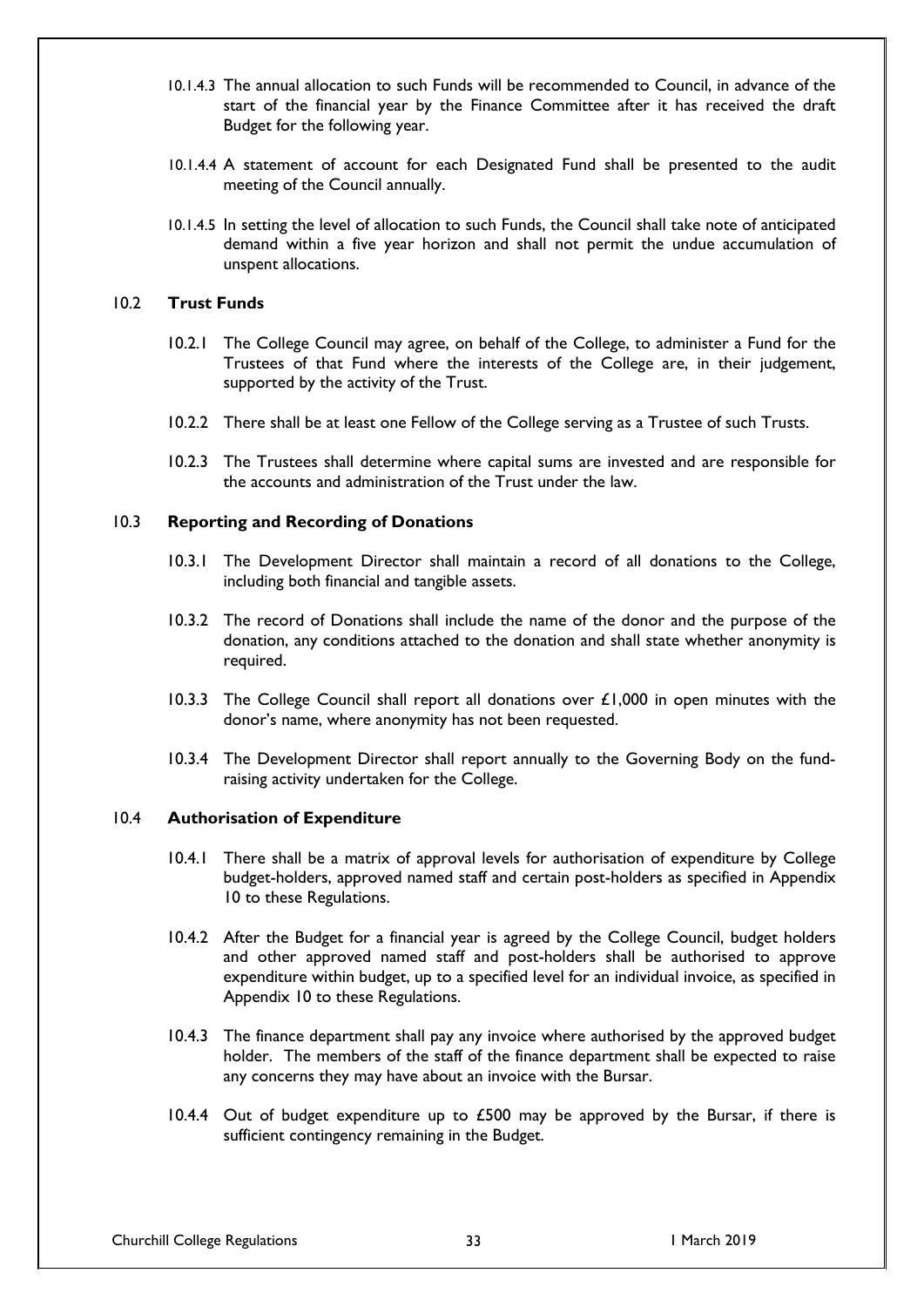10.4.5 Out of budget expenditure above £500 may be approved by the College Council on the recommendation of the appropriate committee of the College.

## 10.5 **Bank Accounts**

- 10.5.1 The College Council shall approve the opening or closing of any bank account held by the College.
- 10.5.2 All such accounts shall be presented annually for audit by the College's external auditors.
- 10.5.3 The Bursar shall maintain a list of approved signatories for College bank and other cash accounts.

#### 10.6 **Appointment of Auditors, Bankers, Financial and Investment Advisers**

- 10.6.1 The Finance Committee shall review the banking arrangements for the College every five years, or more frequently on the recommendation of the Bursar, and report to the Council.
- 10.6.2 The Governing Body shall approve the appointment of the College auditors annually at its audit meeting.
- 10.6.3 The Finance Committee may recommend to the College Council the appointment of financial advisers for a fixed sum to undertake the project.
- 10.6.4 The Investment Advisory Committee shall recommend to the Governing Body the appointment of Investment Advisers and shall review these appointments every five years, or more frequently if appropriate.

#### 10.7 **Cash Holdings**

- 10.7.1 On the advice of its insurers and the Bursar, the College Council shall set limits for the amount and location of cash to be held on the College premises at any time.
- 10.7.2 Cash shall be banked by College staff in accordance with guidelines issued by the Bursar.
- 10.7.3 No cash shall be issued to a member of staff without authorisation on the appropriate form from a Head of Department.

#### 10.8 **Expense Claims**

- 10.8.1 The College shall reimburse authorised expenses submitted by any member of the College, or member of staff, within fourteen days.
- 10.8.2 Expense claims must be submitted on the designated form and with supporting documentation.
- 10.8.3 Expense claims will be reimbursed in full provided that the expenditure has been approved by the appropriate authoriser (normally Head of Department or appropriate College Officer).
- 10.8.4 Authorisers are normally required to ensure that personal expenditure is approved in advance, is within budget, and in all cases the correct level of reimbursement is claimed.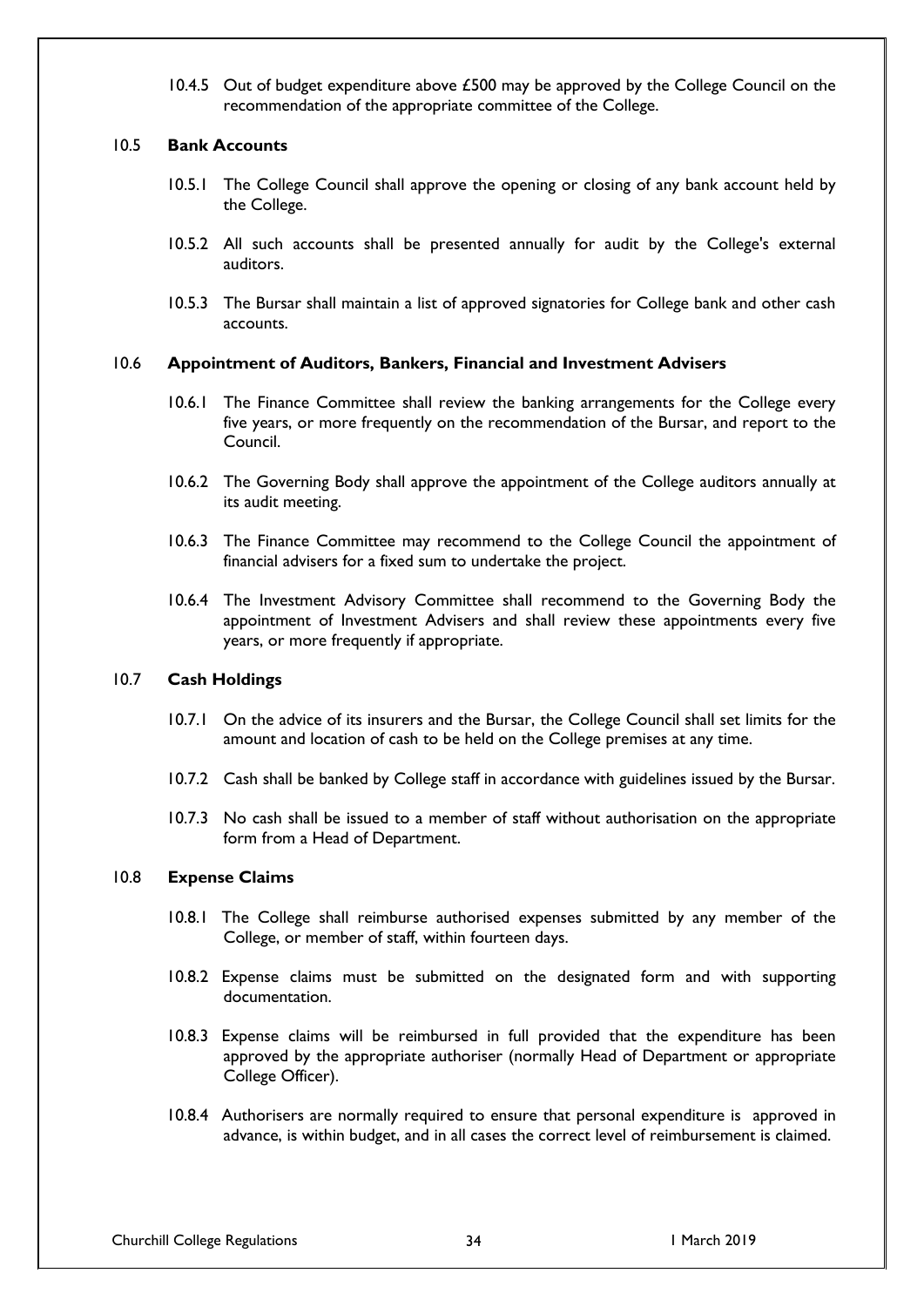- 10.8.5 The Council shall review levels for reimbursement of personal expenses annually and shall publish these in Appendix 10 to these Regulations.
- 10.8.6 The Finance Department shall submit details of personal expenditure to the Inland Revenue, as required in law.

#### 10.9 **College Debtors** *(Regulation 9.5)*

- 10.9.1 The Bursar shall be responsible for ensuring that the level of debt owed to the College is minimised and that debts are recovered where possible.
- 10.9.2 Those Fellows and By-Fellows in receipt of a stipend or other payment from the College shall receive a deduction from their net monthly payment in respect of their College bill.
- 10.9.3 The Bursar shall report annually to the College Council the names and overdue amounts owed by members of the Fellowship to the College.
- 10.9.4 The Bursar shall report termly to the College Council the names of any students who have been required to go out of residence in accordance with Regulation 9.5.5 and 9.5.6 above, having taken due notice of information supplied through the Tutor or Senior Tutor of such a student.
- 10.9.5 The Bursar shall report annually to the College Council at the audit meeting the level of commercial, individual and other debts to the College.

#### 10.10 **Bribery Act and Gifts to Individuals or Departments**

- 10.10.1 College business should be conducted in accordance with Nolan Principles: selflessness, integrity, objectivity, accountability, openness, honesty, and leadership.
- 10.10.2 Employees and Fellows must ensure that neither their conduct of College business nor the conduct of any person or organisation entering into any contract or arrangement with the College contravenes the Bribery Act 2010.

There are four offences under the Bribery Act:

- Bribing another person;
- Being bribed;
- Bribing a foreign public official; and
- Failure to prevent Bribery.

Employees and Fellows must not use their authority or office for personal gain and must always seek to uphold and enhance the standing of the College.

- 10.10.3 Employees and Fellows must declare to the Bursar any personal interest that may affect any College business and act in accordance with the instructions given as to management of any conflict as outlined in Regulation 17.
- 10.10.4 No employee or Fellow of the College should accept a cash gift of any amount, or any gift or other benefit in kind of more than nominal value ( $£15$  or more) from any person or firm having relations, or prospective relations with the College, unless authorised to do so by the Bursar of the College through the HR Manager. Receipt of gifts or hospitality must not influence or appear to influence the choice of supplier or prejudice the College's reputation. If in doubt, gifts and hospitality must be refused. Excessive or lavish gifts or hospitality may constitute Bribery.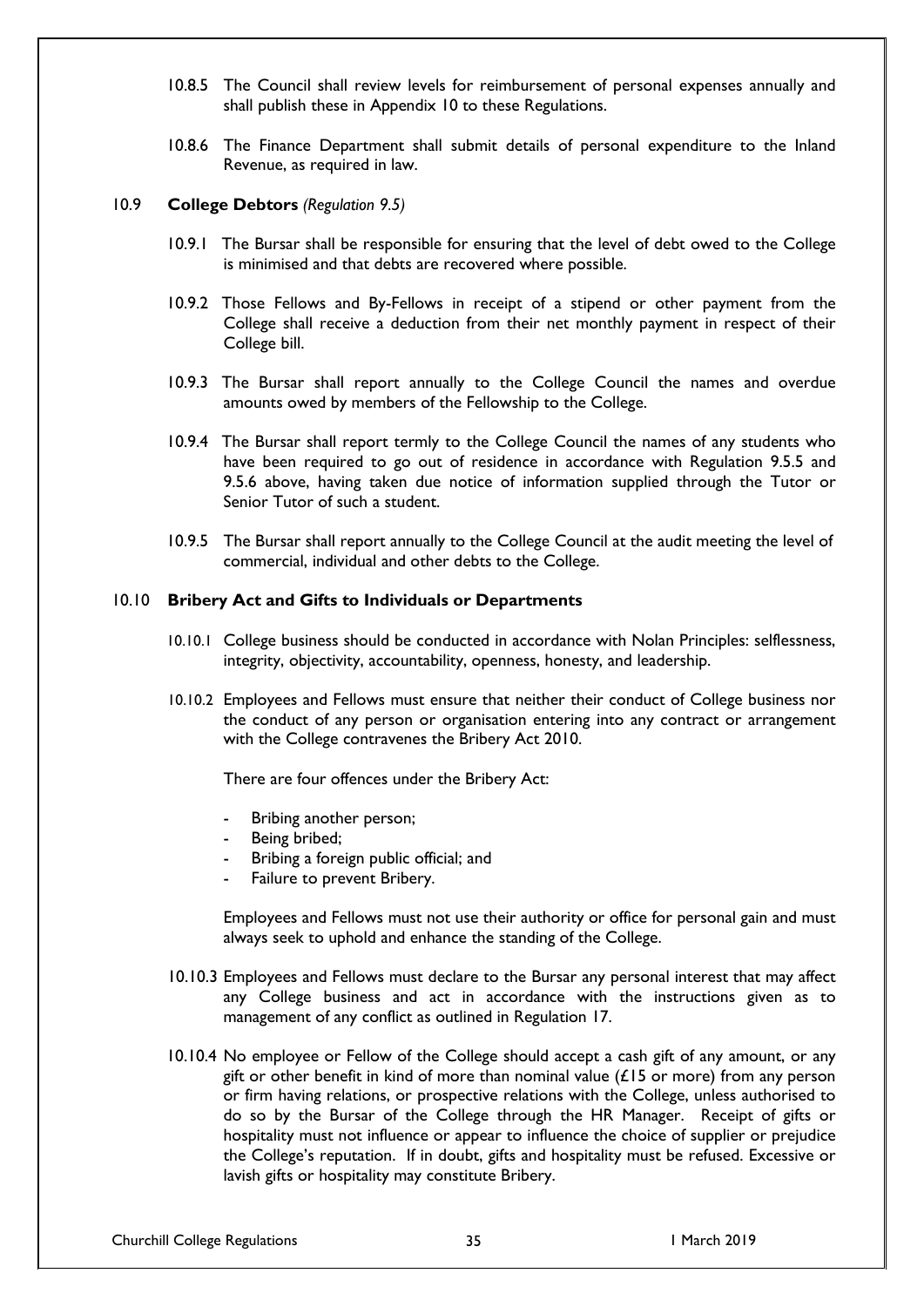- 10.10.5The HR Manager should be notified of gifts received and shall maintain a register of all such gifts.
- 10.10.6 No employee or member of the College may sell or give away any item belonging to the College without the permission of the Bursar.
- 10.10.7 Acceptance of a gift or cash or benefit without the prior authorisation of the Bursar, may lead to disciplinary action.

#### **REGULATION 11**

# **COLLEGE COUNCIL BUSINESS**

*(Statutes XIII and X1V and Ordinances VII and VIII)*

#### 11.1 **The Preparation and Upkeep of Regulations**

- 11.1.1 The Bursar shall be responsible to the Council for the upkeep of Regulations and the Appendices to Regulations and shall maintain a schedule of changes to the Regulations through the College Records Officer.
- 11.1.2 Changes to Regulations in the light of Council decisions shall be referred to the Statutes and Ordinances Committee for approval of the drafting before final approval by the Council. The Council may determine to take action on the basis of the draft Regulation.
- 11.1.3 The Council shall appoint one of its members, normally the Bursar, to the duty of comparing its discussions and actions on any matter with the appropriate Regulations and of bringing to the Council's attention any discrepancy between proposed decisions and existing Regulations.
- 11.1.4 In making or amending Regulations, the Council shall state the date from which such Regulations come into force and, if necessary, the expected date for next review.
- 11.1.5 Council Minutes shall record those decisions requiring amendment or creation of Regulations.

#### 11.2 **Committees**

- 11.2.1 The Bursar shall maintain a Register of Committees which shall be approved by the Council and published annually in the Lent Term to the Fellowship and made available to all staff and students.
- 11.2.2 Each committee reporting to the Council shall have Terms of Reference, which shall be attached to these Regulations in Appendix 11. The Terms of Reference shall include:
	- (a) Which body the committee reports to and frequency of reporting;
	- (b) Membership of the committee, including method of elections or appointments to the committee;
	- (c) Meetings of the committee and quoracy for voting;
	- (d) Functions of the committee.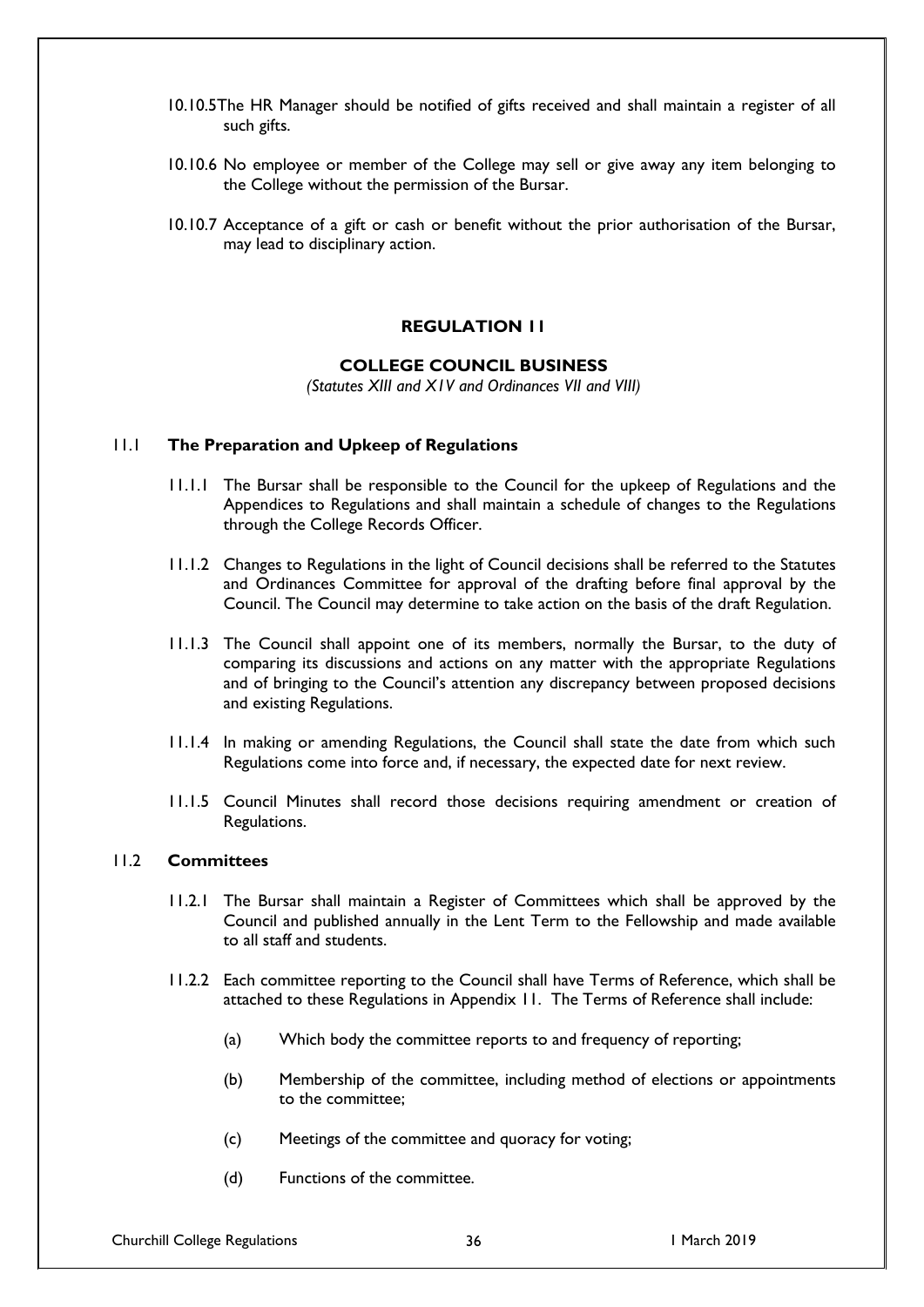- 11.2.3 The Vice-Master shall advertise for and recruit new members to fill the vacancies on College committees and shall consult widely to ensure a cross-section of College views is represented.
- 11.2.4 The Council shall ensure that, where possible, information about the existence and working of committees is made widely available and not unnecessarily restricted.
- 11.2.5 The Council shall ensure that the definition of reserved business and the restrictions concerning its conduct set out in Statute XIII for Council business shall be observed in all committees listed in the Council's Register of Committees.
- 11.2.6 The Chairmen of College committees are responsible for ensuring that the conduct of their committee follows the guidelines specified in Appendix 11 to these Regulations, where appropriate. In addition, when a paper originating in another committee is presented to the Council, at least one member of that committee shall be invited to attend the Council discussion.
- 11.2.7 Members of College committees who fail to attend three successive meetings will be deemed to have stood down.

## 11.3 **Annual Update of Regulations**

- 11.3.1 The College Records Officer shall maintain a list of those items for which the College Council is committed, in Regulations, to publish an annual update and shall ensure that this list is readily accessible to all members of the College and of the College staff.
- 11.3.2 The list of annually updated items shall be presented to the Council at the penultimate meeting of the Easter Term so that the Council may determine the responsibility and timetable for revisions.

# **REGULATION 12**

## **ACADEMIC PROVISIONS FOR STUDENTS**

*(Statute XXIX and Ordinances XVII and XVIII)*

## **Change of Course**

12.1 Undergraduates wishing to change their course of study shall consult with and obtain the written agreement of the Director of Studies in the subject to which they transfer, the Director of Studies in the subject from which they wish to transfer, and their Tutor.

## **Consequence of Failure to be classed in an Examination, or to pass an Unclassed examination**

12.2 The Code of Practice on Examination Failures (Ordinance XVII1,4) shall be reviewed by the Council each year in the Michaelmas Term and shall be published in Appendix 12 to these Regulations.

## **Requirement to attend Supervisions**

12.3 All undergraduates and Advanced Students for whom supervisions are arranged must attend all such supervisions, unless excused by their Director of Studies. In the case of ill-health or other emergency, the student must make every attempt to contact the supervisor, in advance if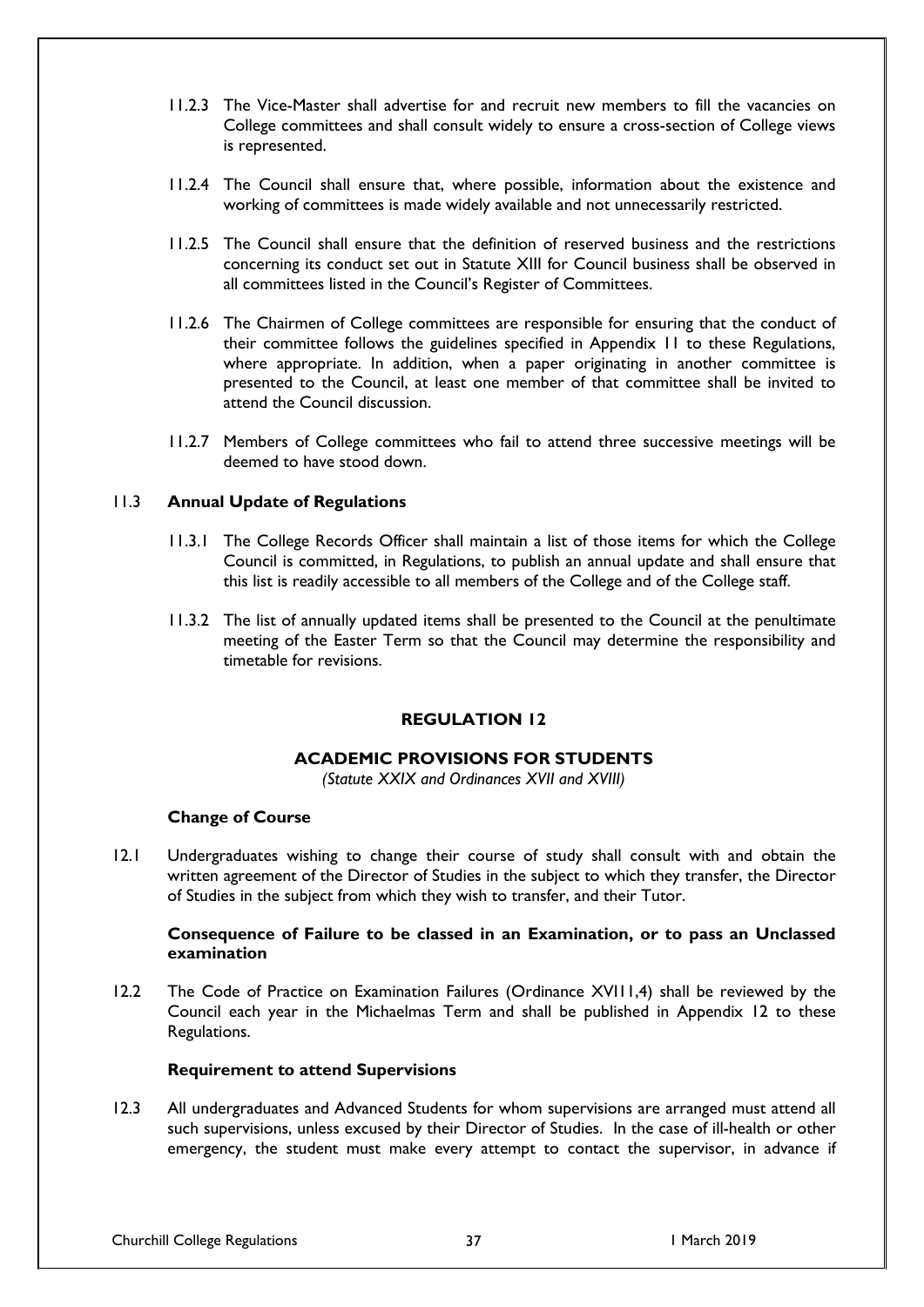possible, explaining the reasons for the absence. The Code of Practice for Dealing with Persistent Failure to Attend Supervisions is published in Appendix 12 to these Regulations.

## **Failure to make sufficient Academic Progress**

12.4 There shall be a Code of Practice for Dealing with Students Making Insufficient Academic Progress. It shall be applied in cases when a Director of Studies considers that students are not making satisfactory use of teaching and learning facilities provided by the University and/or the College, such that in the opinion of the Director of Studies, the students would be in some danger of failing their examinations if academic progress did not improve. This Code shall be published in Appendix 12 to these Regulations.

### **Establishment of a Teaching Need**

12.5 There shall be a Code of Practice for the establishment of a teaching need. This Code shall be published in Appendix 12 to these Regulations.

## 12.6 **Degrading**

Tutors may seek permission from the University for undergraduate students of the College to degrade. In doing so, Tutors should have regard to the College's Code of Practice on degrading which is published in Appendix 12 to these Regulations.

#### 12.7 **Employment of Students**

Students should not work in paid employment for more than six hours a week. If they wish to do so they must seek permission from their Tutor. If academic performance suffers, permission may be withdrawn.

## 12.8 **Mentors for Advanced Students**

- 12.8.1 The Tutor for Advanced Students shall ensure that each fee-paying Advanced Student is assigned to a Fellow of the College who shall act as his or her Mentor.
- 12.8.2 All Mentors shall receive, during the first four weeks of the Michaelmas Term, a list of all students to whom they will act as Mentors. Supplementary information will be issued as needed in subsequent terms when new students arrive.
- 12.8.3 Mentors will have no formal duties. They are expected to make an effort to befriend the students to whom they have been assigned and shall, in particular, seek to dine with them at Common Table twice a year. The cost of such entertainment will be borne by the College.
- 12.8.4 Any Mentor who learns of an issue involving a student which would appear to need tutorial support shall normally inform the Tutor for Advanced Students.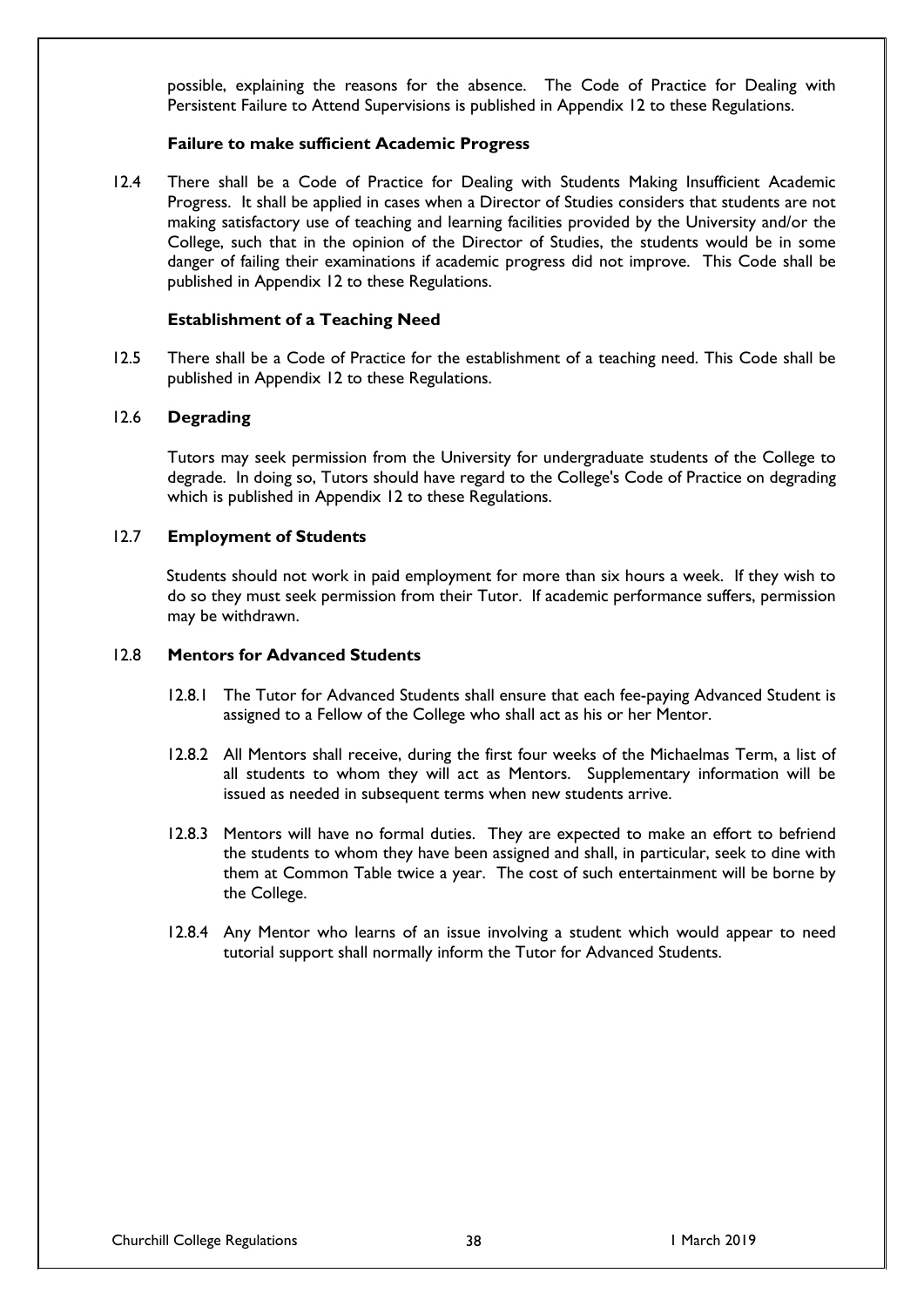# **REGULATION 13**

# **POLICY ON USE OF COMPUTING FACILITIES, THE INTERNET AND ELECTRONIC MAIL**

- 13.1 This policy applies to all users of the College's computer and electronic mail systems. It aims to set out appropriate use of computing facilities for College business.
- 13.2 Although the internet and electronic mail provide numerous benefits, there are potential risks and problems, and there are therefore College rules that must be followed. If a Senior Member does not comply with these rules disciplinary action may be taken under the relevant Ordinances. To minimise the risk to the College, use of College computing facilities, electronic mail and the internet, and compliance with this policy, is monitored.

## **Use of Computing Facilities**

- 13.3 College computing facilities are provided for a variety of uses including academic use (Fellows and students), administrative use (employees) and for very limited Conference use. Appropriate facilities are provided for each of category of user.
- 13.4 The use of computing facilities is governed by separate sets of rules issued by the College and further by all relevant rules issued by the University IT Syndicate and the University Information Service. The use of College computing facilities by College employees is governed by College Regulations, and further by all relevant rules issued by the University IT Syndicate and the Bursar.
- 13.5 The administrative computing facilities are provided for College business only, not personal use. Personal files, photographs and documents should not be stored on the College's systems.
- 13.6 All users of the administrative computer facilities must use these in accordance with the College's Data Protection Policy, and Data Security Policy and related procedures. When using these facilities employees should follow the College's guidelines on data hygiene.
- 13.7 The College retains the right to access any electronic files held on equipment owned by the College and provided for College purposes. This will be authorised by the Bursar or their deputy. Senior Members must ensure appropriate security measures are in place when holding are not permitted to hold College data on their own local devices.
- 13.8 All users of the administrative computer facilities shall be expected to treat any information which may become available to them through the use of these facilities with appropriate confidentiality.

## **Use of the internet**

- 13.9 For security reasons, no user should visit a website if there is any reason for suspicion about its content. (For example, many virus-generated emails and "spam" emails encourage their readers to visit specific websites either without reasonable justification or with misleading justification. Websites advertised in this way must be avoided. (If you have any concerns about an email or website, please seek advice from the Computing Department.)
- 13.10 The College internet facilities must not be used to access offensive or illegal material, such as pornographic material, or material that promotes racism or other forms of hatred, or terrorist or extremist materials.

# **Use of College email**

- 13.11 Use of the College email facilities and accounts for personal purposes is not permitted. This includes named college mailboxes (eg Joe.Bloggs@chu.cam.ac.uk) as well as shared (eg. [Porters@chu.cam.ac.uk\)](mailto:Porters@chu.cam.ac.uk) and role (eg. [H.R.Manager@chu.cam.ac.uk\)](mailto:H.R.Manager@chu.cam.ac.uk) mailboxes.
- 13.12 Those members with a College email account (an @chu email address), whether named or role, should not consider this to be private. College e-mail addresses should not be set to auto-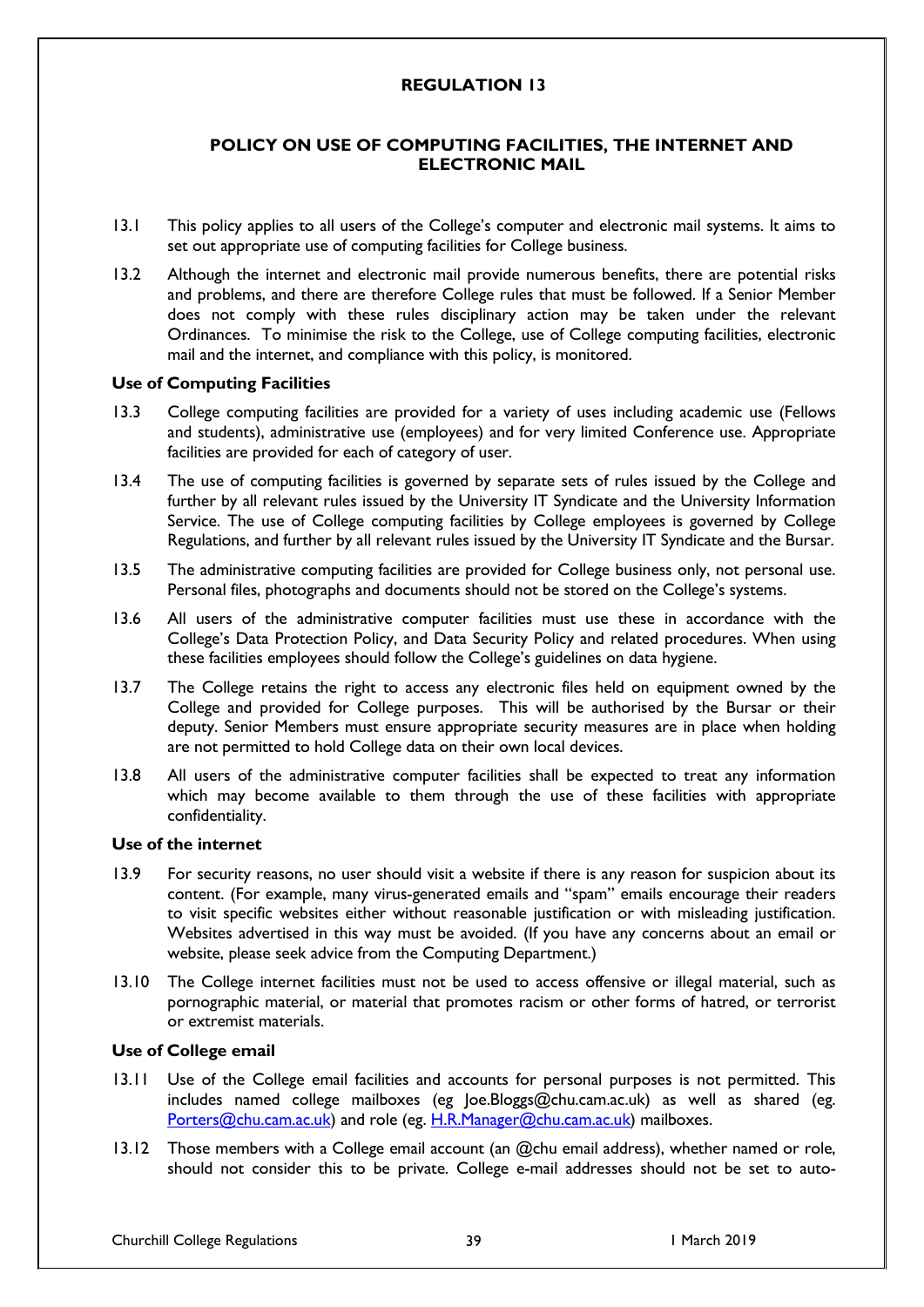forward to a non-College email address. The College may when necessary access any account or auto-forward emails to an alternative account.

- 13.13 Senior Members must never use College email accounts to send or forward messages that are defamatory, obscene, abusive, or otherwise inappropriate. Any Senior Member doing so could face disciplinary action. Senior Members are reminded that if an individual makes a Data Subject Access request to the College, anything they have written concerning an individual will have to be revealed.
- 13.14 Senior Members should exercise care not to copy emails automatically to all those copied in to the original message to which they are replying. Doing so may result in disclosure of confidential information to the wrong person. Care should be taken when sending emails to ensure these are sent to the correct intended recipient. Sending personal data to an incorrect recipient may constitute a data breach. If employees believe this has occurred they should report this via the College's Data Breach reporting procedure.

#### **Monitoring**

- 13.15 Subject to the constraints laid down by the Regulation of Investigatory Powers Act, the College may monitor web pages accessed by an individual, email messages sent and received by an individual and any other activities of an individual on the network and/or using the College's computing facilities.
- 13.16 Monitoring of an employee's email and/or internet use will be conducted in accordance with a privacy impact assessment that the College has carried out to ensure that monitoring is necessary and proportionate. Monitoring is in the College's legitimate interests and is to ensure that this policy on email and internet use is being complied with.

#### **REGULATION 14**

# **COLLEGE CREST AND FLAG**

## 14.1 **The College Crest**

- 14.1.1 The College crest is "On a wreath of the colours, a lion couchant gardant argent supporting with the dexter forepaw a staff or, flying therefrom a banner gules charged with an open book also argent".
- 14.1.2 Permission to use the College Crest in publications or in other forms of reproduction shall be granted in writing only by the Bursar, who shall refer any matters of doubt to the College Council. This requirement includes the use of the College Crest on work produced as part of a University course. The Bursar shall report any such granting of permissions to the College Council.

## 14.2 **The College Flag**

- 14.2.1 The College flag shall be flown on all occasions of which notice is given in the Cambridge University Reporter, and on such other occasions as are determined by the College Council.
- 14.2.2 In the event of the death of a Master, a Fellow, a former Fellow, a student, a member or former member of the College staff, the College flag shall be flown at half-mast only on (1) the day of the death or upon which the death becomes known to the Bursar or Head Porter; (2) the day of the funeral.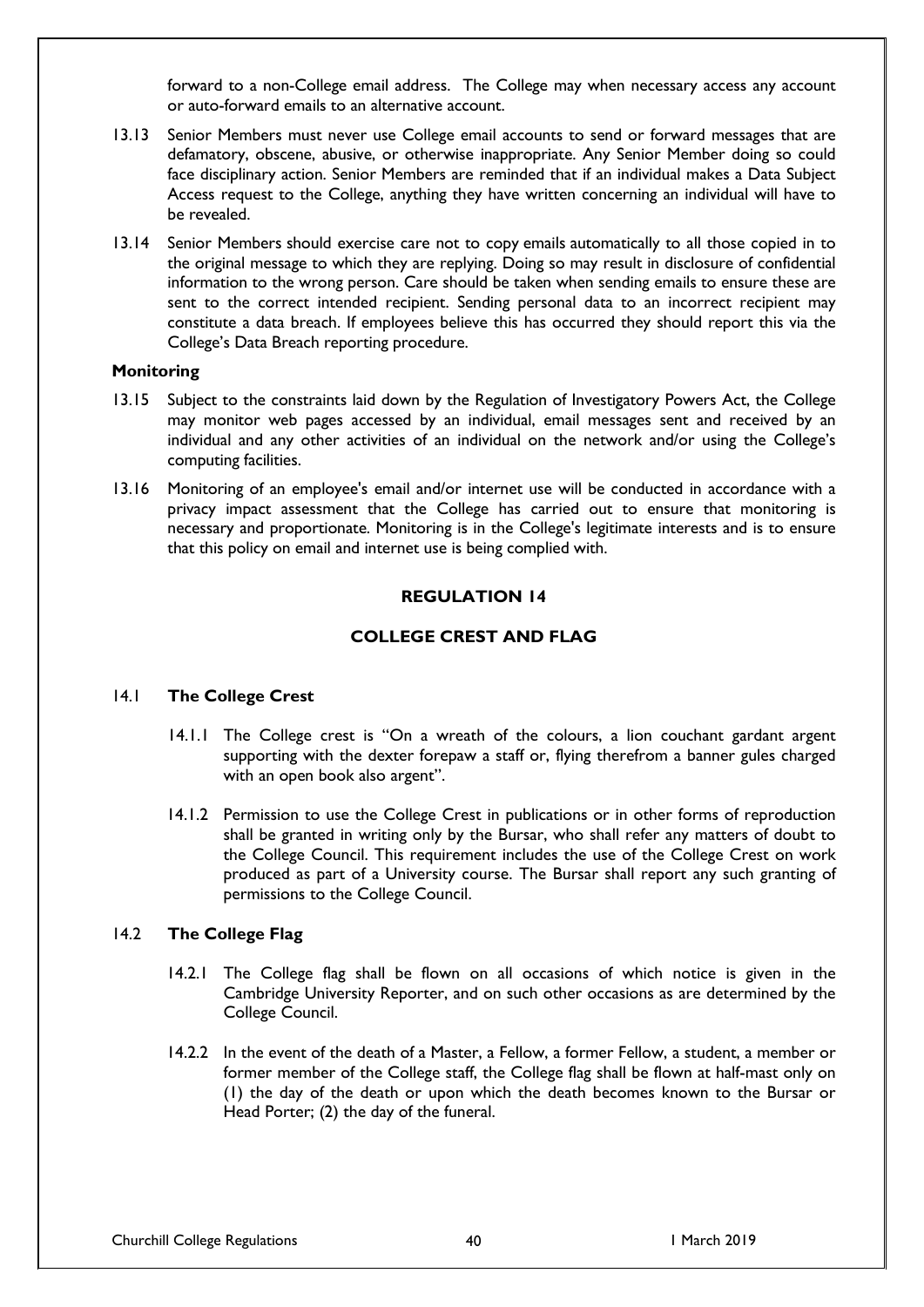## **REGULATION 15**

## **COLLEGE FACILITIES**

- 15.1 The College Council may from time to time make Regulations about the use of College facilities by College members and their guests. Details of Regulations governing the use of different facilities in the College by College members can be found in Appendix 15 to these Regulations.
- 15.2 The extent of use of the facilities by external visitors and customers shall be determined by the College Council, and administered through the Conference Office.

## **REGULATION 16**

# **EMPLOYMENT OF SUPPORT STAFF (NON-ACADEMIC AND NON-TEACHING STAFF)**

#### 16.1 **General**

- 16.1.1 Any new posts for non-academic or non-teaching staff will be agreed by the College Council before such a post is advertised.
- 16.1.2 Such posts will generally be advertised internally and externally.
- 16.1.3 The terms and conditions of staff appointments will normally be agreed by the Council in principle before the appointment is made, if new, or if they exceed those for the previous holder of a post.
- 16.1.4 The general terms and conditions of employment will be specified in the *Staff Handbook*. These may be over-ridden by the individual's Contract of Employment and job description.
- 16.1.5 At all times, the College will endeavour to meet best practice and any legal requirements in employing staff, and to take note of the payment policies and employment practices of the University of Cambridge.

## 16.2 **Staff Consultative Committee**

- 16.2.1 There shall be a Staff Consultative Committee to represent the views and staff interests of College Staff. The Committee shall report to the Council.
- 16.2.2 The Staff Consultative Committee shall comprise six elected representatives of members of the non-academic staff and three Fellows. The Committee will elect two staff representatives among its number as Staff Members of the Council, in accordance with Statute XIII, Ordinance V11.
- 16.2.3 The terms of reference for this Committee can be found in Appendix 11 to these Regulations.

# 16.3 **Staff Handbook**

There will be a Staff Handbook which includes all relevant information for staff about their terms and conditions of employment.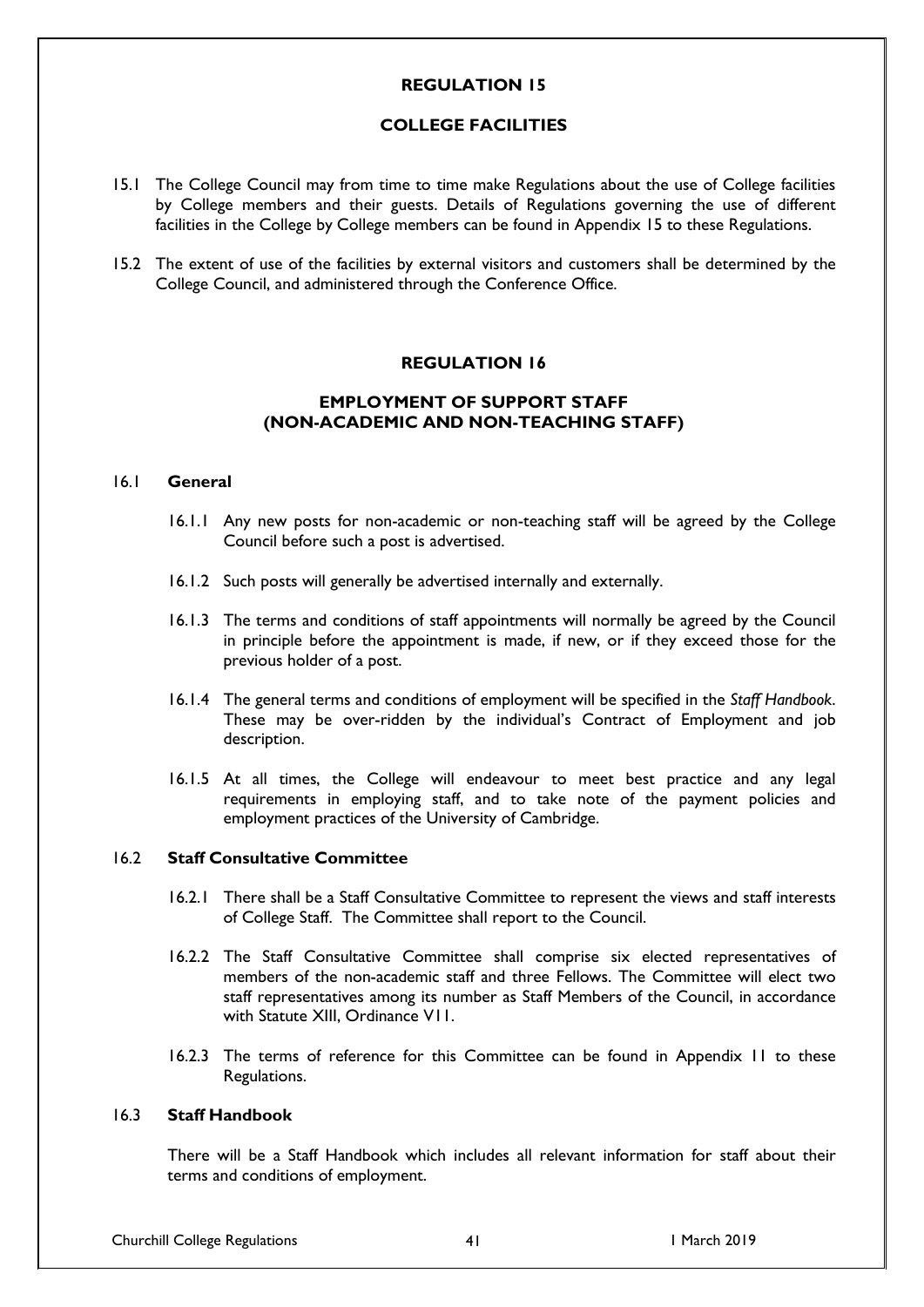# **REGULATION 17**

# **CODE OF PRACTICE FOR MANAGING CONFLICTS OF INTEREST**

- 17.1 This code of practice applies to members of all decision-making bodies of the College and, in particular, the College Council, the Governing Body, the Fellowship Electors, the Investment Advisory Committee and the Estates Committee (to which many detailed spending decisions for large sums, are delegated). Wherever the word "Council" is used below, it should be taken to refer to each of the aforementioned bodies.
- 17.2 Any member of the Council who has a material interest, not being an excluded interest, in any matter of business before the Council, except where that item is reported to the Council and not discussed, shall declare that fact on each occasion that that business is under consideration when the Agenda for the meeting is confirmed.
- 17.3 If the material interest in question is a pecuniary interest, then the member of the Council declaring it shall withdraw from any meeting, at which the business is under consideration, and shall not speak or vote on the matter.
- 17.4 If the material interest is not a pecuniary interest, then the member of the Council declaring it shall withdraw from any meeting, at which the business is under consideration, and shall not speak or vote on the matter, unless the Council shall have resolved to the contrary.
- 17.5 Where a member withdraws from a meeting in accordance with paragraph (b) or (c) above, that fact shall be recorded in the Minutes of the meeting. Any resolution of the Council under paragraph (c) above shall be recorded in the Minutes of the meeting at which it is made.
- 17.6 An interest is an excluded interest in the context of this policy if
	- (a) it is an interest which arises from the holding of an office or position in the College, where the other persons holding such an office or position in the College have a similar interest; or
	- (b) it is an interest arising from membership of a Faculty or Department in the University, or the holding of an office or position in the University, where other members of Faculties or Departments or other persons holding such offices or positions in the University, as the case may be, each have a similar interest.
- 17.7 In particular, an interest which arises from a general review of College stipends is excluded, but shall only be so in the case of the Master, Senior Tutor and Bursar in relation to an increase in their respective stipends in accordance with a general percentage stipend increase.
- 17.8 A Fellow's interest in his or her election or re-election to a Fellowship or appointment or reappointment to any paid office or position in the College is not excluded, but matters concerning appointment or re-appointment to any unpaid position in the College are excluded.
- 17.9 Members of the Council, on election or re-election to the Council, shall register their material interests with the Bursar, who shall record that information in a register kept for the purpose. Members of the Council shall notify the Bursar of any new material interest occurring during the course of their membership whenever such new material interest occurs. The register shall include a statement of membership of any Faculty or Department in the University, and the holding of any office or position in the University, any Directorships held in subsidiary companies owned by the College and any trusteeships of charities. The register of interests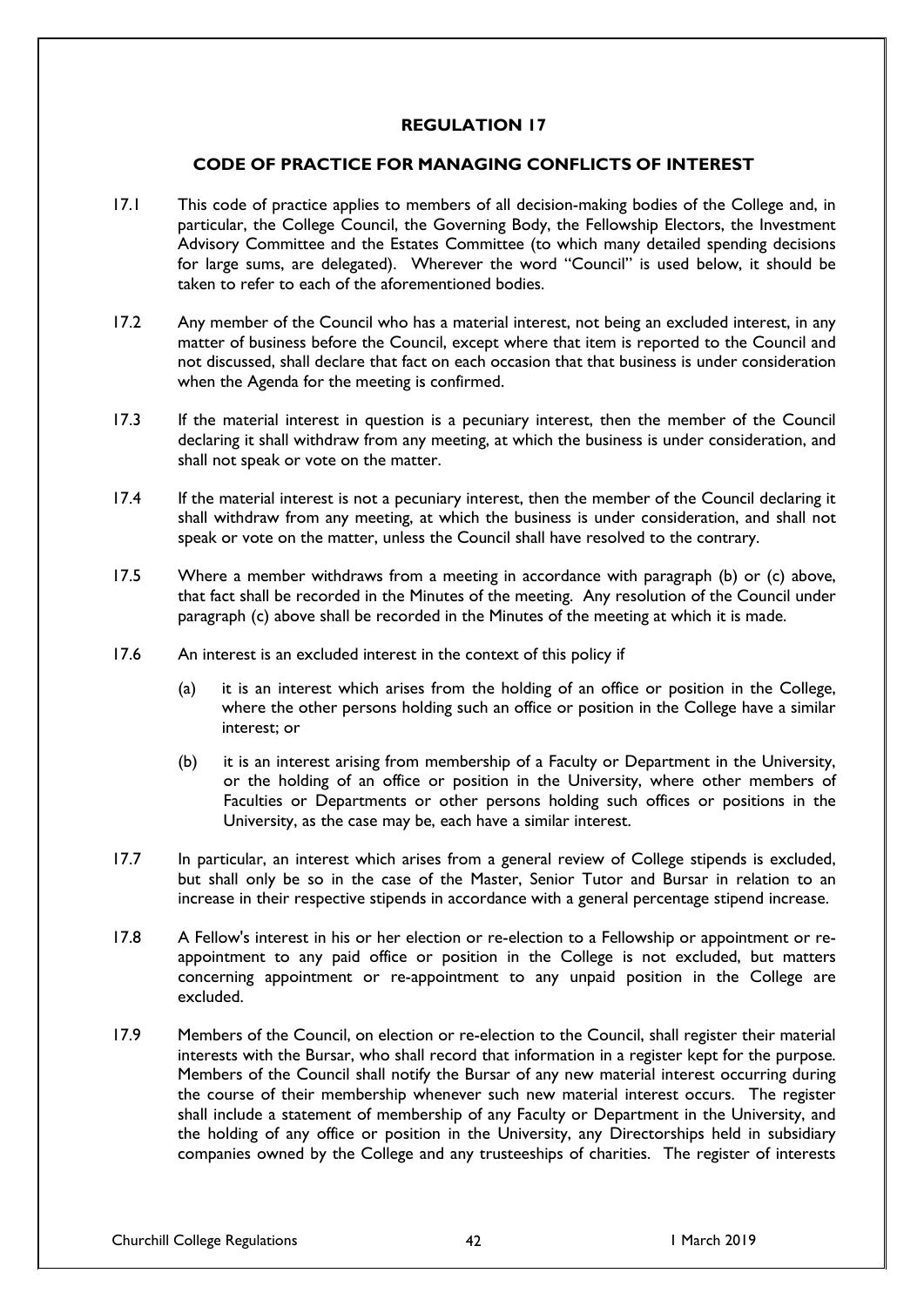shall be available for inspection in the Bursary by any Fellow and any member of the public, under a Freedom of Information Act request.

- 17.10 Subject to paragraph (j) below, a material interest is any matter which may influence the judgment of the person possessing it, or may reasonably appear as capable of influencing that person's judgment, so that the judgment may not be exercised wholly and exclusively in the interests of the College.
- 17.11 An interest shall not be a material interest unless the person having that interest either knew about it or should reasonably have been aware of it. Any position as a company director or charity trustee shall not constitute a material interest unless there is a reasonable possibility that the company or charity, as the case may be, may be engaged in any business, appeal, or transaction involving the College.
- 17.12 If the Master considers that any member or members of the Council may have an interest which should be treated as a material interest for the purposes of paragraphs (a) to (d) above, then the Master may ask the Council to determine the matter. The Council shall then determine it in the absence of the member or members concerned, after hearing his, her or their views, and the Council's decision shall be binding on the member or members concerned. For the purpose of this paragraph, the Council may set aside the rules above relating to excluded interests.
- 17.13 The above rules, with the exception of those contained in paragraphs (h) and (k) above, shall apply with necessary modifications to committees, working parties and other bodies constituted by the Council, as they apply to the Council, except in so far as they may be specifically disapplied by decision of the Council.

## 17.14 **Notes**

- (a) "Material interest" is defined in paragraphs (i) and (j). "Excluded interest" is defined in paragraphs (e) to (g).
- (d) It follows that all declarations of material interests (not being excluded interests) should be minuted. Minuting provides good evidence that the Council and the members of the Council have addressed their minds to the importance of avoiding conflict of interest. The reasons for any relaxation granted need not be minuted but the fact that a relaxation has been granted must be.
- (e) The principle behind the category of excluded interests is that they may be taken to be well-known and of common occurrence within the College. An interest may be excluded notwithstanding that it is a pecuniary interest.
- (f) This would cover the approval of an ordinary annual increase in stipends. It would also cover a general review of stipends, including their relativities. But in the latter case a judgment has to be made by each member of the Council - is he or she so affected as an individual that it would be best to declare the interest as material notwithstanding its excluded status? The Master, Senior Tutor and Bursar are not given that choice because of the influence that those three officers-holders are likely to be able to exert over the Council.
- (g) Election or re-election and appointment or re-appointment are always a personal matter representing a material interest. However it is not considered necessary to apply that rule in relation to unremunerated positions.
- (h) This provides for a register of interests and defines the public availability of that register.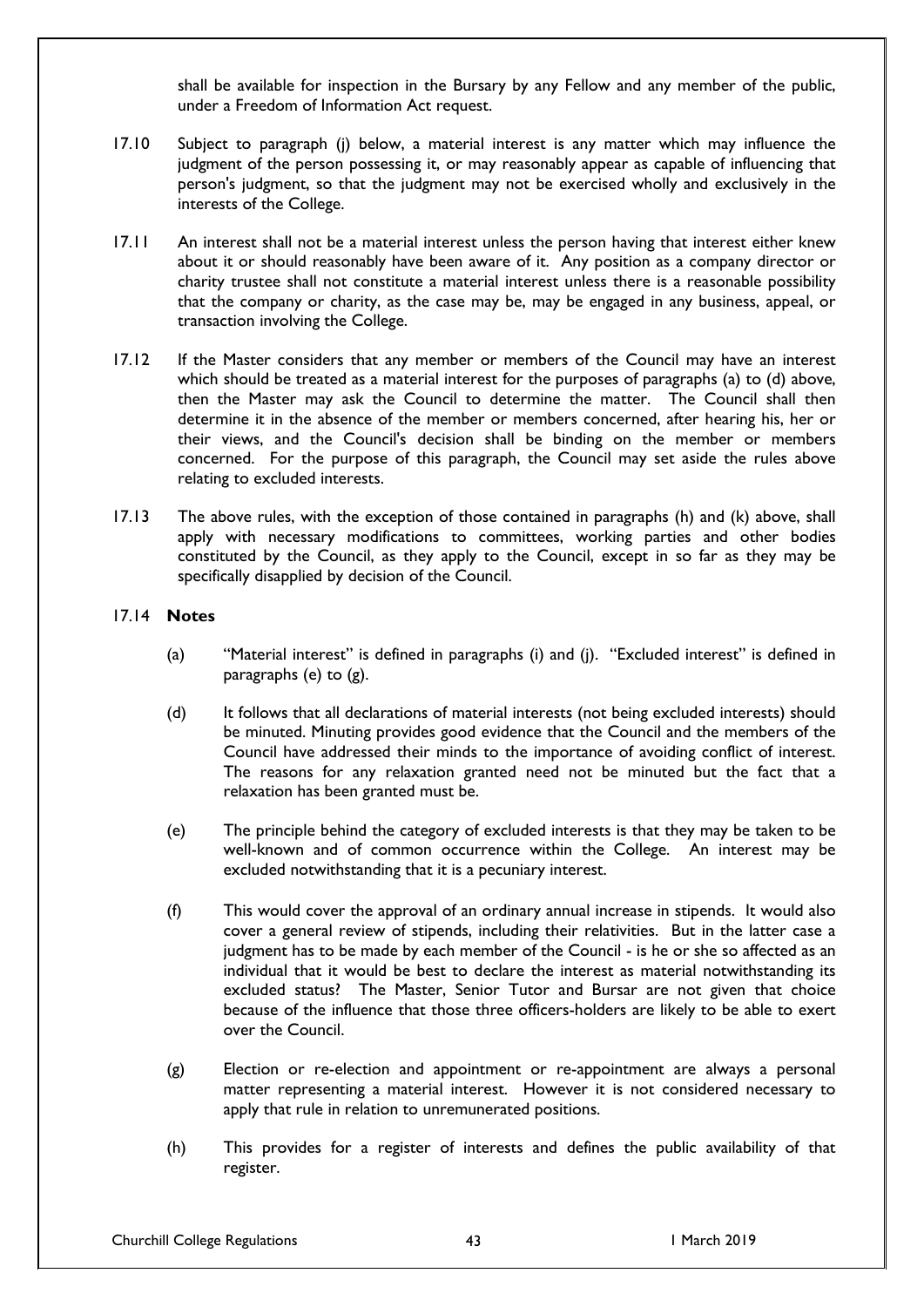It is recommended that either (i) shareholdings in excess of £25,000 nominal value or 1% of the total issued share capital should be declared. This is in line with the local authority model code of conduct (see SI 2001/3535) or (ii) since the material interest (if such there be) is in the company in which the shares are held and not in the amount of the shareholding, it would suffice to register a shareholding in that company without recording the number or value of the shares held.

- (i) The test for deciding whether or not an interest is material is an objective one. It also depends on appearances—the test is not simply whether the interested person might be influenced, but whether the possibility of influence might reasonably seem to arise.
- (k) The basic principle is that it is for each member of the Council, having conscientious regard to the management of conflict, to judge for him or herself when a material interest (not being an excepted interest) arises and to act according to the code. But this paragraph provides for an objective external control of the matter by the College.
- (l) The extension of the provisions to committees, etc. represents good practice. But members of committees will not, by such membership alone, be charity trustees of the College.

# **REGULATION 18**

# **APPROPRIATE RELATIONSHIPS BETWEEN STAFF AND STUDENTS (INCLUDING PROSPECTIVE STUDENTS)**

## **Academic staff**

- 18.1 Professional relationships between academic staff (i.e. Fellows, By-Fellows and supervisors) and students are critical to the College's mission, and academic staff have an ethical as well as professional responsibility towards students.
- 18.2 Professional relationships normally involve teaching, learning, research, assessment, selection, academic guidance and mentoring, writing references, administrative oversight and pastoral, welfare and financial support.
- 18.3 Academic staff should be aware that maintaining appropriate boundaries between professional and personal (i.e. romantic, sexual or family) relationships is difficult.
- 18.4 To this end, the College strongly advises academic staff against embarking upon romantic or sexual relationships with students. No academic staff member is permitted to have such a relationship with any student below the age of 18 under any circumstances.
- 18.5 Where a personal relationship exists or develops, the academic staff member has a responsibility immediately to inform the Senior Tutor, in confidence, and immediately to agree steps to end any professional relationship between the two parties. A personal relationship between an academic staff member and a student is not in itself a disciplinary matter (unless the relationship is a romantic or sexual one, and the student is under the age of 18) but failure promptly to inform the College is a disciplinary matter.
- 18.6 An academic staff member who has or has had a personal relationship with a student must not be involved with that student professionally, e.g. he or she should not teach, assess, guide, select or write references for him or her.'

# **Non-academic staff**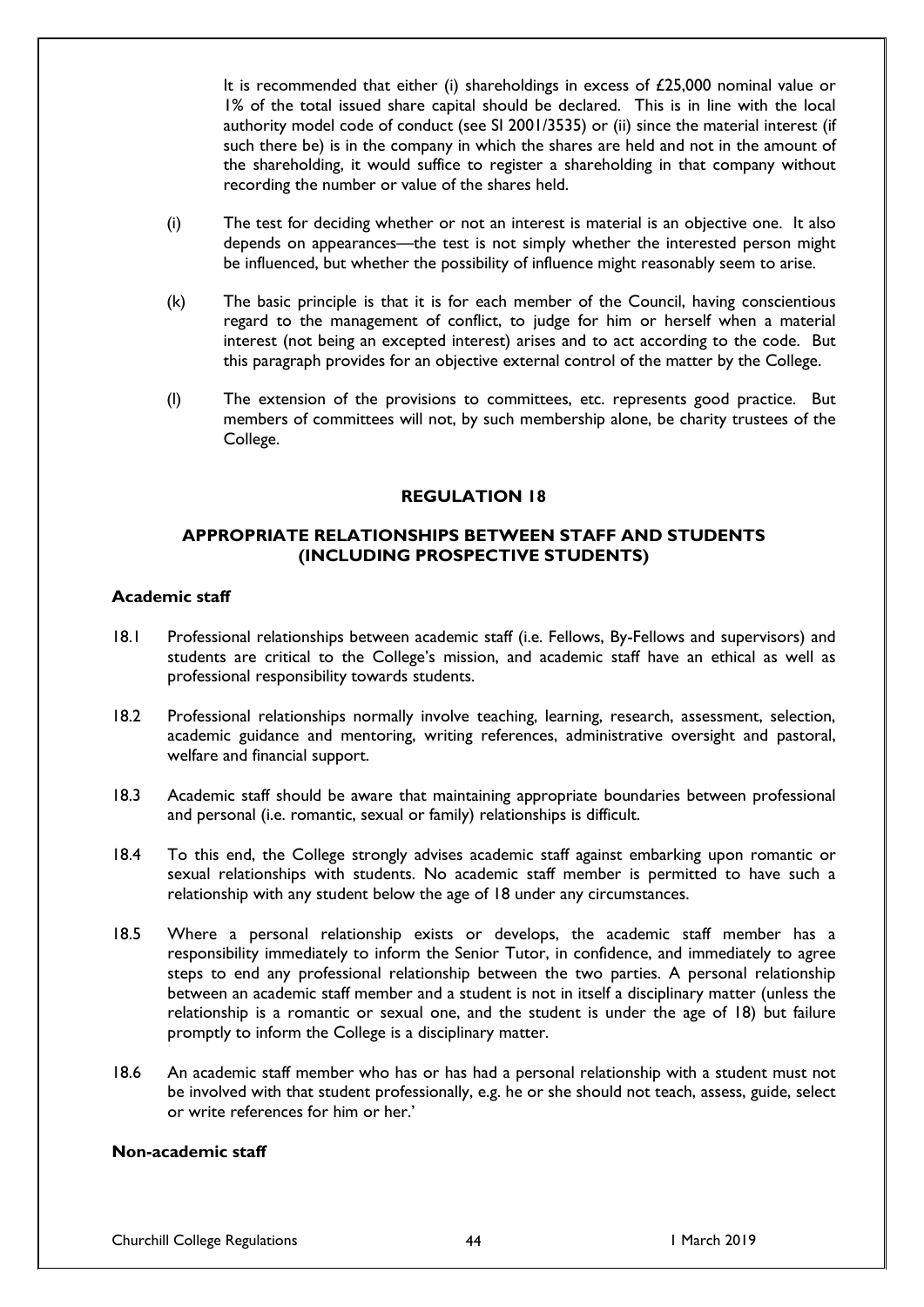- 18.7 Professional relationships between non-academic staff and students are critical to the College's mission, and staff have an ethical as well as professional responsibility towards students.
- 18.8 Professional relationships normally involve practical support, administrative oversight and teamwork with students. They can also involve welfare support.
- 18.9 Staff should be aware that maintaining appropriate boundaries between professional and personal (i.e. romantic, sexual or family) relationships is difficult.
- 18.10 To this end, the College strongly advises staff against embarking upon romantic or sexual relationships with students. No staff member is permitted to have such a relationship with any student below the age of 18 under any circumstances.
- 18.11 Where a personal relationship exists, has existed or develops, the staff member has a responsibility immediately to inform the Bursar, in confidence, who will need in turn to inform the Senior Tutor. The professional relationship between the two parties will be minimised. This might involve the re-organisation of work.
- 18.12 A personal relationship between a staff member and a student is not in itself a disciplinary matter (unless the relationship is a romantic or sexual one, and the student is under the age of 18) but failure promptly to inform the College is a disciplinary matter.

# **REGULATION 19**

# **COLLEGE EXCLUSION POLICY**

- 19.1 The Council of Churchill College may, from time to time, exclude any person or persons from the premises and precincts of the College if it believes that their presence would threaten bringing the College's name into disrepute, or might potentially undermine the maintenance of good order within or around the College, or for other good cause.
- 19.2 Such exclusion may be time-delimited or permanent.
- 19.3 In an emergency situation, the Council's power may be exercised by one or more of the College Officers as its delegates, though any exclusion imposed by the Officers should be submitted to Council for approval and confirmation as soon as possible after its implementation, if necessary by circulation.
- 19.4 Any excluded person may appeal to the Council to repeal the exclusion, by writing to the Bursar as Secretary to the Council.

# **REGULATION 20**

# **DATA PROTECTION**

20.1. The College is committed to being transparent about how it collects and uses the personal data of its Senior Members, and to meeting its data protection obligations. The College's Data Protection policy sets out the College's data protection obligations, and individual rights and obligations in relation to personal data and is available on the College website [https://www.chu.cam.ac.uk/about/official-documents/policies/.](https://www.chu.cam.ac.uk/about/official-documents/policies/)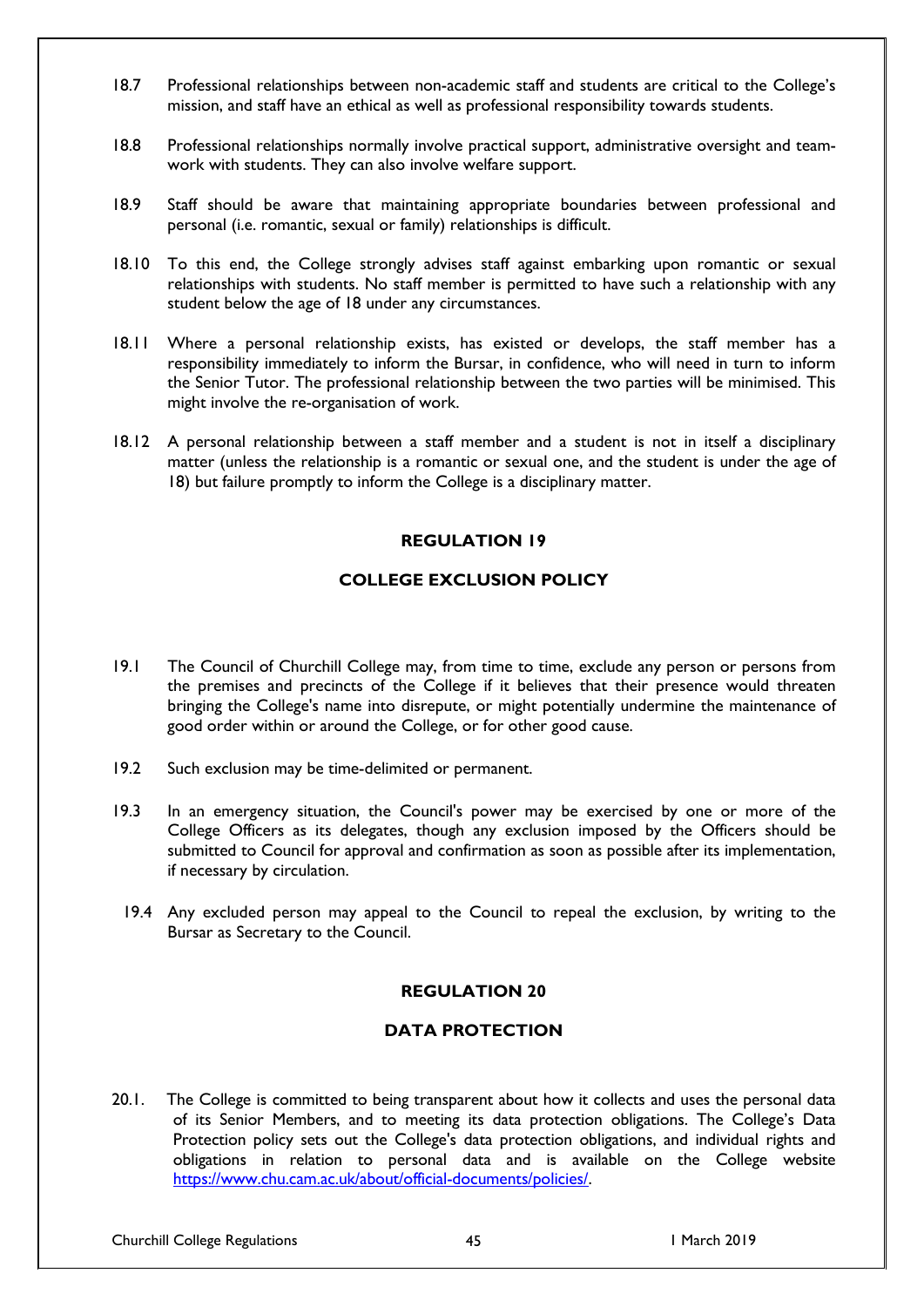- 20.2. The College has appointed a statutory Data Protection Officer. This role sits within the Office of Intercollegiate Services. His/her role is to inform and advise the College on its data protection obligations. He/she can be contacted at [college.dpo@ois.cam.ac.uk](mailto:college.dpo@ois.cam.ac.uk) The College has appointed a Data Protection Lead within the College, currently Mrs Natalie Adams. Questions about the College's Data Protection Policy should be directed to the Data Protection Lead in the first instance.
- 20.3. Definitions

"Personal data" is any information that relates to an individual who can be identified from that information. Processing is any use that is made of data, including collecting, storing, amending, disclosing or destroying it

"Special categories of personal data" means information about an individual's racial or ethnic origin, political opinions, religious or philosophical beliefs, trade union membership, health, sex life or sexual orientation, genetic and biometric data.

"Criminal records data" means information about an individual's criminal convictions and offences, and information relating to criminal allegations and proceedings.

20.4. Data Protection Principles

The College processes personal data in accordance with the following data protection principles:

- The College processes personal data lawfully, fairly and in a transparent manner.
- The College collects personal data only for specified, explicit and legitimate purposes.
- The College processes personal data only where it is adequate, relevant and limited to what is necessary for the purposes of processing.
- The College keeps accurate personal data and takes all reasonable steps to ensure that inaccurate personal data is rectified or deleted without delay.
- The College keeps personal data only for as long as necessary.
- The College adopts appropriate measures to make sure that personal data is secure, and protected against unauthorised or unlawful processing, and accidental loss, destruction or damage.

The College tells individuals the reasons for processing their personal data, how it uses such data and the legal basis for processing in its privacy statements. It will not process personal data of individuals for other reasons. The relevant privacy statement is available on the College website [Give URL for Staff and Members Privacy statement]

The College will update personal data promptly if an individual advises that his/her information has changed or is inaccurate.

Personal data gathered during the course of Senior Membership is held in the individual's personnel file (in hard copy or electronic format, or both), and on HR systems. The Finance Manager and Payroll Manager hold records of stipends and other payments and other personal information. The periods for which the College holds Senior Members' personal data are contained in the relevant retention schedule and in relevant privacy notices.

The College keeps a record of its processing activities in respect of HR-related personal data in accordance with the requirements of relevant data protection legislation.

#### 20.5. Individual Rights

As a data subject, individuals have a number of rights in relation to their personal data.

*Data Subject Access Requests*

Individuals have the right to make a subject access request. If an individual makes a subject access request, the College will tell him/her: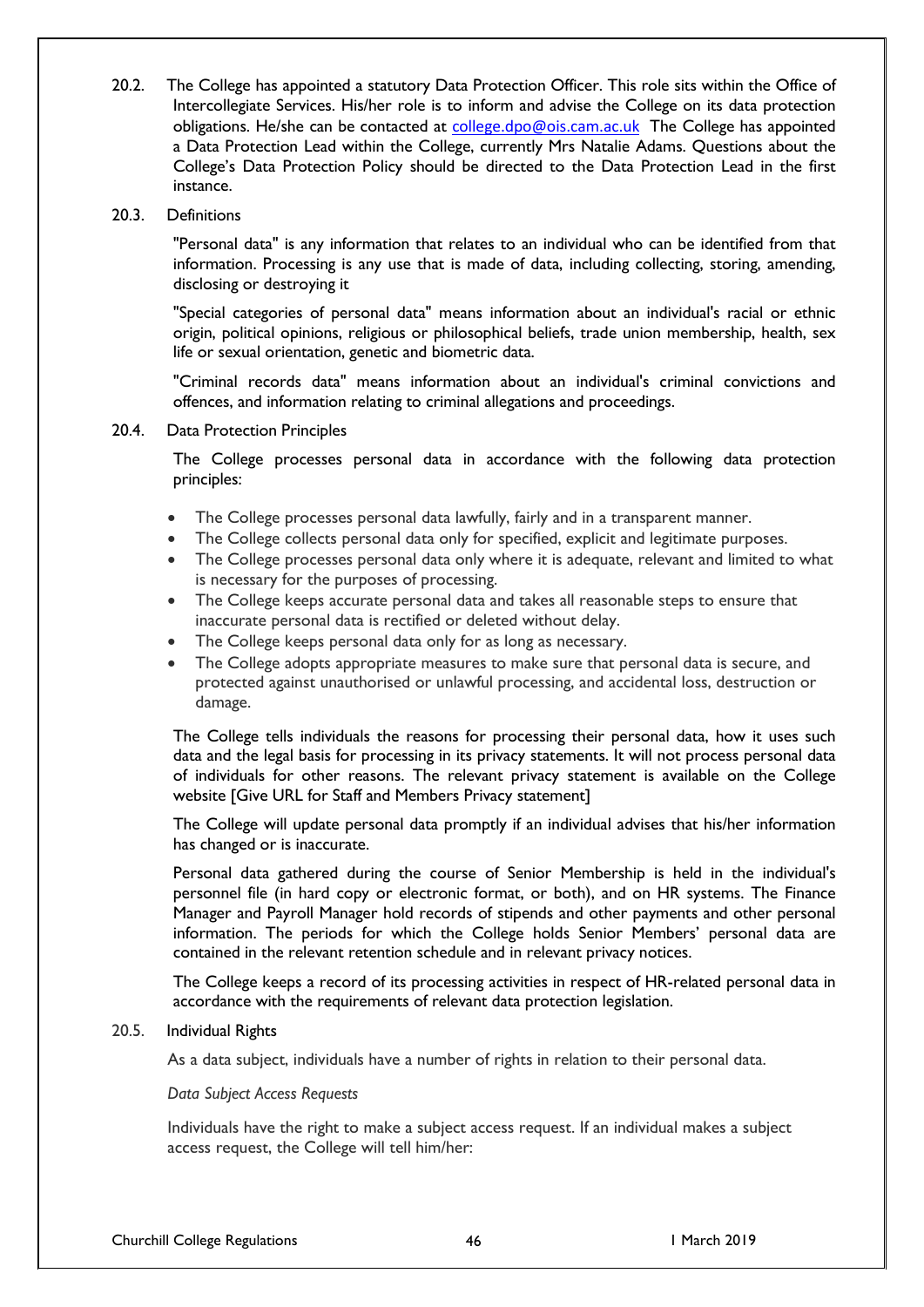- whether or not his/her data is processed and if so why, the categories of personal data concerned and the source of the data if it is not collected from the individual;
- to whom his/her data is or may be disclosed, including to recipients located outside the European Economic Area (EEA) and the safeguards that apply to such transfers;
- for how long his/her personal data is stored (or how that period is decided);
- his/her rights to rectification or erasure of data, or to restrict or object to processing;
- his/her right to complain to the Information Commissioner if he/she thinks the College has failed to comply with his/her data protection rights; and
- whether or not the College carries out automated decision-making and the logic involved in any such decision-making.

The College will also provide the individual with a copy of the personal data undergoing processing. This will normally be in electronic form if the individual has made a request electronically, unless he/she agrees otherwise.

If the individual wants additional copies, the College will charge a fee, which will be based on the administrative cost to the College of providing the additional copies.

To make a subject access request, Senior Members should follow the College's Data Subject Access Request procedure, which is available on the College website [give URL]

#### *Other Rights*

Individuals have a number of other rights in relation to their personal data. They can require the College to:

- rectify inaccurate data;
- stop processing or erase data that is no longer necessary for the purposes of processing;
- stop processing or erase data if the individual's interests override the College's legitimate grounds for processing data (where the College relies on its legitimate interests as a reason for processing data);
- stop processing or erase data if processing is unlawful; and
- stop processing data for a period if data is inaccurate or if there is a dispute about whether or not the individual's interests override the College's legitimate grounds for processing data.

To ask the College to take any of these steps, the individual should send the request to information@chu.cam.ac.uk. Please note that not all of the above rights will apply in all contexts. The College Data Protection Lead will advise on this.

#### 20.6. Data Security

The College takes the security of personal data seriously. The College has internal policies and controls in place to protect personal data against loss, accidental destruction, misuse or disclosure, and to ensure that data is not accessed, except by employees or post-holders in the proper performance of their duties. Further details are available in the Data Security Policy.

#### 20.7. Data Breaches

If the College discovers that there has been a breach of personal data that poses a risk to the rights and freedoms of individuals, it will report it to the Information Commissioner within 72 hours of discovery. The College will record all data breaches regardless of their effect.

If the breach is likely to result in a high risk to the rights and freedoms of individuals, it will tell affected individuals that there has been a breach and provide them with information about its likely consequences and the mitigation measures it has taken.

Further details of the obligations of Senior Members regarding data breach reporting are given in the College's Data Breach Reporting Procedure which is available on the College website.